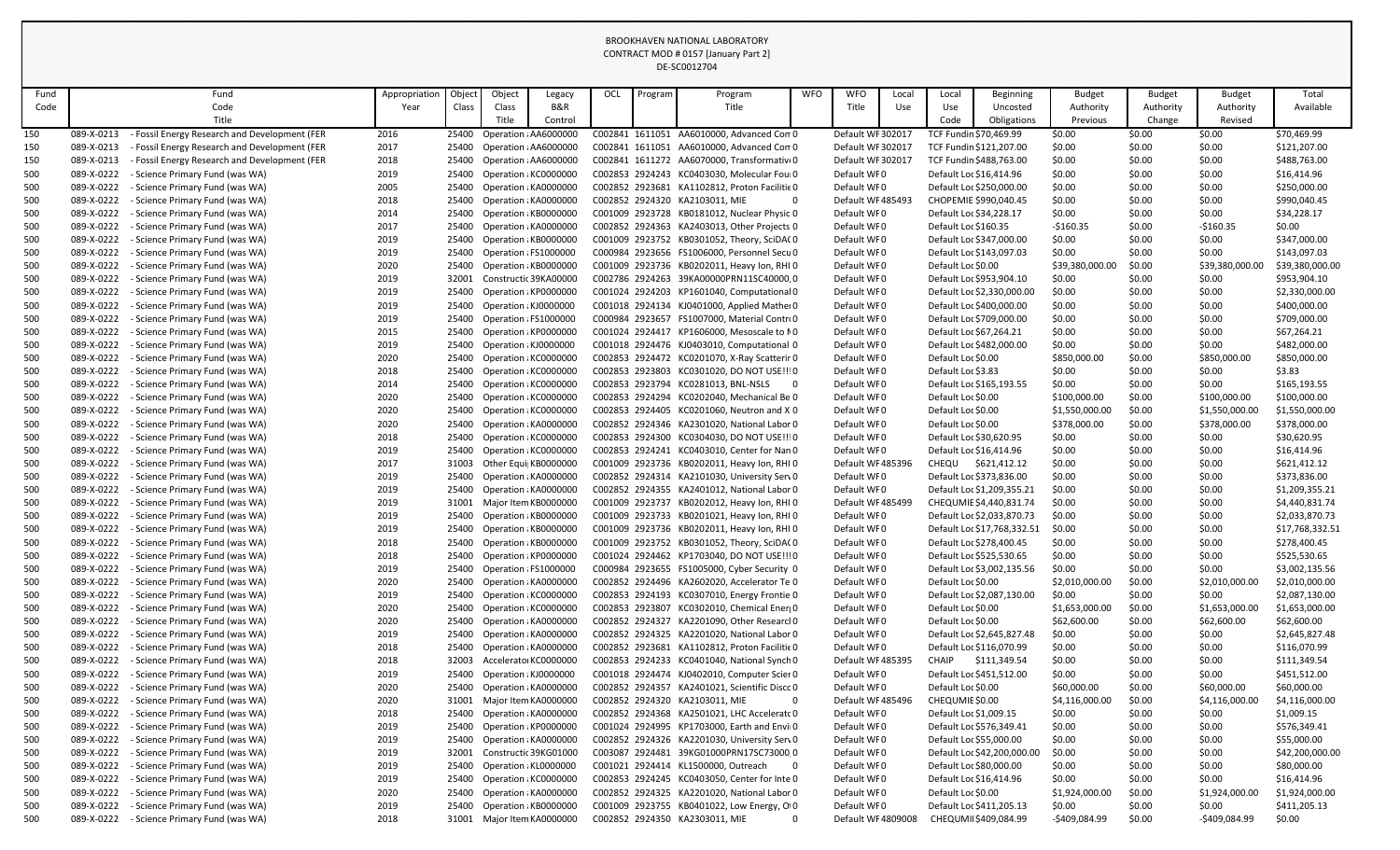| Fund       | Fund                                                                                           | Appropriation | Object         | Object                                         | Legacy  | OCL | Program | Program                                                                                     | <b>WFO</b> | <b>WFO</b>                      | Local | Local                   | <b>Beginning</b>                                        | <b>Budget</b>    | <b>Budget</b>    | <b>Budget</b>    | Total                           |
|------------|------------------------------------------------------------------------------------------------|---------------|----------------|------------------------------------------------|---------|-----|---------|---------------------------------------------------------------------------------------------|------------|---------------------------------|-------|-------------------------|---------------------------------------------------------|------------------|------------------|------------------|---------------------------------|
| Code       | Code                                                                                           | Year          | Class          | Class                                          | B&R     |     |         | Title                                                                                       |            | Title                           | Use   | Use                     | Uncosted                                                | Authority        | Authority        | Authority        | Available                       |
|            | Title                                                                                          |               |                | Title                                          | Control |     |         |                                                                                             |            |                                 |       | Code                    | Obligations                                             | Previous         | Change           | Revised          |                                 |
| 500        | 089-X-0222<br>- Science Primary Fund (was WA)                                                  | 2019          |                | 25400 Operation : KA0000000                    |         |     |         | C002852 2924356 KA2401019, Other Researcl 0                                                 |            | Default WF0                     |       |                         | Default Loc \$298,162.24                                | \$0.00           | \$0.00           | \$0.00           | \$298,162.24                    |
| 500        | 089-X-0222<br>- Science Primary Fund (was WA)                                                  | 2020          | 32001          | Constructic 39KA00000                          |         |     |         | C002786 2924263 39KA00000PRN11SC40000,0                                                     |            | Default WF0                     |       | Default Loc \$0.00      |                                                         | \$1,000,000.00   | \$0.00           | \$1,000,000.00   | \$1,000,000.00                  |
| 500        | 089-X-0222<br>- Science Primary Fund (was WA)                                                  | 2020          |                | 31001 Major Item KC0000000                     |         |     |         | C002853 2924290 KC0405070, NSLS-II Experin0                                                 |            | Default WF 800038               |       | CHEQUMIE \$0.00         |                                                         | \$0.00           | \$1,678,000.00   | \$1,678,000.00   | \$1,678,000.00                  |
| 500        | 089-X-0222<br>- Science Primary Fund (was WA)                                                  | 2020          | 25400          | Operation : KL0000000                          |         |     |         | C001021 2924407 KL1002000, Community Co 0                                                   |            | Default WF0                     |       | Default Loc \$0.00      |                                                         | \$110,000.00     | \$0.00           | \$110,000.00     | \$110,000.00                    |
| 500        | 089-X-0222<br>- Science Primary Fund (was WA)                                                  | 2020          |                | 25400 Operation : KA0000000                    |         |     |         | C002852 2924371 KA2501032, National Labor 0                                                 |            | Default WF0                     |       | Default Loc \$0.00      |                                                         | \$411,000.00     | \$0.00           | \$411,000.00     | \$411,000.00                    |
| 500        | 089-X-0222<br>- Science Primary Fund (was WA)                                                  | 2020          |                | 25400 Operation : KL0000000                    |         |     |         | C001021 2924406 KL1001000, Science Underg 0                                                 |            | Default WF0                     |       | Default Loc \$0.00      |                                                         | \$1,144,000.00   | \$0.00           | \$1,144,000.00   | \$1,144,000.00                  |
| 500        | 089-X-0222<br>- Science Primary Fund (was WA)                                                  | 2019          | 25400          | Operation : KB0000000                          |         |     |         | C001009 2923721 KB0101022, Medium Energ 0                                                   |            | Default WF0                     |       |                         | Default Loc \$1,254,565.52                              | \$0.00           | \$0.00           | \$0.00           | \$1,254,565.52                  |
| 500        | 089-X-0222<br>Science Primary Fund (was WA)<br>089-X-0222                                      | 2019          | 25400<br>32003 | Operation : KB0000000<br>AcceleratorKB0000000  |         |     |         | C001009 2923746 KB0301020, Theory, Nation 0                                                 |            | Default WF0<br>Default WF485395 |       | <b>CHAIP</b>            | Default Loc \$1,116,615.27                              | \$0.00           | \$0.00<br>\$0.00 | \$0.00<br>\$0.00 | \$1,116,615.27                  |
| 500<br>500 | - Science Primary Fund (was WA)<br>089-X-0222<br>- Science Primary Fund (was WA)               | 2019<br>2019  | 25400          | Operation : KC0000000                          |         |     |         | C001009 2923736 KB0202011, Heavy Ion, RHI 0<br>C002853 2924506 KC0202031, Theoretical Coro  |            | Default WF0                     |       |                         | \$4,513,000.00<br>Default Loc \$950,597.90              | \$0.00<br>\$0.00 | \$0.00           | \$0.00           | \$4,513,000.00<br>\$950,597.90  |
| 500        | 089-X-0222<br>- Science Primary Fund (was WA)                                                  | 2017          |                | 25400 Operation : KC0000000                    |         |     |         | C002853 2924295 KC0202050, Physical Behav 0                                                 |            | Default WF0                     |       | Default Loc \$6,273.76  |                                                         | \$0.00           | \$0.00           | \$0.00           | \$6,273.76                      |
| 500        | 089-X-0222<br>- Science Primary Fund (was WA)                                                  | 2018          |                | 25400 Operation : KP0000000                    |         |     |         | C001024 2924209 KP1605010, Structural Biol(0                                                |            | Default WF0                     |       | Default Loc \$41,509.65 |                                                         | \$0.00           | \$0.00           | \$0.00           | \$41,509.65                     |
| 500        | 089-X-0222<br><b>Science Primary Fund (was WA)</b>                                             | 2018          | 25400          | Operation : KC0000000                          |         |     |         | C002853 2924193 KC0307010, Energy Frontie 0                                                 |            | Default WF0                     |       |                         | Default Loc \$237,487.39                                | \$0.00           | \$0.00           | \$0.00           | \$237,487.39                    |
| 500        | 089-X-0222<br>Science Primary Fund (was WA)                                                    | 2020          | 25400          | Operation : KC0000000                          |         |     |         | C002853 3023325 KC0203020, Synthesis and IO                                                 |            | Default WF0                     |       | Default Loc \$0.00      |                                                         | \$1,291,000.00   | \$0.00           | \$1,291,000.00   | \$1,291,000.00                  |
| 500        | 089-X-0222<br>- Science Primary Fund (was WA)                                                  | 2020          | 25400          | Operation : KA0000000                          |         |     |         | C002852 2924317 KA2102021, ATLAS Detecto 0                                                  |            | Default WF0                     |       | Default Loc \$0.00      |                                                         | \$7,528,000.00   | \$0.00           | \$7,528,000.00   | \$7,528,000.00                  |
| 500        | 089-X-0222<br>- Science Primary Fund (was WA)                                                  | 2020          |                | 25400 Operation : FS1000000                    |         |     |         | C000984 2923658 FS1009000, Program Mana 0                                                   |            | Default WF0                     |       | Default Loc \$0.00      |                                                         | \$216,000.00     | \$0.00           | \$216,000.00     | \$216,000.00                    |
| 500        | 089-X-0222<br>- Science Primary Fund (was WA)                                                  | 2018          |                | 25400 Operation : KB0000000                    |         |     |         | C001009 2924156 KB0201052, Heavy Ion Acce 0                                                 |            | Default WF0                     |       | Default Loc \$22,920.38 |                                                         | \$0.00           | \$0.00           | \$0.00           | \$22,920.38                     |
| 500        | 089-X-0222<br>- Science Primary Fund (was WA)                                                  | 2019          | 25400          | Operation : KA0000000                          |         |     |         | C002852 2924371 KA2501032, National Labor 0                                                 |            | Default WF0                     |       |                         | Default Loc \$1,163,151.16                              | \$0.00           | \$0.00           | \$0.00           | \$1,163,151.16                  |
| 500        | 089-X-0222<br>- Science Primary Fund (was WA)                                                  | 2011          |                | 25400 Operation ¿KP0000000                     |         |     |         | C001024 2924206 KP1602020, Radiobiology 0                                                   |            | Default WF0                     |       | Default Loc \$372.03    |                                                         | $-$ \$372.03     | \$0.00           | $-5372.03$       | \$0.00                          |
| 500        | 089-X-0222<br>Science Primary Fund (was WA)                                                    | 2020          |                | 25400 Operation : KC0000000                    |         |     |         | C002853 2924504 KC0202021, Experimental CO                                                  |            | Default WF0                     |       | Default Loc \$0.00      |                                                         | \$1,620,000.00   | \$0.00           | \$1,620,000.00   | \$1,620,000.00                  |
| 500        | 089-X-0222<br>- Science Primary Fund (was WA)                                                  | 2015          | 25400          | Operation : KA0000000                          |         |     |         | C002852 2924313 KA2101020, National Labor 0                                                 |            | Default WF 485474               |       | CHOPEMIE \$33.06        |                                                         | -\$33.06         | \$0.00           | $-533.06$        | \$0.00                          |
| 500        | 089-X-0222<br>- Science Primary Fund (was WA)                                                  | 2014          |                | 25400 Operation : KB0000000                    |         |     |         | C001009 2923741 KB0281011, Nuclear Physic 0                                                 |            | Default WF0                     |       | Default Loc \$7,107.43  |                                                         | \$0.00           | \$0.00           | \$0.00           | \$7,107.43                      |
| 500        | 089-X-0222<br>- Science Primary Fund (was WA)                                                  | 2018          |                | 25400 Operation ¿KJ0000000                     |         |     |         | C001018 2924476 KJ0403010, Computational 0                                                  |            | Default WF0                     |       |                         | Default Loc \$176,950.94                                | \$0.00           | \$0.00           | \$0.00           | \$176,950.94                    |
| 500        | 089-X-0222<br>- Science Primary Fund (was WA)                                                  | 2019          | 25400          | Operation : KC0000000                          |         |     |         | C002853 2924305 KC0406020, Accelerator an 0                                                 |            | Default WF0                     |       |                         | Default Loc \$800,000.00                                | \$0.00           | \$0.00           | \$0.00           | \$800,000.00                    |
| 500        | 089-X-0222<br>- Science Primary Fund (was WA)                                                  | 2019          | 25400          | Operation : KC0000000                          |         |     |         | C002853 2924299 KC0304020, Physical Biosci 0                                                |            | Default WF0                     |       |                         | Default Loc \$2,246,638.34                              | \$0.00           | \$0.00           | \$0.00           | \$2,246,638.34                  |
| 500        | 089-X-0222<br>- Science Primary Fund (was WA)                                                  | 2019          |                | 25400 Operation : KA0000000                    |         |     |         | C002852 2924313 KA2101020, National Labor 0                                                 |            | Default WF0                     |       |                         | Default Loc \$3,650,135.33                              | \$0.00           | \$0.00           | \$0.00           | \$3,650,135.33                  |
| 500        | 089-X-0222 - Science Primary Fund (was WA)                                                     | 2019          |                | 25400 Operation : KP0000000                    |         |     |         | C001024 2924211 KP1701000, Atmospheric S.0                                                  |            | Default WF0                     |       |                         | Default Loc \$1,428,661.09                              | \$0.00           | \$0.00           | \$0.00           | \$1,428,661.09                  |
| 500        | - Science Primary Fund (was WA)<br>089-X-0222                                                  | 2019          |                | 25400 Operation ¿KA0000000                     |         |     |         | C002852 2924357 KA2401021, Scientific Discc 0                                               |            | Default WF0                     |       |                         | Default Loc \$190,000.00                                | \$0.00           | \$0.00           | \$0.00           | \$190,000.00                    |
| 500        | 089-X-0222<br>- Science Primary Fund (was WA)                                                  | 2020          |                | 25400 Operation : KB0000000                    |         |     |         | C001009 2925029 KB0405012, Fund. Symmet 0                                                   |            | Default WF0                     |       | Default Loc \$0.00      |                                                         | \$160,000.00     | \$0.00           | \$160,000.00     | \$160,000.00                    |
| 500        | 089-X-0222<br>- Science Primary Fund (was WA)                                                  | 2020          |                | 25400 Operation : KC0000000                    |         |     |         | C002853 2924299 KC0304020, Physical Biosci 0                                                |            | Default WF0                     |       | Default Loc \$0.00      |                                                         | \$1,672,000.00   | \$0.00           | \$1,672,000.00   | \$1,672,000.00                  |
| 500        | 089-X-0222<br>- Science Primary Fund (was WA)                                                  | 2019          |                | 25400 Operation : KB0000000                    |         |     |         | C001009 2923749 KB0301042, Theory, Nuclea 0                                                 |            | Default WF0                     |       |                         | Default Loc \$2,084,715.88                              | \$0.00           | \$0.00           | \$0.00           | \$2,084,715.88                  |
| 500        | 089-X-0222<br>- Science Primary Fund (was WA)                                                  | 2018          | 25400          | Operation : KP0000000                          |         |     |         | C001024 2924203 KP1601040, Computational 0                                                  |            | Default WF0                     |       | Default Loc \$78,003.33 |                                                         | \$0.00           | \$0.00           | \$0.00           | \$78,003.33                     |
| 500        | 089-X-0222<br>- Science Primary Fund (was WA)                                                  | 2020          | 25400          | Operation : FS1000000                          |         |     |         | C000984 2923655 FS1005000, Cyber Security 0                                                 |            | Default WF0                     |       | Default Loc \$0.00      |                                                         | \$972,000.00     | \$0.00           | \$972,000.00     | \$972,000.00                    |
| 500        | 089-X-0222<br>- Science Primary Fund (was WA)                                                  | 2020          | 25400          | Operation : KJ0000000                          |         |     |         | C001018 2924134 KJ0401000, Applied Mather 0                                                 |            | Default WF0                     |       | Default Loc \$0.00      |                                                         | \$400,000.00     | \$0.00           | \$400,000.00     | \$400,000.00                    |
| 500        | 089-X-0222<br>- Science Primary Fund (was WA)                                                  | 2018          | 25400          | Operation : KA0000000                          |         |     |         | C002852 2924357 KA2401021, Scientific Discc 0                                               |            | Default WF0                     |       | Default Loc \$99,968.41 |                                                         | \$0.00           | \$0.00           | \$0.00           | \$99,968.41                     |
| 500        | 089-X-0222<br>- Science Primary Fund (was WA)                                                  | 2019          |                | 31003 Other Equi  KC0000000                    |         |     |         | C002853 2924242 KC0403020, Center for Fun(0                                                 |            | Default WF485396                |       | CHEQU                   | \$3,873,975.97                                          | \$760,000.00     | \$0.00           | \$760,000.00     | \$4,633,975.97                  |
| 500        | 089-X-0222<br>- Science Primary Fund (was WA)                                                  | 2017          | 32003          | Accelerator KA0000000                          |         |     |         | C002852 2924382 KA2602010, Accelerator Op0                                                  |            | Default WF485395                |       | <b>CHAIP</b>            | \$185,727.18                                            | \$0.00           | \$0.00           | \$0.00           | \$185,727.18                    |
| 500        | 089-X-0222<br>- Science Primary Fund (was WA)                                                  | 2019          | 25400          | Operation : KC0000000                          |         |     |         | C002853 2924192 KC0207010, Energy Frontie 0                                                 |            | Default WF0                     |       |                         | Default Loc \$1,315,000.00                              | \$0.00           | \$0.00           | \$0.00           | \$1,315,000.00                  |
| 500        | 089-X-0222<br>- Science Primary Fund (was WA)                                                  | 2017          |                | 31001 Major Item KA0000000                     |         |     |         | C002852 2924320 KA2103011, MIE                                                              | 0          | Default WF 485486               |       |                         | CHEQUMIE \$838,523.42                                   | \$0.00           | \$0.00           | \$0.00           | \$838,523.42                    |
| 500        | 089-X-0222<br>- Science Primary Fund (was WA)                                                  | 2019          | 25400          | Operation : KJ0000000                          |         |     |         | C001018 2924516 KJ0403040, Computational 0                                                  |            | Default WF0                     |       |                         | Default Loc \$142,448.06                                | \$0.00           | \$0.00           | \$0.00           | \$142,448.06                    |
| 500        | 089-X-0222<br>- Science Primary Fund (was WA)                                                  | 2017          |                | 25400 Operation : KC0000000                    |         |     |         | C002853 2923775 KC0202030, DO NOT USE!!! 0                                                  |            | Default WF0                     |       | Default Loc \$305.56    |                                                         | \$0.00           | \$0.00           | \$0.00           | \$305.56                        |
| 500<br>500 | 089-X-0222<br>- Science Primary Fund (was WA)<br>089-X-0222<br>- Science Primary Fund (was WA) | 2018<br>2019  | 32002<br>25400 | General Pla KG0700000<br>Operation : KA0000000 |         |     |         | C002925 2924416 KG0701000, Facilities and IIO<br>C002852 2924328 KA2202010, Experimental CO |            | Default WF0<br>Default WF0      |       |                         | Default Loc \$10,065,373.45<br>Default Loc \$868,553.09 | \$0.00<br>\$0.00 | \$0.00<br>\$0.00 | \$0.00<br>\$0.00 | \$10,065,373.45<br>\$868,553.09 |
| 500        | 089-X-0222<br>- Science Primary Fund (was WA)                                                  | 2017          |                | 25400 Operation ¿KJ0000000                     |         |     |         | C001018 2924137 KJ0404000, Next Generatio 0                                                 |            | Default WF0                     |       | Default Loc \$1,761.52  |                                                         | -\$1,761.52      | \$0.00           | $-$1,761.52$     | \$0.00                          |
| 500        | 089-X-0222<br>- Science Primary Fund (was WA)                                                  | 2019          |                | 25400 Operation : KA0000000                    |         |     |         | C002852 2924317 KA2102021, ATLAS Detecto 0                                                  |            | Default WF0                     |       |                         | Default Loc \$13,203,817.01                             | \$0.00           | \$0.00           | \$0.00           | \$13,203,817.01                 |
| 500        | 089-X-0222<br>- Science Primary Fund (was WA)                                                  | 2019          | 25400          | Operation : KA0000000                          |         |     |         | C002852 2924489 KA2401032, QIS Research - 0                                                 |            | Default WF0                     |       |                         | Default Loc \$1,148,358.93                              | \$0.00           | \$0.00           | \$0.00           | \$1,148,358.93                  |
| 500        | 089-X-0222<br>- Science Primary Fund (was WA)                                                  | 2020          | 32001          | Constructic 39KG01000                          |         |     |         | C003227 2924984 39KG01000PRN19SC71000.0                                                     |            | Default WF0                     |       | Default Loc \$0.00      |                                                         | \$4,829,100.00   | \$0.00           | \$4,829,100.00   | \$4,829,100.00                  |
| 500        | 089-X-0222<br>- Science Primary Fund (was WA)                                                  | 2019          |                | 25400 Operation : KA0000000                    |         |     |         | C002852 2924366 KA2501012, National Labor 0                                                 |            | Default WF 302557               |       | Traineeshir \$78,400.00 |                                                         | \$0.00           | \$0.00           | \$0.00           | \$78,400.00                     |
| 500        | 089-X-0222<br>- Science Primary Fund (was WA)                                                  | 2020          | 25400          | Operation : KB0000000                          |         |     |         | C001009 2923721 KB0101022, Medium Energ 0                                                   |            | Default WF0                     |       | Default Loc \$0.00      |                                                         | \$420,000.00     | \$0.00           | \$420,000.00     | \$420,000.00                    |
| 500        | 089-X-0222<br>Science Primary Fund (was WA)                                                    | 2019          |                | 25400 Operation ¿KP0000000                     |         |     |         | C001024 2924200 KP1601010, Foundational CO                                                  |            | Default WF0                     |       |                         | Default Loc \$2,771,000.00                              | \$0.00           | \$0.00           | \$0.00           | \$2,771,000.00                  |
| 500        | 089-X-0222<br>- Science Primary Fund (was WA)                                                  | 2020          |                | 25400 Operation ¿KP0000000                     |         |     |         | C001024 2924203 KP1601040, Computational 0                                                  |            | Default WF0                     |       | Default Loc \$0.00      |                                                         | \$182,000.00     | \$0.00           | \$182,000.00     | \$182,000.00                    |
| 500        | 089-X-0222<br>- Science Primary Fund (was WA)                                                  | 2019          | 31001          | Major Item KA0000000                           |         |     |         | C002852 2924320 KA2103011, MIE                                                              | 0          | Default WF 485498               |       |                         | CHEQUMIE \$18,525,630.59                                | \$0.00           | \$0.00           | \$0.00           | \$18,525,630.59                 |
| 500        | 089-X-0222<br>- Science Primary Fund (was WA)                                                  | 2019          |                | 25400 Operation : KB0000000                    |         |     |         | C001009 2924156 KB0201052, Heavy Ion Acce 0                                                 |            | Default WF0                     |       |                         | Default Loc \$214,000.00                                | \$0.00           | \$0.00           | \$0.00           | \$214,000.00                    |
|            |                                                                                                |               |                |                                                |         |     |         |                                                                                             |            |                                 |       |                         |                                                         |                  |                  |                  |                                 |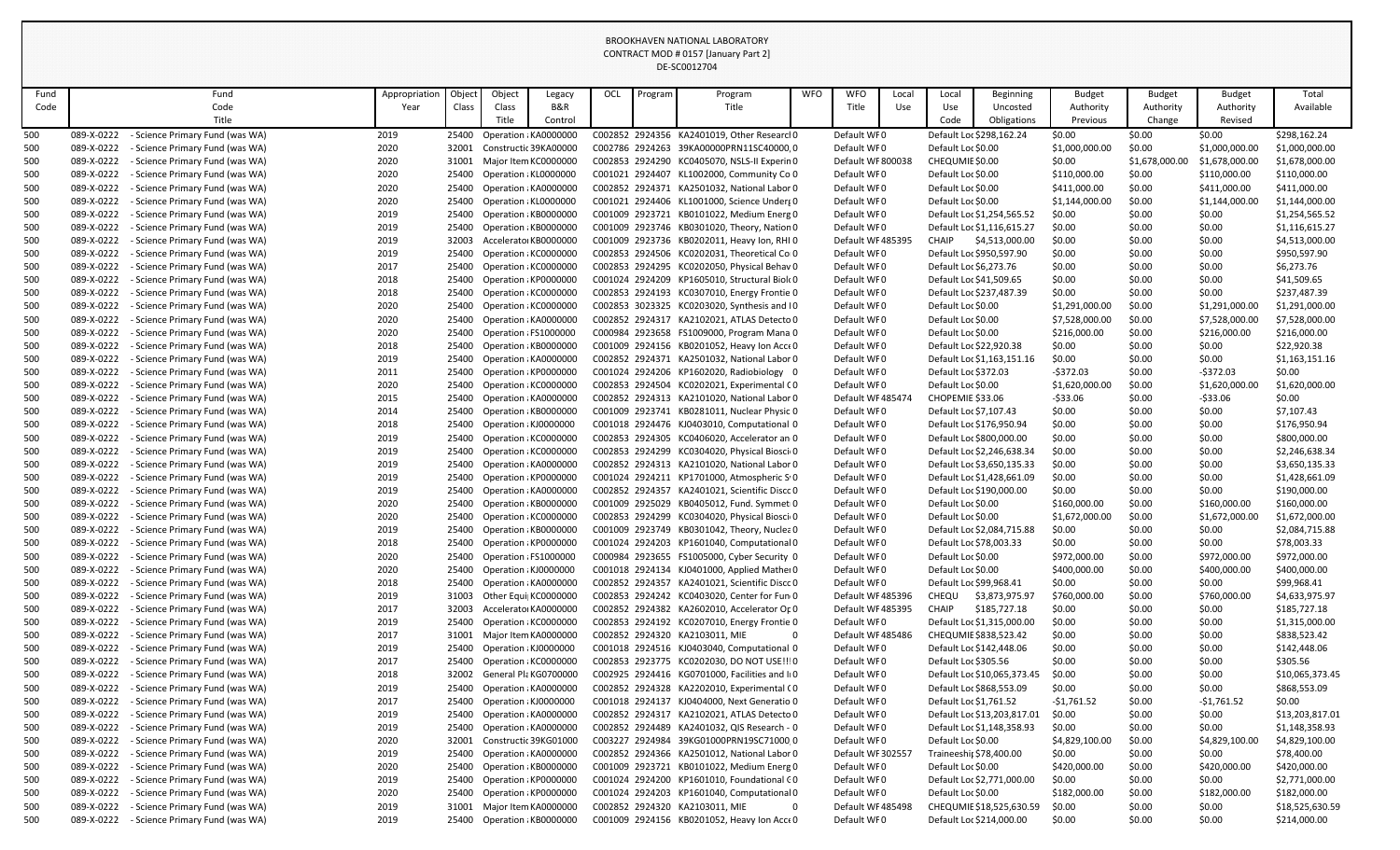| Fund       |                          | Fund                                                               | Appropriation | Object         | Object                                         | Legacy  | OCL | Program | Program                                                                                   | <b>WFO</b> | <b>WFO</b>                      | Local | Local                                    | <b>Beginning</b>            | <b>Budget</b>                  | <b>Budget</b>            | <b>Budget</b>                  | Total                          |
|------------|--------------------------|--------------------------------------------------------------------|---------------|----------------|------------------------------------------------|---------|-----|---------|-------------------------------------------------------------------------------------------|------------|---------------------------------|-------|------------------------------------------|-----------------------------|--------------------------------|--------------------------|--------------------------------|--------------------------------|
| Code       |                          | Code                                                               | Year          | Class          | Class                                          | B&R     |     |         | Title                                                                                     |            | Title                           | Use   | Use                                      | Uncosted                    | Authority                      | Authority                | Authority                      | Available                      |
|            |                          | Title                                                              |               |                | Title                                          | Control |     |         |                                                                                           |            |                                 |       | Code                                     | Obligations                 | Previous                       | Change                   | Revised                        |                                |
| 500        | 089-X-0222               | - Science Primary Fund (was WA)                                    | 2018          |                | 25400 Operation ¿KA0000000                     |         |     |         | C002852 2924314 KA2101030, University Serv0                                               |            | Default WF0                     |       | Default Loc \$187,277.71                 |                             | \$0.00                         | \$0.00                   | \$0.00                         | \$187,277.71                   |
| 500        | 089-X-0222               | - Science Primary Fund (was WA)                                    | 2014          | 25400          | Operation : KA0000000                          |         |     |         | C002852 2923681 KA1102812, Proton Facilitie 0                                             |            | Default WF0                     |       | Default Loc \$422,791.27                 |                             | \$0.00                         | \$0.00                   | \$0.00                         | \$422,791.27                   |
| 500        | 089-X-0222               | <b>Science Primary Fund (was WA)</b>                               | 2018          | 32003          | Accelerator KA0000000                          |         |     |         | C002852 2924496 KA2602020, Accelerator Te 0                                               |            | Default WF485395                |       | <b>CHAIP</b>                             | \$76,475.60                 | \$0.00                         | \$0.00                   | \$0.00                         | \$76,475.60                    |
| 500        | 089-X-0222               | - Science Primary Fund (was WA)                                    | 2019          | 25400          | Operation : KA0000000                          |         |     |         | C002852 2924336 KA2202090, Other Facilities 0                                             |            | Default WF0                     |       | Default Loc \$169,868.66                 |                             | \$0.00                         | \$0.00                   | \$0.00                         | \$169,868.66                   |
| 500        | 089-X-0222               | - Science Primary Fund (was WA)                                    | 2020          | 31001          | Major Item KB0000000                           |         |     |         | C001009 2923737 KB0202012, Heavy Ion, RHI 0                                               |            | Default WF 485499               |       | CHEQUMIE \$0.00                          |                             | \$1,970,000.00                 | \$0.00                   | \$1,970,000.00                 | \$1,970,000.00                 |
| 500        | 089-X-0222               | - Science Primary Fund (was WA)                                    | 2020          |                | 25400 Operation : KC0000000                    |         |     |         | C002853 2924305 KC0406020, Accelerator an 0                                               |            | Default WF0                     |       | Default Loc \$0.00                       |                             | \$400,000.00                   | \$0.00                   | \$400,000.00                   | \$400,000.00                   |
| 500        | 089-X-0222<br>089-X-0222 | - Science Primary Fund (was WA)                                    | 2019          | 25400          | Operation : AT0000000<br>Other Equi KC0000000  |         |     |         | C000840 2925051 AT1050000, Innovation Net 0<br>C002853 2925052 KC0405080, NSRC Recapita 0 |            | Default WF0                     |       | Default Loc \$0.00<br>CHEQU              |                             | \$160,000.00                   | \$0.00<br>$-$250,000.00$ | \$160,000.00<br>\$0.00         | \$160,000.00<br>\$0.00         |
| 500<br>500 | 089-X-0222               | - Science Primary Fund (was WA)<br>Science Primary Fund (was WA)   | 2020<br>2020  | 31003<br>25400 | Operation : KB0000000                          |         |     |         | C001009 2923746 KB0301020, Theory, Nation 0                                               |            | Default WF485396<br>Default WF0 |       | Default Loc \$0.00                       | \$0.00                      | \$250,000.00<br>\$820,000.00   | \$0.00                   | \$820,000.00                   | \$820,000.00                   |
| 500        | 089-X-0222               | - Science Primary Fund (was WA)                                    | 2020          | 25400          | Operation : FS1000000                          |         |     |         | C000984 2923652 FS1001000, Protective Forc 0                                              |            | Default WF0                     |       | Default Loc \$0.00                       |                             | \$2,073,000.00                 | \$0.00                   | \$2,073,000.00                 | \$2,073,000.00                 |
| 500        | 089-X-0222               | - Science Primary Fund (was WA)                                    | 2020          | 31003          | Other Equi KC0000000                           |         |     |         | C002853 2924290 KC0405070, NSLS-II Experin0                                               |            | Default WF 485396               |       | <b>CHEQU</b>                             | \$0.00                      | \$1,678,000.00                 | $-$1,678,000.00$         | \$0.00                         | \$0.00                         |
| 500        | 089-X-0222               | - Science Primary Fund (was WA)                                    | 2019          | 25400          | Operation : KP0000000                          |         |     |         | C001024 2924204 KP1601050, Bioenergy Rest 0                                               |            | Default WF0                     |       | Default Loc \$158,276.45                 |                             | \$0.00                         | \$0.00                   | \$0.00                         | \$158,276.45                   |
| 500        | 089-X-0222               | - Science Primary Fund (was WA)                                    | 2019          | 25400          | Operation : KJ000000C                          |         |     |         | C001018 2924510 KJ0402030, Computer Scier 0                                               |            | Default WF0                     |       |                                          | Default Loc \$1,450,000.00  | \$0.00                         | \$0.00                   | \$0.00                         | \$1,450,000.00                 |
| 500        | 089-X-0222               | - Science Primary Fund (was WA)                                    | 2019          | 25400          | Operation : KC0000000                          |         |     |         | C002853 2924242 KC0403020, Center for Fun 0                                               |            | Default WF0                     |       |                                          | Default Loc \$11,530,578.90 | -\$760,000.00                  | \$0.00                   | $-5760,000.00$                 | \$10,770,578.90                |
| 500        | 089-X-0222               | - Science Primary Fund (was WA)                                    | 2020          | 25400          | Operation : KP0000000                          |         |     |         | C001024 2924204 KP1601050, Bioenergy Rest 0                                               |            | Default WF0                     |       | Default Loc \$0.00                       |                             | \$401,000.00                   | \$0.00                   | \$401,000.00                   | \$401,000.00                   |
| 500        | 089-X-0222               | - Science Primary Fund (was WA)                                    | 2018          | 31003          | Other Equi KB0000000                           |         |     |         | C001009 2923737 KB0202012, Heavy Ion, RHI 0                                               |            | Default WF 485396               |       | CHEQU \$797,555.36                       |                             | \$0.00                         | \$0.00                   | \$0.00                         | \$797,555.36                   |
| 500        | 089-X-0222               | - Science Primary Fund (was WA)                                    | 2018          |                | 25400 Operation : KP0000000                    |         |     |         | C001024 2924200 KP1601010, Foundational CO                                                |            | Default WF0                     |       |                                          | Default Loc \$1,344,931.41  | \$0.00                         | \$0.00                   | \$0.00                         | \$1,344,931.41                 |
| 500        | 089-X-0222               | - Science Primary Fund (was WA)                                    | 2018          | 25400          | Operation : KL0000000                          |         |     |         | C001021 2924408 KL1003000, Visiting Faculty 0                                             |            | Default WF0                     |       | Default Loc \$46,947.02                  |                             | \$0.00                         | \$0.00                   | \$0.00                         | \$46,947.02                    |
| 500        | 089-X-0222               | - Science Primary Fund (was WA)                                    | 2020          | 25400          | Operation : KA0000000                          |         |     |         | C002852 2924336 KA2202090, Other Facilities 0                                             |            | Default WF0                     |       | Default Loc \$0.00                       |                             | \$122,000.00                   | \$0.00                   | \$122,000.00                   | \$122,000.00                   |
| 500        | 089-X-0222               | <b>Science Primary Fund (was WA)</b>                               | 2020          | 25400          | Operation : KC0000000                          |         |     |         | C002853 2925000 KC0304031, Solar Photoche 0                                               |            | Default WF0                     |       | Default Loc \$0.00                       |                             | \$2,677,000.00                 | \$0.00                   | \$2,677,000.00                 | \$2,677,000.00                 |
| 500        | 089-X-0222               | - Science Primary Fund (was WA)                                    | 2019          | 25400          | Operation : KA0000000                          |         |     |         | C002852 2924346 KA2301020, National Labor 0                                               |            | Default WF0                     |       | Default Loc \$482,872.27                 |                             | \$0.00                         | \$0.00                   | \$0.00                         | \$482,872.27                   |
| 500        | 089-X-0222               | - Science Primary Fund (was WA)                                    | 2020          | 25400          | Operation : FS1000000                          |         |     |         | C000984 2923654 FS1004000, Information Sei 0                                              |            | Default WF0                     |       | Default Loc \$0.00                       |                             | \$146,000.00                   | \$0.00                   | \$146,000.00                   | \$146,000.00                   |
| 500        | 089-X-0222               | - Science Primary Fund (was WA)                                    | 2018          | 25400          | Operation : KC0000000                          |         |     |         | C002853 2924460 KC0301050, DO NOT USE !!! 0                                               |            | Default WF0                     |       | Default Loc \$8.95                       |                             | \$0.00                         | \$0.00                   | \$0.00                         | \$8.95                         |
| 500        | 089-X-0222               | - Science Primary Fund (was WA)                                    | 2014          | 25400          | Operation : KC0000000                          |         |     |         | C002853 2924248 KC0404040, National Synch 0                                               |            | Default WF0                     |       |                                          | Default Loc \$2,840,641.00  | \$0.00                         | \$0.00                   | \$0.00                         | \$2,840,641.00                 |
| 500        | 089-X-0222               | - Science Primary Fund (was WA)                                    | 2019          |                | 25400 Operation ¿KP0000000                     |         |     |         | C001024 2924993 KP1607010, Biomolecular C0                                                |            | Default WF0                     |       |                                          | Default Loc \$3,068,783.11  | \$0.00                         | \$0.00                   | \$0.00                         | \$3,068,783.11                 |
| 500        | 089-X-0222               | - Science Primary Fund (was WA)                                    | 2020          | 25400          | Operation : KB0000000                          |         |     |         | C001009 2923733 KB0201021, Heavy Ion, RHI 0                                               |            | Default WF0                     |       | Default Loc \$0.00                       |                             | \$1,960,000.00                 | \$0.00                   | \$1,960,000.00                 | \$1,960,000.00                 |
| 500        |                          | 089-X-0222 - Science Primary Fund (was WA)                         | 2018          | 32001          | Constructic 39KG01000                          |         |     |         | C003087 2924481 39KG01000PRN17SC73000.0                                                   |            | Default WF0                     |       |                                          | Default Loc \$23,967,852.43 | \$0.00                         | \$0.00                   | \$0.00                         | \$23,967,852.43                |
|            | 089-X-0222               | - Science Primary Fund (was WA)                                    | 2019          | 25400          | Operation : KA0000000                          |         |     |         | C002852 2924358 KA2401022, Scientific Com(0<br>C002853 2923769 KC0201010, Structure Of M0 |            | Default WF0                     |       |                                          | Default Loc \$424,442.87    | \$0.00                         | \$0.00                   | \$0.00                         | \$424,442.87                   |
| 500<br>500 | 089-X-0222<br>089-X-0222 | - Science Primary Fund (was WA)<br>- Science Primary Fund (was WA) | 2020<br>2020  | 25400<br>25400 | Operation : KC0000000<br>Operation : KP0000000 |         |     |         | C001024 2924995 KP1703000, Earth and Envil 0                                              |            | Default WF0<br>Default WF0      |       | Default Loc \$0.00<br>Default Loc \$0.00 |                             | \$1,445,000.00<br>\$171,000.00 | \$0.00<br>\$0.00         | \$1,445,000.00<br>\$171,000.00 | \$1,445,000.00<br>\$171,000.00 |
| 500        | 089-X-0222               | - Science Primary Fund (was WA)                                    | 2020          |                | 25400 Operation : KC0000000                    |         |     |         | C002853 2924233 KC0401040, National Synch 0                                               |            | Default WF0                     |       | Default Loc \$0.00                       |                             | \$34,768,000.00                | \$0.00                   | \$34,768,000.00                | \$34,768,000.00                |
| 500        | 089-X-0222               | - Science Primary Fund (was WA)                                    | 2020          | 25400          | Operation : KA0000000                          |         |     |         | C002852 2924313 KA2101020, National Labor 0                                               |            | Default WF0                     |       | Default Loc \$0.00                       |                             | \$1,806,000.00                 | \$0.00                   | \$1,806,000.00                 | \$1,806,000.00                 |
| 500        | 089-X-0222               | - Science Primary Fund (was WA)                                    | 2020          | 32002          | General PlaKG0700000                           |         |     |         | C002925 2924416 KG0701000, Facilities and IIO                                             |            | Default WF 485403               |       | <b>CHGPP</b>                             | \$0.00                      | \$1,500,000.00                 | \$0.00                   | \$1,500,000.00                 | \$1,500,000.00                 |
| 500        | 089-X-0222               | - Science Primary Fund (was WA)                                    | 2019          | 25400          | Operation : KA0000000                          |         |     |         | C002852 2924380 KA2601020, National Labor 0                                               |            | Default WF0                     |       |                                          | Default Loc \$2,108,000.00  | \$0.00                         | \$0.00                   | \$0.00                         | \$2,108,000.00                 |
| 500        | 089-X-0222               | - Science Primary Fund (was WA)                                    | 2019          | 25400          | Operation : KB0000000                          |         |     |         | C001009 2923734 KB0201022, Heavy Ion, Oth 0                                               |            | Default WF0                     |       | Default Loc \$3.66                       |                             | \$0.00                         | \$0.00                   | \$0.00                         | \$3.66                         |
| 500        | 089-X-0222               | - Science Primary Fund (was WA)                                    | 2019          |                | 25400 Operation : FS1000000                    |         |     |         | C000984 2923658 FS1009000, Program Mana 0                                                 |            | Default WF0                     |       | Default Loc \$297,414.40                 |                             | \$0.00                         | \$0.00                   | \$0.00                         | \$297,414.40                   |
| 500        | 089-X-0222               | - Science Primary Fund (was WA)                                    | 2019          |                | 25400 Operation : KL0000000                    |         |     |         | C001021 2924407 KL1002000, Community Co 0                                                 |            | Default WF0                     |       | Default Loc \$83,278.51                  |                             | $-520,000.00$                  | \$0.00                   | $-520,000.00$                  | \$63,278.51                    |
| 500        | 089-X-0222               | - Science Primary Fund (was WA)                                    | 2019          | 31003          | Other Equi KB0000000                           |         |     |         | C001009 2923737 KB0202012, Heavy Ion, RHI 0                                               |            | Default WF485396                |       | CHEQU                                    | \$1,456,000.00              | \$0.00                         | \$0.00                   | \$0.00                         | \$1,456,000.00                 |
| 500        | 089-X-0222               | - Science Primary Fund (was WA)                                    | 2019          | 31003          | Other Equi <sub>l</sub> KP0000000              |         |     |         | C001024 2924993 KP1607010, Biomolecular C0                                                |            | Default WF0                     |       |                                          | Default Loc \$1,349,000.00  | \$0.00                         | \$0.00                   | \$0.00                         | \$1,349,000.00                 |
| 500        | 089-X-0222               | - Science Primary Fund (was WA)                                    | 2019          | 25400          | Operation : KA0000000                          |         |     |         | C002852 2924496 KA2602020, Accelerator Te 0                                               |            | Default WF0                     |       | Default Loc \$443,959.88                 |                             | \$0.00                         | \$0.00                   | \$0.00                         | \$443,959.88                   |
| 500        | 089-X-0222               | - Science Primary Fund (was WA)                                    | 2020          | 25400          | Operation : KP0000000                          |         |     |         | C001024 2924993 KP1607010, Biomolecular C0                                                |            | Default WF0                     |       | Default Loc \$0.00                       |                             | \$1,449,000.00                 | \$0.00                   | \$1,449,000.00                 | \$1,449,000.00                 |
| 500        | 089-X-0222               | - Science Primary Fund (was WA)                                    | 2019          |                | 25400 Operation : KC0000000                    |         |     |         | C002853 2924447 KC0213010, Computational 0                                                |            | Default WF0                     |       |                                          | Default Loc \$1,774,000.00  | \$0.00                         | \$0.00                   | \$0.00                         | \$1,774,000.00                 |
| 500        | 089-X-0222               | - Science Primary Fund (was WA)                                    | 2018          | 31003          | Other Equi <sub>l</sub> KB0000000              |         |     |         | C001009 2923736 KB0202011, Heavy Ion, RHI 0                                               |            | Default WF 485396               |       |                                          | CHEQU \$824,000.00          | \$0.00                         | \$0.00                   | \$0.00                         | \$824,000.00                   |
| 500        | 089-X-0222               | - Science Primary Fund (was WA)                                    | 2020          | 25400          | Operation : KA0000000                          |         |     |         | C002852 2924328 KA2202010, Experimental CO                                                |            | Default WF0                     |       | Default Loc \$0.00                       |                             | \$824,000.00                   | \$0.00                   | \$824,000.00                   | \$824,000.00                   |
| 500        | 089-X-0222               | - Science Primary Fund (was WA)                                    | 2019          |                | 25400 Operation : FS1000000                    |         |     |         | C000984 2923653 FS1002000, Security System 0                                              |            | Default WF0                     |       | Default Loc \$508,702.69                 |                             | \$0.00                         | \$0.00                   | \$0.00                         | \$508,702.69                   |
| 500        | 089-X-0222               | - Science Primary Fund (was WA)                                    | 2020          | 25400          | Operation : KP0000000                          |         |     |         | C001024 2924200 KP1601010, Foundational CO                                                |            | Default WF0                     |       | Default Loc \$0.00                       |                             | \$299,000.00                   | \$0.00                   | \$299,000.00                   | \$299,000.00                   |
| 500        | 089-X-0222               | - Science Primary Fund (was WA)                                    | 2020          | 25400          | Operation : KA0000000                          |         |     |         | C002852 2924366 KA2501012, National Labor 0                                               |            | Default WF0                     |       | Default Loc \$0.00                       |                             | \$63,000.00                    | \$0.00                   | \$63,000.00                    | \$63,000.00                    |
| 500        | 089-X-0222<br>089-X-0222 | - Science Primary Fund (was WA)                                    | 2019          |                | 25400 Operation : KC0000000                    |         |     |         | C002853 2924233 KC0401040, National Synch 0                                               |            | Default WF0                     |       |                                          | Default Loc \$26,835,229.75 | \$0.00                         | \$0.00                   | \$0.00                         | \$26,835,229.75                |
| 500<br>500 | 089-X-0222               | - Science Primary Fund (was WA)<br>- Science Primary Fund (was WA) | 2019<br>2016  | 25400<br>25400 | Operation : KB0000000<br>Operation : KA0000000 |         |     |         | C001009 2923737 KB0202012, Heavy Ion, RHI 0<br>C002852 2924369 KA2501022, Muon Accelera 0 |            | Default WF0<br>Default WF0      |       | Default Loc \$43,257.33                  | Default Loc \$15,541,298.19 | \$0.00<br>\$0.00               | \$0.00<br>\$0.00         | \$0.00<br>\$0.00               | \$15,541,298.19<br>\$43,257.33 |
| 500        | 089-X-0222               | - Science Primary Fund (was WA)                                    | 2019          | 32001          | Constructic 39KG01000                          |         |     |         | C003227 2924984 39KG01000PRN19SC710000                                                    |            | Default WF0                     |       |                                          | Default Loc \$6,601,686.24  | \$0.00                         | \$0.00                   | \$0.00                         | \$6,601,686.24                 |
| 500        | 089-X-0222               | - Science Primary Fund (was WA)                                    | 2020          | 25400          | Operation (FS1000000                           |         |     |         | C000984 2923656 FS1006000, Personnel Secu0                                                |            | Default WF0                     |       | Default Loc \$0.00                       |                             | \$171,000.00                   | \$0.00                   | \$171,000.00                   | \$171,000.00                   |
| 500        | 089-X-0222               | - Science Primary Fund (was WA)                                    | 2020          |                | 32001 Constructic 39KG00000                    |         |     |         | C003255 2925037 39KG00000PRN20SC71000.0                                                   |            | Default WF0                     |       | Default Loc \$0.00                       |                             | \$3,280,000.00                 | \$0.00                   | \$3,280,000.00                 | \$3,280,000.00                 |
|            |                          |                                                                    |               |                |                                                |         |     |         |                                                                                           |            |                                 |       |                                          |                             |                                |                          |                                |                                |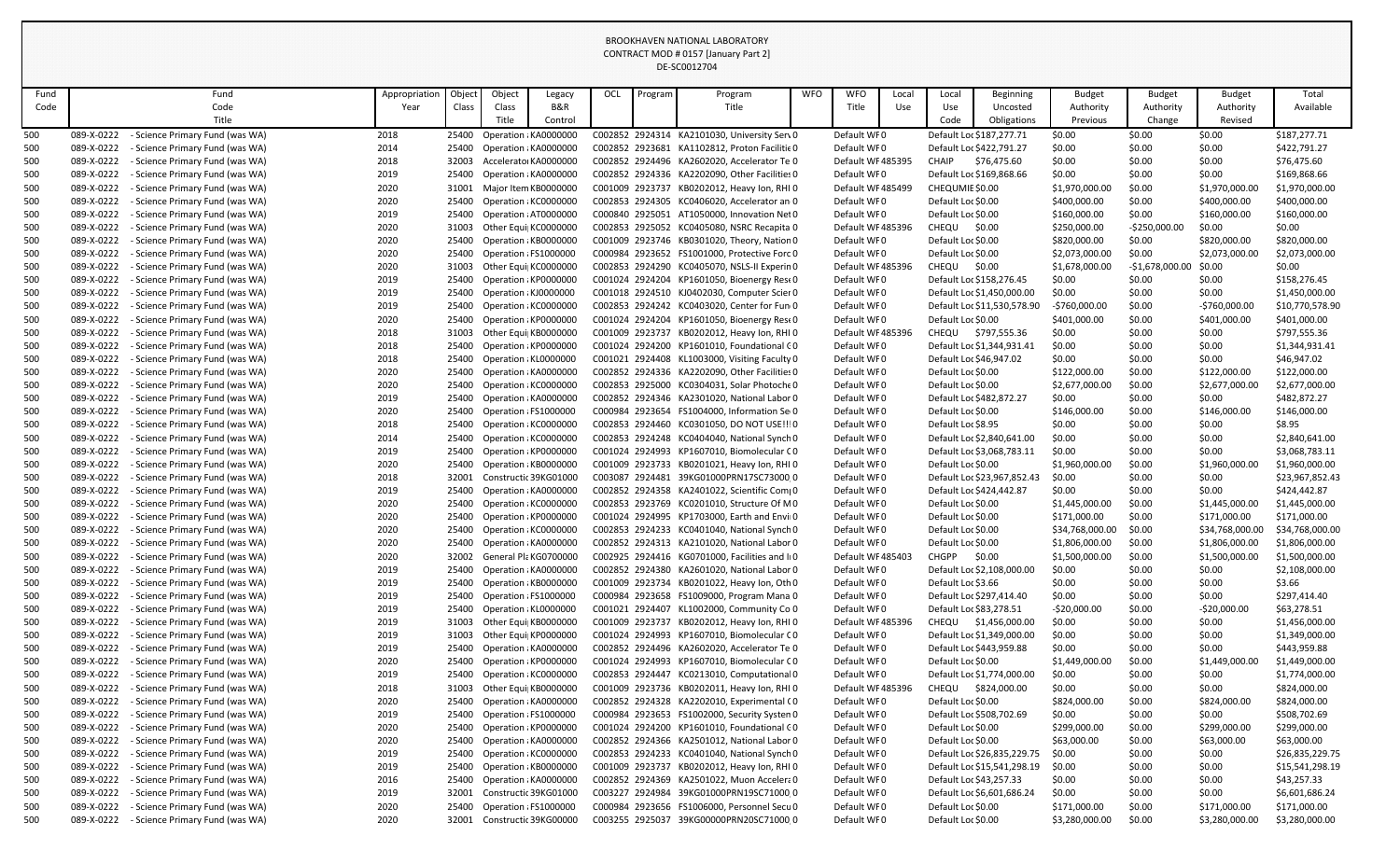| Fund |            | Fund                                          | Appropriation | Object | Object                      | Legacy  | OCL | Program | Program                                                     | <b>WFO</b> | <b>WFO</b>        | Local | Local                    | <b>Beginning</b>           | <b>Budget</b>   | <b>Budget</b> | <b>Budget</b>   | Total           |
|------|------------|-----------------------------------------------|---------------|--------|-----------------------------|---------|-----|---------|-------------------------------------------------------------|------------|-------------------|-------|--------------------------|----------------------------|-----------------|---------------|-----------------|-----------------|
| Code |            | Code                                          | Year          | Class  | Class                       | B&R     |     |         | Title                                                       |            | Title             | Use   | Use                      | Uncosted                   | Authority       | Authority     | Authority       | Available       |
|      |            | Title                                         |               |        | Title                       | Control |     |         |                                                             |            |                   |       | Code                     | Obligations                | <b>Previous</b> | Change        | Revised         |                 |
| 500  | 089-X-0222 | - Science Primary Fund (was WA)               | 2019          |        | 25400 Operation ¿KC0000000  |         |     |         | C002853 2924504 KC0202021, Experimental CO                  |            | Default WF0       |       |                          | Default Loc \$2,198,710.03 | \$0.00          | \$0.00        | \$0.00          | \$2,198,710.03  |
| 500  | 089-X-0222 | - Science Primary Fund (was WA)               | 2016          | 25400  | Operation : KP0000000       |         |     |         | C001024 2924205 KP1602010, Radiochemistr0                   |            | Default WF0       |       | Default Loc \$4,286.34   |                            | \$0.00          | \$0.00        | \$0.00          | \$4,286.34      |
| 500  | 089-X-0222 | - Science Primary Fund (was WA)               | 2019          | 25400  | Operation : KC0000000       |         |     |         | C002853 2923769 KC0201010, Structure Of M0                  |            | Default WF0       |       |                          | Default Loc \$1,599,104.15 | \$0.00          | \$0.00        | \$0.00          | \$1,599,104.15  |
| 500  | 089-X-0222 | - Science Primary Fund (was WA)               | 2019          | 31003  | Other Equi KB0000000        |         |     |         | C001009 2923736 KB0202011, Heavy Ion, RHI 0                 |            | Default WF485396  |       | CHEQU                    | \$1,849,000.00             | \$0.00          | \$0.00        | \$0.00          | \$1,849,000.00  |
| 500  | 089-X-0222 | - Science Primary Fund (was WA)               | 2019          | 25400  | Operation : KC0000000       |         |     |         | C002853 2924405 KC0201060, Neutron and X 0                  |            | Default WF0       |       |                          | Default Loc \$1,056,887.68 | \$0.00          | \$0.00        | \$0.00          | \$1,056,887.68  |
| 500  | 089-X-0222 | - Science Primary Fund (was WA)               | 2019          | 25400  | Operation : KA0000000       |         |     |         | C002852 2924327 KA2201090, Other Researcl 0                 |            | Default WF0       |       | Default Loc \$212,714.88 |                            | \$0.00          | \$0.00        | \$0.00          | \$212,714.88    |
| 500  | 089-X-0222 | - Science Primary Fund (was WA)               | 2020          |        | 25400 Operation : KP0000000 |         |     |         | C001024 2924211 KP1701000, Atmospheric S.0                  |            | Default WF0       |       | Default Loc \$0.00       |                            | \$1,461,000.00  | \$0.00        | \$1,461,000.00  | \$1,461,000.00  |
| 500  | 089-X-0222 | - Science Primary Fund (was WA)               | 2019          | 25400  | Operation : FS1000000       |         |     |         | C000984 2923652 FS1001000, Protective Forc 0                |            | Default WF0       |       |                          | Default Loc \$1,334,865.99 | \$0.00          | \$0.00        | \$0.00          | \$1,334,865.99  |
| 500  | 089-X-0222 | - Science Primary Fund (was WA)               | 2020          | 25400  | Operation : KA0000000       |         |     |         | C002852 2924348 KA2302010, Experimental CO                  |            | Default WF0       |       | Default Loc \$0.00       |                            | \$175,000.00    | \$0.00        | \$175,000.00    | \$175,000.00    |
| 500  | 089-X-0222 | - Science Primary Fund (was WA)               | 2020          | 31003  | Other Equi KB0000000        |         |     |         | C001009 2923736 KB0202011, Heavy Ion, RHI 0                 |            | Default WF 485396 |       | CHEQU                    | \$0.00                     | \$220,000.00    | \$0.00        | \$220,000.00    | \$220,000.00    |
| 500  | 089-X-0222 | - Science Primary Fund (was WA)               | 2018          | 25400  | Operation : KL0000000       |         |     |         | C001021 2924414 KL1500000, Outreach                         | - 0        | Default WF0       |       | Default Loc \$11,820.36  |                            | \$0.00          | \$0.00        | \$0.00          | \$11,820.36     |
| 500  | 089-X-0222 | - Science Primary Fund (was WA)               | 2019          | 31001  | Major Item KA0000000        |         |     |         | C002852 2924320 KA2103011, MIE                              |            | Default WF 485496 |       |                          | CHEQUMIE \$2,441,780.26    | \$0.00          | \$0.00        | \$0.00          | \$2,441,780.26  |
| 500  | 089-X-0222 | - Science Primary Fund (was WA)               | 2019          | 32003  | Accelerator KC0000000       |         |     |         | C002853 2924233 KC0401040, National Synch0                  |            | Default WF 485395 |       | <b>CHAIP</b>             | \$4,200,000.00             | \$0.00          | \$0.00        | \$0.00          | \$4,200,000.00  |
| 500  | 089-X-0222 | - Science Primary Fund (was WA)               | 2019          | 25400  | Operation : KL0000000       |         |     |         | C001021 2924408 KL1003000, Visiting Faculty 0               |            | Default WF0       |       | Default Loc \$450,000.00 |                            | \$0.00          | \$0.00        | \$0.00          | \$450,000.00    |
| 500  | 089-X-0222 | - Science Primary Fund (was WA)               | 2020          | 25400  | Operation : KC0000000       |         |     |         | C002853 2924506 KC0202031, Theoretical Coro                 |            | Default WF0       |       | Default Loc \$0.00       |                            | \$1,047,000.00  | \$0.00        | \$1,047,000.00  | \$1,047,000.00  |
| 500  | 089-X-0222 | - Science Primary Fund (was WA)               | 2018          | 25400  | Operation : KP0000000       |         |     |         | C001024 2924216 KP1703020, DO NOT USE!!!0                   |            | Default WF0       |       | Default Loc \$86,015.98  |                            | \$0.00          | \$0.00        | \$0.00          | \$86,015.98     |
| 500  | 089-X-0222 | - Science Primary Fund (was WA)               | 2017          | 25400  | Operation : KC0000000       |         |     |         | C002853 2923774 KC0202020, DO NOT USE !!! 0                 |            | Default WF0       |       | Default Loc \$7,280.81   |                            | \$0.00          | \$0.00        | \$0.00          | \$7,280.81      |
| 500  | 089-X-0222 | - Science Primary Fund (was WA)               | 2019          |        | 25400 Operation : KL0000000 |         |     |         | C001021 2924406 KL1001000, Science Underg 0                 |            | Default WF0       |       | Default Loc \$502,720.50 |                            | \$20,000.00     | \$0.00        | \$20,000.00     | \$522,720.50    |
| 500  | 089-X-0222 | - Science Primary Fund (was WA)               | 2019          | 25400  | Operation : KC0000000       |         |     |         | C002853 2924244 KC0403040, Center for Nan 0                 |            | Default WF0       |       | Default Loc \$16,414.96  |                            | \$0.00          | \$0.00        | \$0.00          | \$16,414.96     |
| 500  | 089-X-0222 | - Science Primary Fund (was WA)               | 2020          | 25400  | Operation : FS1000000       |         |     |         | C000984 2923653 FS1002000, Security System 0                |            | Default WF0       |       | Default Loc \$0.00       |                            | \$259,000.00    | \$0.00        | \$259,000.00    | \$259,000.00    |
| 500  | 089-X-0222 | - Science Primary Fund (was WA)               | 2018          | 25400  | Operation : FS1000000       |         |     |         | C000984 2923657 FS1007000, Material Contro0                 |            | Default WF0       |       | Default Loc \$15,266.81  |                            | \$0.00          | \$0.00        | \$0.00          | \$15,266.81     |
| 500  | 089-X-0222 | - Science Primary Fund (was WA)               | 2019          | 25400  | Operation : KC0000000       |         |     |         | C002853 3023325 KC0203020, Synthesis and IO                 |            | Default WF0       |       | Default Loc \$280,952.16 |                            | \$0.00          | \$0.00        | \$0.00          | \$280,952.16    |
| 500  | 089-X-0222 | - Science Primary Fund (was WA)               | 2020          | 25400  | Operation : KA0000000       |         |     |         | C002852 2924358 KA2401022, Scientific Com(0                 |            | Default WF0       |       | Default Loc \$0.00       |                            | \$152,000.00    | \$0.00        | \$152,000.00    | \$152,000.00    |
| 500  | 089-X-0222 | - Science Primary Fund (was WA)               | 2020          | 25400  | Operation : KJ0000000       |         |     |         | C001018 2924510 KJ0402030, Computer Scier 0                 |            | Default WF0       |       | Default Loc \$0.00       |                            | \$500,000.00    | \$0.00        | \$500,000.00    | \$500,000.00    |
| 500  | 089-X-0222 | - Science Primary Fund (was WA)               | 2020          | 31001  | Major Item KA0000000        |         |     |         | C002852 2924320 KA2103011, MIE                              |            | Default WF 485498 |       | CHEQUMIE \$0.00          |                            | \$7,025,000.00  | \$0.00        | \$7,025,000.00  | \$7,025,000.00  |
| 500  | 089-X-0222 | - Science Primary Fund (was WA)               | 2020          | 25400  | Operation : KB0000000       |         |     |         | C001009 2923737 KB0202012, Heavy Ion, RHI 0                 |            | Default WF0       |       | Default Loc \$0.00       |                            | \$12,020,000.00 | \$0.00        | \$12,020,000.00 | \$12,020,000.00 |
| 500  | 089-X-0222 | - Science Primary Fund (was WA)               | 2020          | 25400  | Operation (FS1000000        |         |     |         | C000984 2923657 FS1007000, Material Contro0                 |            | Default WF0       |       | Default Loc \$0.00       |                            | \$204,000.00    | \$0.00        | \$204,000.00    | \$204,000.00    |
| 500  | 089-X-0222 | - Science Primary Fund (was WA)               | 2020          |        | 25400 Operation ¿KA0000000  |         |     |         | C002852 2924355 KA2401012, National Labor 0                 |            | Default WF0       |       | Default Loc \$0.00       |                            | \$1,299,000.00  | \$0.00        | \$1,299,000.00  | \$1,299,000.00  |
| 500  | 089-X-0222 | - Science Primary Fund (was WA)               | 2020          | 31001  | Major Item KC0000000        |         |     |         | C002853 2925052 KC0405080, NSRC Recapita 0                  |            | Default WF 800039 |       | CHEQUMIE \$0.00          |                            | \$0.00          | \$250,000.00  | \$250,000.00    | \$250,000.00    |
| 500  | 089-X-0222 | - Science Primary Fund (was WA)               | 2018          | 25400  | Operation : KC0000000       |         |     |         | C002853 2924421 KC0406030, Long Term Sur 0                  |            | Default WF0       |       | Default Loc \$503,962.44 |                            | \$0.00          | \$0.00        | \$0.00          | \$503,962.44    |
| 500  | 089-X-0222 | - Science Primary Fund (was WA)               | 2018          | 25400  | Operation : KC0000000       |         |     |         | C002853 2924192 KC0207010, Energy Frontie 0                 |            | Default WF0       |       | Default Loc \$611,057.47 |                            | \$0.00          | \$0.00        | \$0.00          | \$611,057.47    |
| 500  | 089-X-0222 | - Science Primary Fund (was WA)               | 2020          |        | 25400 Operation ¿KJ0000000  |         |     |         | C001018 2924476 KJ0403010, Computational 0                  |            | Default WF0       |       | Default Loc \$0.00       |                            | \$328,000.00    | \$0.00        | \$328,000.00    | \$328,000.00    |
| 500  | 089-X-0222 | - Science Primary Fund (was WA)               | 2018          | 25400  | Operation : KJ0000000       |         |     |         | C001018 2924134 KJ0401000, Applied Mather 0                 |            | Default WF0       |       | Default Loc \$101,496.52 |                            | \$0.00          | \$0.00        | \$0.00          | \$101,496.52    |
| 500  | 089-X-0222 | - Science Primary Fund (was WA)               | 2019          | 25400  | Operation : KC0000000       |         |     |         | C002853 2923807 KC0302010, Chemical Ener(0                  |            | Default WF0       |       |                          | Default Loc \$1,940,003.60 | \$0.00          | \$0.00        | \$0.00          | \$1,940,003.60  |
| 500  | 089-X-0222 | - Science Primary Fund (was WA)               | 2018          |        | 25400 Operation : KP0000000 |         |     |         | C001024 2924514 KP1606010, DO NOT USE !!! 0                 |            | Default WF0       |       |                          | Default Loc \$2,094,649.43 | \$0.00          | \$0.00        | \$0.00          | \$2,094,649.43  |
| 500  | 089-X-0222 | - Science Primary Fund (was WA)               | 2018          | 32003  | AcceleratorKB0000000        |         |     |         | C001009 2923736 KB0202011, Heavy Ion, RHI 0                 |            | Default WF 485395 |       | <b>CHAIP</b>             | \$1,199,490.39             | \$0.00          | \$0.00        | \$0.00          | \$1,199,490.39  |
| 500  | 089-X-0222 | - Science Primary Fund (was WA)               | 2019          |        | 25400 Operation : KA0000000 |         |     |         | C002852 2924348 KA2302010, Experimental (0                  |            | Default WF0       |       | Default Loc \$186,151.30 |                            | \$0.00          | \$0.00        | \$0.00          | \$186,151.30    |
| 500  | 089-X-0222 | - Science Primary Fund (was WA)               | 2019          | 25400  | Operation : KC0000000       |         |     |         | C002853 2924472 KC0201070, X-Ray Scatterir 0                |            | Default WF0       |       |                          | Default Loc \$2,094,051.59 | \$0.00          | \$0.00        | \$0.00          | \$2,094,051.59  |
| 500  | 089-X-0222 | - Science Primary Fund (was WA)               | 2020          | 31003  | Other Equi KB0000000        |         |     |         | C001009 2923737 KB0202012, Heavy Ion, RHI 0                 |            | Default WF 485396 |       | CHEQU                    | \$0.00                     | \$1,070,000.00  | \$0.00        | \$1,070,000.00  | \$1,070,000.00  |
| 500  | 089-X-0222 | - Science Primary Fund (was WA)               | 2019          | 25400  | Operation : KA0000000       |         |     |         | C002852 2924366 KA2501012, National Labor 0                 |            | Default WF0       |       | Default Loc \$111,366.64 |                            | \$0.00          | \$0.00        | \$0.00          | \$111,366.64    |
| 500  | 089-X-0222 | - Science Primary Fund (was WA)               | 2019          | 25400  | Operation : KC0000000       |         |     |         | C002853 2924294 KC0202040, Mechanical Be 0                  |            | Default WF0       |       | Default Loc \$47,205.83  |                            | \$0.00          | \$0.00        | \$0.00          | \$47,205.83     |
| 500  | 089-X-0222 | - Science Primary Fund (was WA)               | 2019          | 25400  | Operation : FS1000000       |         |     |         | C000984 2923654 FS1004000, Information Sei 0                |            | Default WF0       |       | Default Loc \$111,006.91 |                            | \$0.00          | \$0.00        | \$0.00          | \$111,006.91    |
| 500  | 089-X-0222 | - Science Primary Fund (was WA)               | 2018          |        | 25400 Operation : KA0000000 |         |     |         | C002852 2924380 KA2601020, National Labor 0                 |            | Default WF0       |       | Default Loc \$57,442.12  |                            | \$0.00          | \$0.00        | \$0.00          | \$57,442.12     |
| 500  | 089-X-0222 | - Science Primary Fund (was WA)               | 2018          | 25400  | Operation : KC0000000       |         |     |         | C002853 2924305 KC0406020, Accelerator an 0                 |            | Default WF0       |       | Default Loc \$346,746.48 |                            | \$0.00          | \$0.00        | \$0.00          | \$346,746.48    |
| 500  | 089-X-0222 | - Science Primary Fund (was WA)               | 2020          | 25400  | Operation : KC0000000       |         |     |         | C002853 2924242 KC0403020, Center for Fun 0                 |            | Default WF0       |       | Default Loc \$0.00       |                            | \$7,566,000.00  | \$0.00        | \$7,566,000.00  | \$7,566,000.00  |
| 500  | 089-X-0222 | - Science Primary Fund (was WA)               | 2020          | 32003  | Accelerator KB0000000       |         |     |         | C001009 2923736 KB0202011, Heavy Ion, RHI 0                 |            | Default WF 485395 |       | CHAIP                    | \$0.00                     | \$760,000.00    | \$0.00        | \$760,000.00    | \$760,000.00    |
| 500  | 089-X-0222 | - Science Primary Fund (was WA)               | 2017          | 25400  | Operation : KA0000000       |         |     |         | C002852 2924382 KA2602010, Accelerator Op0                  |            | Default WF0       |       | Default Loc \$1,756.28   |                            | -\$35.40        | \$0.00        | -\$35.40        | \$1,720.88      |
| 500  | 089-X-0222 | - Science Primary Fund (was WA)               | 2020          | 25400  | Operation : KB0000000       |         |     |         | C001009 2923749 KB0301042, Theory, Nuclea 0                 |            | Default WF0       |       | Default Loc \$0.00       |                            | \$1,000,000.00  | \$0.00        | \$1,000,000.00  | \$1,000,000.00  |
| 500  | 089-X-0222 | - Science Primary Fund (was WA)               | 2018          |        | 25400 Operation : KA0000000 |         |     |         | C002852 2924319 KA2102090, Other Facilities 0               |            | Default WF0       |       | Default Loc \$310.62     |                            | \$0.00          | \$0.00        | \$0.00          | \$310.62        |
| 500  | 089-X-0222 | - Science Primary Fund (was WA)               | 2018          | 25400  | Operation : KC0000000       |         |     |         | C002853 2924447 KC0213010, Computational 0                  |            | Default WF0       |       | Default Loc \$785,276.27 |                            | \$0.00          | \$0.00        | \$0.00          | \$785,276.27    |
| 500  | 089-X-0222 | - Science Primary Fund (was WA)               | 2019          | 25400  | Operation : KC0000000       |         |     |         | C002853 2925000 KC0304031, Solar Photoche0                  |            | Default WF0       |       |                          | Default Loc \$2,059,588.59 | \$0.00          | \$0.00        | \$0.00          | \$2,059,588.59  |
| 510  | 089-X-0222 | - Science Reimbursable Work Technology Transf | 2020          | 25400  | Operation : 456100000       |         |     |         | C003005 6600199 456165021, Cooperative RE4861091 CHAGRRIKI0 |            |                   |       | Default Loc \$0.00       |                            | \$140,751.48    | \$0.00        | \$140,751.48    | \$140,751.48    |
| 510  | 089-X-0222 | - Science Reimbursable Work Technology Transf | 2019          |        | 25400 Operation : 456100000 |         |     |         | C003005 6600199 456165021, Cooperative RE4861091 CHAGRRIKI0 |            |                   |       | Default Loc \$126,259.91 |                            | -\$21,063.96    | \$0.00        | $-521,063.96$   | \$105,195.95    |
|      |            |                                               |               |        |                             |         |     |         |                                                             |            |                   |       |                          |                            |                 |               |                 |                 |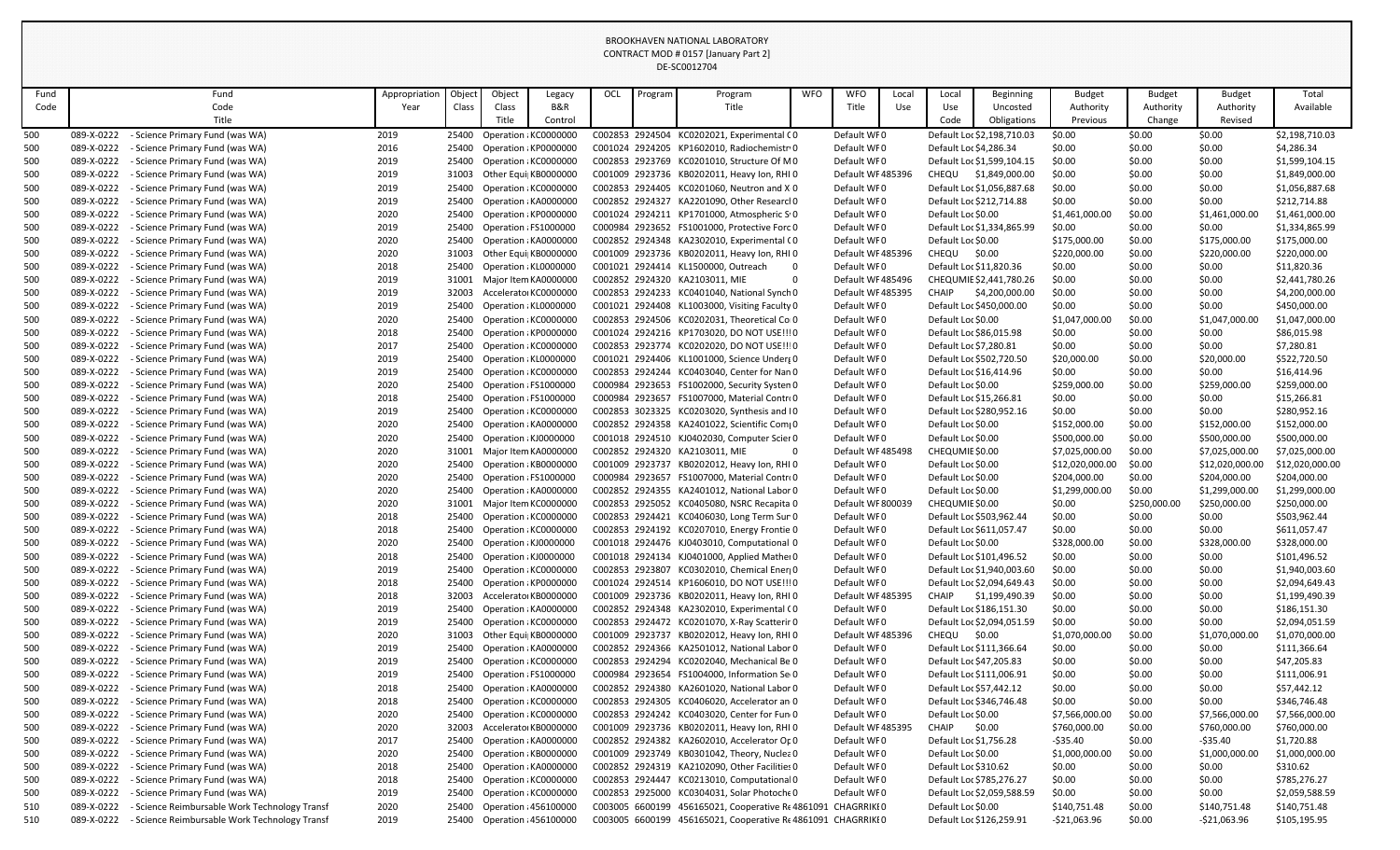| Fund       |                          | Fund                                                                                         | Appropriation | Object         | Object                                               | Legacy                      | OCL             | Program | Program                                                                                                                       | <b>WFO</b> | <b>WFO</b> | Local | Local                                              | <b>Beginning</b>         | <b>Budget</b>         | <b>Budget</b>    | <b>Budget</b>         | Total                       |
|------------|--------------------------|----------------------------------------------------------------------------------------------|---------------|----------------|------------------------------------------------------|-----------------------------|-----------------|---------|-------------------------------------------------------------------------------------------------------------------------------|------------|------------|-------|----------------------------------------------------|--------------------------|-----------------------|------------------|-----------------------|-----------------------------|
| Code       |                          | Code                                                                                         | Year          | Class          | Class                                                | <b>B&amp;R</b>              |                 |         | Title                                                                                                                         |            | Title      | Use   | Use                                                | Uncosted                 | Authority             | Authority        | Authority             | Available                   |
|            |                          | Title                                                                                        |               |                | Title I                                              | Control                     |                 |         |                                                                                                                               |            |            |       | Code                                               | Obligations              | Previous              | Change           | Revised               |                             |
| 511        | 089-X-0222               | - Science Reimbursable Work with Non-Federal                                                 | 2018          | 25400          | Operation : 456100000                                |                             |                 |         | C003005 6600146 456160031, Industry - Dom 4861114 CHAGR843 0                                                                  |            |            |       | Default Loc \$1,896.61                             |                          | $-54.86$              | \$0.00           | $-54.86$              | \$1,891.75                  |
| 511        | 089-X-0222               | - Science Reimbursable Work with Non-Federal                                                 | 2019          |                | 25400 Operation : 456100000                          |                             |                 |         | C003005 6600146 456160031, Industry - Dom 4861182 CHAGR844 0                                                                  |            |            |       | Default Loc \$21,667.00                            |                          | \$0.00                | \$0.00           | \$0.00                | \$21,667.00                 |
| 511        | 089-X-0222               | - Science Reimbursable Work with Non-Federal                                                 | 2019          | 25400          | Operation : 456100000                                |                             |                 |         | C003005 6600146 456160031, Industry - Dom 4861128 CHAGR844 0                                                                  |            |            |       | Default Loc \$72,436.83                            |                          | \$0.00                | \$0.00           | \$0.00                | \$72,436.83                 |
| 511        | 089-X-0222               | - Science Reimbursable Work with Non-Federal                                                 | 2019          | 25400          | <b>Operation : 456100000</b>                         |                             |                 |         | C003005 6600146 456160031, Industry - Dom 4861102 CHAGR8430                                                                   |            |            |       | Default Loc \$1,020.18                             |                          | $-$1,020.18$          | \$0.00           | $-51,020.18$          | \$0.00                      |
| 511        | 089-X-0222               | - Science Reimbursable Work with Non-Federal                                                 | 2016          |                | 25400 Operation : 456100000                          |                             |                 |         | C003005 6600146 456160031, Industry - Dom 4860871 CHAGR8720                                                                   |            |            |       | Default Loc \$13,578.50                            |                          | \$0.00                | \$0.00           | \$0.00                | \$13,578.50                 |
| 511        | 089-X-0222               | - Science Reimbursable Work with Non-Federal                                                 | 2020          |                | 25400 Operation : 456100000                          |                             |                 |         | C003005 6600146 456160031, Industry - Dom 4861195 CHAGR844 0                                                                  |            |            |       | Default Loc \$0.00                                 |                          | \$55,502.59           | \$0.00           | \$55,502.59           | \$55,502.59                 |
| 511        | 089-X-0222               | - Science Reimbursable Work with Non-Federal                                                 | 2019          | 25400          | Operation : 456100000                                |                             |                 |         | C003005 6600147 456160032, Industry - Fore 4801577 CH AGR8780                                                                 |            |            |       | Default Loc \$50,485.44                            |                          | \$0.00                | \$0.00           | \$0.00                | \$50,485.44                 |
| 511        | 089-X-0222               | - Science Reimbursable Work with Non-Federal                                                 | 2020          | 25400          | Operation : 456100000                                |                             |                 |         | C003005 6600146 456160031, Industry - Dom 4861197 CHAGR844 0                                                                  |            |            |       | Default Loc \$0.00                                 |                          | \$8,325.31            | \$0.00           | \$8,325.31            | \$8,325.31                  |
| 511        | 089-X-0222               | - Science Reimbursable Work with Non-Federal                                                 | 2020          | 25400          | Operation : 456100000                                |                             |                 |         | C003005 6600147 456160032, Industry - Fore 4861161 CHAGR844 0                                                                 |            |            |       | Default Loc \$0.00                                 |                          | \$55,502.09           | \$0.00           | \$55,502.09           | \$55,502.09                 |
| 511        | 089-X-0222               | - Science Reimbursable Work with Non-Federal                                                 | 2020          | 25400          | Operation : 456100000                                |                             |                 |         | C003005 6600146 456160031, Industry - Dom 4861202 CHAGR844 0                                                                  |            |            |       | Default Loc \$0.00                                 |                          | \$29,644.66           | \$0.00           | \$29,644.66           | \$29,644.66                 |
| 511        | 089-X-0222               | - Science Reimbursable Work with Non-Federal                                                 | 2020          | 25400          | Operation : 456100000                                |                             |                 |         | C003005 6600147 456160032, Industry - Fore 4861184 CHAGR844 0                                                                 |            |            |       | Default Loc \$0.00                                 |                          | \$23,654.04           | \$0.00           | \$23,654.04           | \$23,654.04                 |
| 511        | 089-X-0222<br>089-X-0222 | - Science Reimbursable Work with Non-Federal<br>- Science Reimbursable Work with Non-Federal | 2019          | 25400<br>25400 | Operation : 456100000                                |                             |                 |         | C003005 6600146 456160031, Industry - Dom 4861158 CHAGR844 0                                                                  |            |            |       | Default Loc \$6,021.68<br>Default Loc \$194,172.07 |                          | \$0.00                | \$0.00           | \$0.00<br>\$0.00      | \$6,021.68                  |
| 511        | 089-X-0222               | - Science Reimbursable Work with Non-Federal                                                 | 2019<br>2020  | 25400          | Operation : 456100000<br>Operation : 456100000       |                             |                 |         | C003005 6600146 456160031, Industry - Dom 4860969 CHAGR8730<br>C003005 6600146 456160031, Industry - Dom 4861104 CHAGR8430    |            |            |       | Default Loc \$0.00                                 |                          | \$0.00<br>\$41,456.36 | \$0.00<br>\$0.00 | \$41,456.36           | \$194,172.07<br>\$41,456.36 |
| 511<br>511 | 089-X-0222               | - Science Reimbursable Work with Non-Federal                                                 | 2019          | 25400          | Operation : 456100000                                |                             |                 |         | C003005 6600146 456160031, Industry - Dom 4861099 CHAGR8430                                                                   |            |            |       | Default Loc \$98,452.58                            |                          | \$0.00                | \$0.00           | \$0.00                | \$98,452.58                 |
| 511        | 089-X-0222               | - Science Reimbursable Work with Non-Federal                                                 | 2018          |                | 25400 Operation : 456100000                          |                             |                 |         | C003005 6600147 456160032, Industry - Fore 4801577 CH AGR8780                                                                 |            |            |       | Default Loc \$50,485.44                            |                          | \$0.00                | \$0.00           | \$0.00                | \$50,485.44                 |
| 511        | 089-X-0222               | - Science Reimbursable Work with Non-Federal                                                 | 2019          |                | 25400 Operation : 456100000                          |                             |                 |         | C003005 6600146 456160031, Industry - Dom 4861104 CHAGR8430                                                                   |            |            |       | Default Loc \$61,831.65                            |                          | \$0.00                | \$0.00           | \$0.00                | \$61,831.65                 |
| 511        | 089-X-0222               | - Science Reimbursable Work with Non-Federal                                                 | 2018          | 25400          | Operation : 456100000                                |                             |                 |         | C003005 6600146 456160031, Industry - Dom 4861075 CHAGR8430                                                                   |            |            |       | Default Loc \$149.96                               |                          | \$0.00                | \$0.00           | \$0.00                | \$149.96                    |
| 511        | 089-X-0222               | - Science Reimbursable Work with Non-Federal                                                 | 2019          | 25400          | Operation : 456100000                                |                             |                 |         | C003005 6600146 456160031, Industry - Dom 4861138 AGR84416 0                                                                  |            |            |       | Default Loc \$1,730.51                             |                          | $-$1,730.51$          | \$0.00           | $-51,730.51$          | \$0.00                      |
| 511        | 089-X-0222               | - Science Reimbursable Work with Non-Federal                                                 | 2020          | 25400          | Operation : 456100000                                |                             |                 |         | C003005 6600146 456160031, Industry - Dom 4861139 AGR84417 0                                                                  |            |            |       | Default Loc \$0.00                                 |                          | \$53,788.61           | \$0.00           | \$53,788.61           | \$53,788.61                 |
| 511        | 089-X-0222               | - Science Reimbursable Work with Non-Federal                                                 | 2020          | 25400          | <b>Operation : 456100000</b>                         |                             | C003005 6600147 |         | 456160032, Industry - Fore 4861176 CHAGR844 0                                                                                 |            |            |       | Default Loc \$0.00                                 |                          | \$194,174.76          | \$0.00           | \$194,174.76          | \$194,174.76                |
| 511        | 089-X-0222               | - Science Reimbursable Work with Non-Federal                                                 | 2019          | 25400          | Operation : 456100000                                |                             |                 |         | C003005 6600147 456160032, Industry - Fore 4861167 CHAGR844 0                                                                 |            |            |       | Default Loc \$3,229.20                             |                          | \$0.00                | \$0.00           | \$0.00                | \$3,229.20                  |
| 511        | 089-X-0222               | - Science Reimbursable Work with Non-Federal                                                 | 2019          | 25400          | <b>Operation : 456100000</b>                         |                             |                 |         | C003005 6600146 456160031, Industry - Dom 4861109 CHAGR8430                                                                   |            |            |       | Default Loc \$666.73                               |                          | \$0.00                | \$0.00           | \$0.00                | \$666.73                    |
| 511        | 089-X-0222               | - Science Reimbursable Work with Non-Federal                                                 | 2019          | 25400          | Operation : 456100000                                |                             | C003005 6600147 |         | 456160032, Industry - Fore 4861032 CHAGR8410                                                                                  |            |            |       | Default Loc \$7,756.88                             |                          | \$0.00                | \$0.00           | \$0.00                | \$7,756.88                  |
| 511        | 089-X-0222               | - Science Reimbursable Work with Non-Federal                                                 | 2019          |                | 25400 Operation : 456100000                          |                             |                 |         | C003005 6600146 456160031, Industry - Dom 4861115 CHAGR843 0                                                                  |            |            |       | Default Loc \$18,670.77                            |                          | \$0.00                | \$0.00           | \$0.00                | \$18,670.77                 |
| 511        | 089-X-0222               | - Science Reimbursable Work with Non-Federal                                                 | 2019          |                | 25400 Operation : 456100000                          |                             |                 |         | C003005 6600146 456160031, Industry - Dom 4861098 CHAGR8430                                                                   |            |            |       | Default Loc \$31,889.11                            |                          | \$0.00                | \$0.00           | \$0.00                | \$31,889.11                 |
| 511        |                          | 089-X-0222 - Science Reimbursable Work with Non-Federal                                      | 2018          |                | 25400 Operation : 456100000                          |                             |                 |         | C003005 6600147 456160032, Industry - Fore 4861065 CHAGR842 0                                                                 |            |            |       | Default Loc \$128,364.60                           |                          | \$0.00                | \$0.00           | \$0.00                | \$128,364.60                |
| 511        | 089-X-0222               | - Science Reimbursable Work with Non-Federal                                                 | 2020          | 25400          | Operation : 456100000                                |                             |                 |         | C003005 6600146 456160031, Industry - Dom 4861160 CHAGR844 0                                                                  |            |            |       | Default Loc \$0.00                                 |                          | \$27,137.59           | \$0.00           | \$27,137.59           | \$27,137.59                 |
| 511        | 089-X-0222               | - Science Reimbursable Work with Non-Federal                                                 | 2019          | 25400          | Operation : 456100000                                |                             |                 |         | C003005 6600147 456160032, Industry - Fore 4861065 CHAGR8420                                                                  |            |            |       | Default Loc \$194,174.76                           |                          | \$0.00                | \$0.00           | \$0.00                | \$194,174.76                |
| 511        | 089-X-0222               | - Science Reimbursable Work with Non-Federal                                                 | 2019          |                | 25400 Operation : 456100000                          |                             |                 |         | C003005 6600146 456160031, Industry - Dom 4861177 CHAGR844 0                                                                  |            |            |       | Default Loc \$13,333.00                            |                          | \$0.00                | \$0.00           | \$0.00                | \$13,333.00                 |
| 511        | 089-X-0222               | - Science Reimbursable Work with Non-Federal                                                 | 2019          |                | 25400 Operation : 456100000                          |                             |                 |         | C003005 6600146 456160031, Industry - Dom 4861159 CHAGR844 0                                                                  |            |            |       | Default Loc \$7,622.05                             |                          | \$0.00                | \$0.00           | \$0.00                | \$7,622.05                  |
| 511        | 089-X-0222               | - Science Reimbursable Work with Non-Federal                                                 | 2019          | 25400          | Operation : 456100000                                |                             |                 |         | C003005 6600146 456160031, Industry - Dom 4861164 CHAGR844 0                                                                  |            |            |       | Default Loc \$4,583.97                             |                          | -\$4,583.34           | \$0.00           | $-54,583.34$          | \$0.63                      |
| 511        | 089-X-0222               | - Science Reimbursable Work with Non-Federal                                                 | 2019          |                | 25400 Operation : 456100000                          |                             |                 |         | C003005 6600147 456160032, Industry - Fore 4861076 CHAGR8430                                                                  |            |            |       | Default Loc \$265,095.87                           |                          | \$0.00                | \$0.00           | \$0.00                | \$265,095.87                |
| 511        | 089-X-0222               | - Science Reimbursable Work with Non-Federal                                                 | 2017          |                | 25400 Operation : 456100000                          |                             |                 |         | C003005 6600147 456160032, Industry - Fore 4861015 CHAGR840 0                                                                 |            |            |       | Default Loc \$581,487.16                           |                          | $-5581,743.15$        | \$0.00           | -\$581,743.15         | $-5255.99$                  |
| 511        | 089-X-0222               | - Science Reimbursable Work with Non-Federal                                                 | 2019          | 25400          | Operation : 456100000                                |                             |                 |         | C003005 6600146 456160031, Industry - Dom 4861170 CHAGR844 0                                                                  |            |            |       | Default Loc \$22,135.92                            |                          | \$0.00                | \$0.00           | \$0.00                | \$22,135.92                 |
| 511        | 089-X-0222               | - Science Reimbursable Work with Non-Federal                                                 | 2019          |                | 25400 Operation : 456100000                          |                             |                 |         | C003005 6600147 456160032, Industry - Fore 4861176 CHAGR844 0                                                                 |            |            |       | Default Loc \$66,702.80                            |                          | \$0.00                | \$0.00           | \$0.00                | \$66,702.80                 |
| 511        | 089-X-0222               | - Science Reimbursable Work with Non-Federal                                                 | 2020          | 25400          | Operation : 456100000                                |                             |                 |         | C003005 6600146 456160031, Industry - Dom 4861163 CHAGR844 0                                                                  |            |            |       | Default Loc \$0.00                                 |                          | \$9,202.28            | \$0.00           | \$9,202.28            | \$9,202.28                  |
| 511        | 089-X-0222<br>089-X-0222 | - Science Reimbursable Work with Non-Federal<br>- Science Reimbursable Work with Non-Federal | 2019<br>2020  | 25400          | Operation : 456100000<br>25400 Operation : 456100000 |                             |                 |         | C003005 6600146 456160031, Industry - Dom 4861151 CHAGR844 0                                                                  |            |            |       | Default Loc \$0.00                                 | Default Loc \$222,250.56 | \$0.00<br>\$11,178.00 | \$0.00           | \$0.00<br>\$11,178.00 | \$222,250.56<br>\$11,178.00 |
| 511<br>511 | 089-X-0222               | - Science Reimbursable Work with Non-Federal                                                 | 2020          | 25400          | Operation : 456100000                                |                             |                 |         | C003005 6600146 456160031, Industry - Dom 4861186 CHAGR844 0<br>C003005 6600147 456160032, Industry - Fore 4861175 CHAGR844 0 |            |            |       | Default Loc \$0.00                                 |                          | \$38,834.96           | \$0.00<br>\$0.00 | \$38,834.96           | \$38,834.96                 |
| 511        | 089-X-0222               | - Science Reimbursable Work with Non-Federal                                                 | 2019          |                | 25400 Operation : 456100000                          |                             |                 |         | C003005 6600146 456160031, Industry - Dom 4861179 CHAGR844 0                                                                  |            |            |       | Default Loc \$20,000.00                            |                          | \$0.00                | \$0.00           | \$0.00                | \$20,000.00                 |
| 511        | 089-X-0222               | - Science Reimbursable Work with Non-Federal                                                 | 2019          |                | 25400 Operation : 456100000                          |                             |                 |         | C003005 6600146 456160031, Industry - Dom 4861130 CHAGR844 0                                                                  |            |            |       | Default Loc \$443,163.35                           |                          | \$0.00                | \$0.00           | \$0.00                | \$443,163.35                |
| 511        | 089-X-0222               | - Science Reimbursable Work with Non-Federal                                                 | 2019          | 25400          | Operation : 456100000                                |                             |                 |         | C003005 6600146 456160031, Industry - Dom 4861178 CHAGR844 0                                                                  |            |            |       | Default Loc \$46,593.37                            |                          | \$0.00                | \$0.00           | \$0.00                | \$46,593.37                 |
| 511        | 089-X-0222               | - Science Reimbursable Work with Non-Federal                                                 | 2019          |                | 25400 Operation : 456100000                          |                             |                 |         | C003005 6600147 456160032, Industry - Fore 4861175 CHAGR844 0                                                                 |            |            |       | Default Loc \$30,694.87                            |                          | \$0.00                | \$0.00           | \$0.00                | \$30,694.87                 |
| 511        | 089-X-0222               | - Science Reimbursable Work with Non-Federal                                                 | 2019          | 25400          | Operation : 456100000                                |                             |                 |         | C003005 6600146 456160031, Industry - Dom 4861023 CHAGR8400                                                                   |            |            |       | Default Loc \$59,729.79                            |                          | \$0.00                | \$0.00           | \$0.00                | \$59,729.79                 |
| 511        | 089-X-0222               | - Science Reimbursable Work with Non-Federal                                                 | 2020          | 25400          | Operation : 456100000                                |                             |                 |         | C003005 6600146 456160031, Industry - Dom 4861192 CHAGR844 0                                                                  |            |            |       | Default Loc \$0.00                                 |                          | \$44,271.84           | \$0.00           | \$44,271.84           | \$44,271.84                 |
| 511        | 089-X-0222               | - Science Reimbursable Work with Non-Federal                                                 | 2020          |                | 25400 Operation : 456100000                          |                             |                 |         | C003005 6600146 456160031, Industry - Dom 4861204 CHAGR844 0                                                                  |            |            |       | Default Loc \$0.00                                 |                          | \$15,000.00           | \$0.00           | \$15,000.00           | \$15,000.00                 |
| 511        | 089-X-0222               | - Science Reimbursable Work with Non-Federal                                                 | 2020          | 25400          | Operation : 456100000                                |                             |                 |         | C003005 6600146 456160031, Industry - Dom 4861178 CHAGR844 0                                                                  |            |            |       | Default Loc \$0.00                                 |                          | \$35,361.35           | \$0.00           | \$35,361.35           | \$35,361.35                 |
| 511        | 089-X-0222               | - Science Reimbursable Work with Non-Federal                                                 | 2020          | 25400          | <b>Operation : 456100000</b>                         |                             |                 |         | C003005 6600146 456160031, Industry - Dom 4861200 CHAGR844 0                                                                  |            |            |       | Default Loc \$0.00                                 |                          | \$265,631.07          | \$0.00           | \$265,631.07          | \$265,631.07                |
| 511        | 089-X-0222               | - Science Reimbursable Work with Non-Federal                                                 | 2019          |                | 25400 Operation : 456100000                          |                             |                 |         | C003005 6600146 456160031, Industry - Dom 4861120 CHAGR8430                                                                   |            |            |       | Default Loc \$16,921.32                            |                          | \$0.00                | \$0.00           | \$0.00                | \$16,921.32                 |
| 511        | 089-X-0222               | - Science Reimbursable Work with Non-Federal                                                 | 2019          |                | 25400 Operation : 456100000                          |                             |                 |         | C003005 6600146 456160031, Industry - Dom 4861121 CHAGR844 0                                                                  |            |            |       | Default Loc \$121,934.75                           |                          | \$0.00                | \$0.00           | \$0.00                | \$121,934.75                |
| 511        | 089-X-0222               | - Science Reimbursable Work with Non-Federal                                                 | 2019          |                | 25400 Operation : 456100000                          |                             |                 |         | C003005 6600146 456160031, Industry - Dom 4861022 CHAGR8410                                                                   |            |            |       | Default Loc \$176,129.53                           |                          | \$0.00                | \$0.00           | \$0.00                | \$176,129.53                |
| 511        | 089-X-0222               | - Science Reimbursable Work with Non-Federal                                                 | 2020          |                |                                                      | 25400 Operation : 456100000 |                 |         | C003005 6600146 456160031, Industry - Dom 4861181 CHAGR844 0                                                                  |            |            |       | Default Loc \$0.00                                 |                          | \$44,271.84           | \$0.00           | \$44,271.84           | \$44,271.84                 |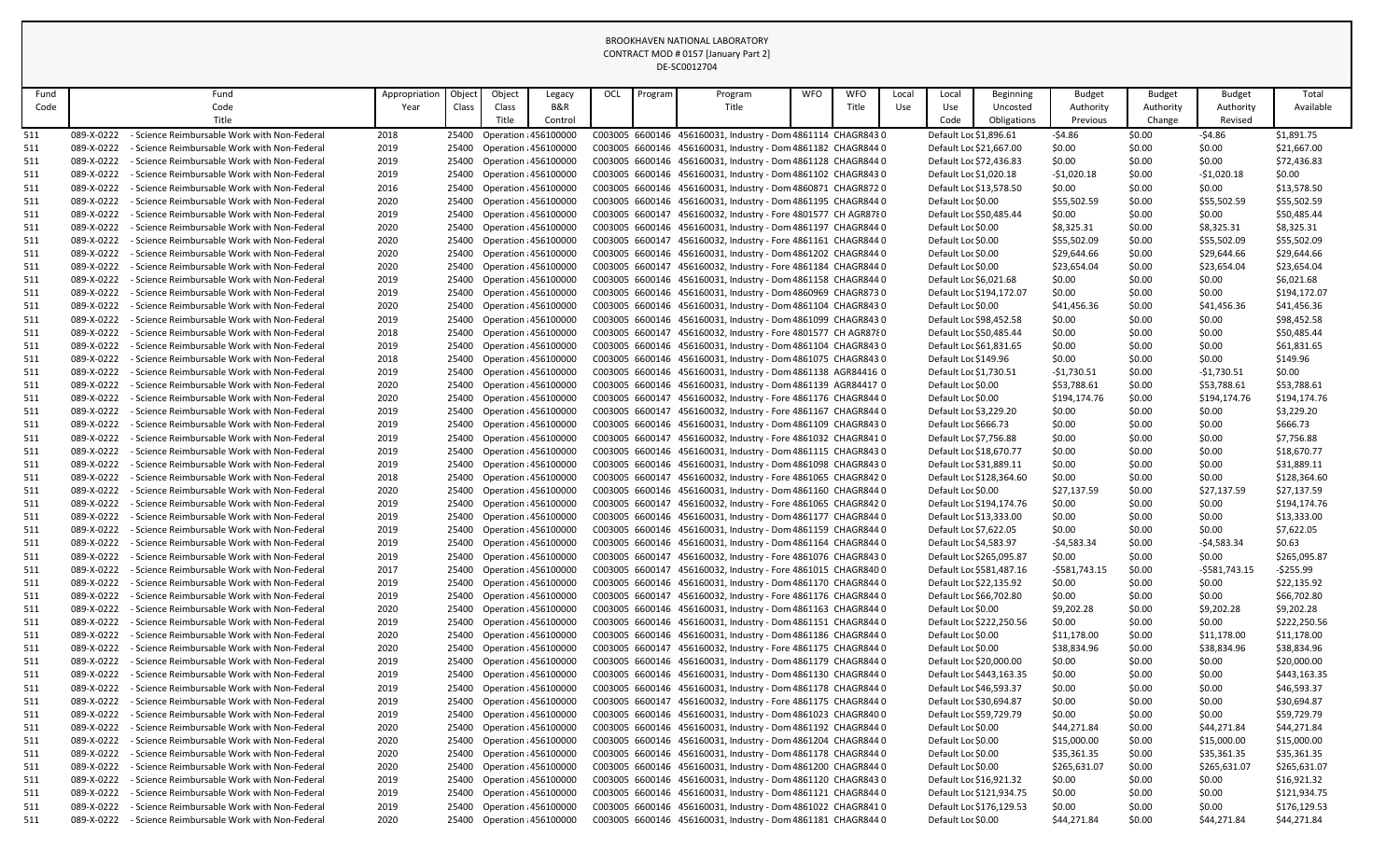| Fund       |                          | Fund                                                                                         | Appropriation | Object | Object                                                      | Legacy  | OCL | Program | Program                                                                                                                      | <b>WFO</b> | <b>WFO</b> | Local | Local                                             | <b>Beginning</b>            | <b>Budget</b>          | <b>Budget</b>    | <b>Budget</b>         | Total                      |
|------------|--------------------------|----------------------------------------------------------------------------------------------|---------------|--------|-------------------------------------------------------------|---------|-----|---------|------------------------------------------------------------------------------------------------------------------------------|------------|------------|-------|---------------------------------------------------|-----------------------------|------------------------|------------------|-----------------------|----------------------------|
| Code       |                          | Code                                                                                         | Year          | Class  | Class                                                       | B&R     |     |         | Title                                                                                                                        |            | Title      | Use   | Use                                               | Uncosted                    | Authority              | Authority        | Authority             | Available                  |
|            |                          | Title                                                                                        |               |        | Title                                                       | Control |     |         |                                                                                                                              |            |            |       | Code                                              | Obligations                 | Previous               | Change           | Revised               |                            |
| 511        | 089-X-0222               | - Science Reimbursable Work with Non-Federal                                                 | 2020          |        | 25400 Operation : 456100000                                 |         |     |         | C003005 6600146 456160031, Industry - Dom 4861198 CHAGR844 0                                                                 |            |            |       | Default Loc \$0.00                                |                             | \$8,325.31             | \$0.00           | \$8,325.31            | \$8,325.31                 |
| 511        | 089-X-0222               | - Science Reimbursable Work with Non-Federal                                                 | 2020          |        | 25400 Operation : 456100000                                 |         |     |         | C003005 6600146 456160031, Industry - Dom 4861191 CHAGR844 0                                                                 |            |            |       | Default Loc \$0.00                                |                             | \$27,751.05            | \$0.00           | \$27,751.05           | \$27,751.05                |
| 511        | 089-X-0222               | - Science Reimbursable Work with Non-Federal                                                 | 2019          |        | 25400 Operation : 456100000                                 |         |     |         | C003005 6600146 456160031, Industry - Dom 4861052 CHAGR8410                                                                  |            |            |       |                                                   | Default Loc \$10,408,626.62 | \$0.00                 | \$0.00           | \$0.00                | \$10,408,626.62            |
| 511        | 089-X-0222               | - Science Reimbursable Work with Non-Federal                                                 | 2017          | 25400  | Operation : 456100000                                       |         |     |         | C003005 6600147 456160032, Industry - Fore 4801577 CH AGR8780                                                                |            |            |       | Default Loc \$13,862.87                           |                             | \$0.00                 | \$0.00           | \$0.00                | \$13,862.87                |
| 511        | 089-X-0222               | - Science Reimbursable Work with Non-Federal                                                 | 2020          |        | 25400 Operation : 456100000                                 |         |     |         | C003005 6600146 456160031, Industry - Dom 4861120 CHAGR8430                                                                  |            |            |       | Default Loc \$0.00                                |                             | \$317,212.30           | \$0.00           | \$317,212.30          | \$317,212.30               |
| 511        | 089-X-0222               | - Science Reimbursable Work with Non-Federal                                                 | 2019          |        | 25400 Operation : 456100000                                 |         |     |         | C003005 6600146 456160031, Industry - Dom 4861107 CHAGR8430                                                                  |            |            |       | Default Loc \$17,624.33                           |                             | -\$17,624.31           | \$0.00           | -\$17,624.31          | \$0.02                     |
| 511        | 089-X-0222               | - Science Reimbursable Work with Non-Federal                                                 | 2020          |        | 25400 Operation : 456100000                                 |         |     |         | C003005 6600146 456160031, Industry - Dom 4861177 CHAGR844 0                                                                 |            |            |       | Default Loc \$0.00                                |                             | \$54,767.73            | \$0.00           | \$54,767.73           | \$54,767.73                |
| 511        | 089-X-0222               | - Science Reimbursable Work with Non-Federal                                                 | 2020          |        | 25400 Operation : 456100000                                 |         |     |         | C003005 6600146 456160031, Industry - Dom 4861023 CHAGR8400                                                                  |            |            |       | Default Loc \$0.00                                |                             | \$39,025.66            | \$0.00           | \$39,025.66           | \$39,025.66                |
| 511        | 089-X-0222               | - Science Reimbursable Work with Non-Federal                                                 | 2018          | 25400  | Operation : 456100000                                       |         |     |         | C003005 6600147 456160032, Industry - Fore 4860984 CHAGR840 0                                                                |            |            |       | Default Loc \$67.81                               |                             | \$0.00                 | \$0.00           | \$0.00                | \$67.81                    |
| 511        | 089-X-0222               | - Science Reimbursable Work with Non-Federal                                                 | 2019          | 25400  | Operation : 456100000                                       |         |     |         | C003005 6600146 456160031, Industry - Dom 4861135 CHAGR844 0                                                                 |            |            |       | Default Loc \$57,129.44                           |                             | \$0.00                 | \$0.00           | \$0.00                | \$57,129.44                |
| 511        | 089-X-0222<br>089-X-0222 | - Science Reimbursable Work with Non-Federal<br>- Science Reimbursable Work with Non-Federal | 2019          | 25400  | 25400 Operation : 456100000<br><b>Operation : 456100000</b> |         |     |         | C003005 6600146 456160031, Industry - Dom 4861173 CHAGR844 0<br>C003005 6600146 456160031, Industry - Dom 4861053 CHAGR842 0 |            |            |       | Default Loc \$517.07<br>Default Loc \$6,766.57    |                             | \$0.00                 | \$0.00           | \$0.00<br>\$0.00      | \$517.07<br>\$6,766.57     |
| 511<br>511 | 089-X-0222               | - Science Reimbursable Work with Non-Federal                                                 | 2019<br>2020  |        | 25400 Operation : 456100000                                 |         |     |         | C003005 6600146 456160031, Industry - Dom 4861052 CHAGR8410                                                                  |            |            |       | Default Loc \$0.00                                |                             | \$0.00<br>\$885,004.06 | \$0.00<br>\$0.00 | \$885,004.06          | \$885,004.06               |
| 511        | 089-X-0222               | - Science Reimbursable Work with Non-Federal                                                 | 2020          |        | 25400 Operation : 456100000                                 |         |     |         | C003005 6600146 456160031, Industry - Dom 4861187 CHAGR844 0                                                                 |            |            |       | Default Loc \$0.00                                |                             | \$40,000.00            | \$0.00           | \$40,000.00           | \$40,000.00                |
| 511        | 089-X-0222               | - Science Reimbursable Work with Non-Federal                                                 | 2019          |        | 25400 Operation : 456100000                                 |         |     |         | C003005 6600146 456160031, Industry - Dom 4861100 CHAGR8430                                                                  |            |            |       | Default Loc \$10,900.53                           |                             | \$0.00                 | \$0.00           | \$0.00                | \$10,900.53                |
| 511        | 089-X-0222               | - Science Reimbursable Work with Non-Federal                                                 | 2018          |        | 25400 Operation : 456100000                                 |         |     |         | C003005 6600146 456160031, Industry - Dom 4861090 CHAGR8430                                                                  |            |            |       | Default Loc \$29,453.57                           |                             | \$0.00                 | \$0.00           | \$0.00                | \$29,453.57                |
| 511        | 089-X-0222               | - Science Reimbursable Work with Non-Federal                                                 | 2018          |        | 25400 Operation : 456100000                                 |         |     |         | C003005 6600146 456160031, Industry - Dom 4861072 CHAGR8420                                                                  |            |            |       | Default Loc \$2,578.06                            |                             | \$0.00                 | \$0.00           | \$0.00                | \$2,578.06                 |
| 511        | 089-X-0222               | - Science Reimbursable Work with Non-Federal                                                 | 2020          | 25400  | Operation : 456100000                                       |         |     |         | C003005 6600146 456160031, Industry - Dom 4861128 CHAGR844 0                                                                 |            |            |       | Default Loc \$0.00                                |                             | \$2,337.50             | \$0.00           | \$2,337.50            | \$2,337.50                 |
| 511        | 089-X-0222               | - Science Reimbursable Work with Non-Federal                                                 | 2020          | 25400  | Operation : 456100000                                       |         |     |         | C003005 6600146 456160031, Industry - Dom 4860936 CHAGR8720                                                                  |            |            |       | Default Loc \$0.00                                |                             | \$2,211.71             | $-52,211.71$     | \$0.00                | \$0.00                     |
| 511        | 089-X-0222               | - Science Reimbursable Work with Non-Federal                                                 | 2019          | 25400  | Operation : 456100000                                       |         |     |         | C003005 6600146 456160031, Industry - Dom 4861133 CHAGR844 0                                                                 |            |            |       | Default Loc \$25,432.08                           |                             | \$0.00                 | \$0.00           | \$0.00                | \$25,432.08                |
| 511        | 089-X-0222               | - Science Reimbursable Work with Non-Federal                                                 | 2019          | 25400  | Operation : 456100000                                       |         |     |         | C003005 6600146 456160031, Industry - Dom 4861157 CHAGR844 0                                                                 |            |            |       | Default Loc \$37,812.96                           |                             | \$0.00                 | \$0.00           | \$0.00                | \$37,812.96                |
| 511        | 089-X-0222               | - Science Reimbursable Work with Non-Federal                                                 | 2020          |        | 25400 Operation : 456100000                                 |         |     |         | C003005 6600147 456160032, Industry - Fore 4861213 CHAGR844 0                                                                |            |            |       | Default Loc \$0.00                                |                             | \$33,301.25            | \$0.00           | \$33,301.25           | \$33,301.25                |
| 511        | 089-X-0222               | - Science Reimbursable Work with Non-Federal                                                 | 2019          | 25400  | Operation : 456100000                                       |         |     |         | C003005 6600147 456160032, Industry - Fore 4861161 CHAGR844 0                                                                |            |            |       | Default Loc \$33,419.95                           |                             | \$0.00                 | \$0.00           | \$0.00                | \$33,419.95                |
| 511        | 089-X-0222               | - Science Reimbursable Work with Non-Federal                                                 | 2019          |        | 25400 Operation : 456100000                                 |         |     |         | C003005 6600146 456160031, Industry - Dom 4861165 CHAGR844 0                                                                 |            |            |       | Default Loc \$473.59                              |                             | \$0.00                 | \$0.00           | \$0.00                | \$473.59                   |
| 511        | 089-X-0222               | - Science Reimbursable Work with Non-Federal                                                 | 2019          |        | 25400 Operation : 456100000                                 |         |     |         | C003005 6600146 456160031, Industry - Dom 4861153 CHAGR844 0                                                                 |            |            |       | Default Loc \$182.63                              |                             | -\$182.63              | \$0.00           | -\$182.63             | \$0.00                     |
| 511        | 089-X-0222               | - Science Reimbursable Work with Non-Federal                                                 | 2019          |        | 25400 Operation : 456100000                                 |         |     |         | C003005 6600146 456160031, Industry - Dom 4861134 CHAGR844 0                                                                 |            |            |       | Default Loc \$166,471.93                          |                             | \$0.00                 | \$0.00           | \$0.00                | \$166,471.93               |
| 511        |                          | 089-X-0222 - Science Reimbursable Work with Non-Federal                                      | 2020          |        | 25400 Operation : 456100000                                 |         |     |         | C003005 6600146 456160031, Industry - Dom 4861135 CHAGR844 0                                                                 |            |            |       | Default Loc \$0.00                                |                             | \$221,359.20           | \$0.00           | \$221,359.20          | \$221,359.20               |
| 511        | 089-X-0222               | - Science Reimbursable Work with Non-Federal                                                 | 2020          | 25400  | Operation : 456100000                                       |         |     |         | C003005 6600146 456160031, Industry - Dom 4861133 CHAGR844 0                                                                 |            |            |       | Default Loc \$0.00                                |                             | \$26,024.25            | \$0.00           | \$26,024.25           | \$26,024.25                |
| 511        | 089-X-0222               | - Science Reimbursable Work with Non-Federal                                                 | 2019          |        | 25400 Operation : 456100000                                 |         |     |         | C003005 6600146 456160031, Industry - Dom 4861068 CHAGR842 0                                                                 |            |            |       | Default Loc \$16,735.45                           |                             | \$0.00                 | \$0.00           | \$0.00                | \$16,735.45                |
| 511        | 089-X-0222               | - Science Reimbursable Work with Non-Federal                                                 | 2019          |        | 25400 Operation : 456100000                                 |         |     |         | C003005 6600146 456160031, Industry - Dom 4861144 CHAGR844 0                                                                 |            |            |       | Default Loc \$3,427.80                            |                             | \$0.00                 | \$0.00           | \$0.00                | \$3,427.80                 |
| 511        | 089-X-0222               | - Science Reimbursable Work with Non-Federal                                                 | 2019          |        | 25400 Operation : 456100000                                 |         |     |         | C003005 6600147 456160032, Industry - Fore 4861184 CHAGR844 0                                                                |            |            |       | Default Loc \$23,335.70                           |                             | \$0.00                 | \$0.00           | \$0.00                | \$23,335.70                |
| 511        | 089-X-0222               | - Science Reimbursable Work with Non-Federal                                                 | 2020          |        | 25400 Operation : 456100000                                 |         |     |         | C003005 6600146 456160031, Industry - Dom 4861162 CHAGR844 0                                                                 |            |            |       | Default Loc \$0.00                                |                             | \$6,068.15             | \$0.00           | \$6,068.15            | \$6,068.15                 |
| 511        | 089-X-0222               | - Science Reimbursable Work with Non-Federal                                                 | 2014          |        | 25400 Operation : 456100000                                 |         |     |         | C003005 6600146 456160031, Industry - Dom 4860871 CHAGR8720                                                                  |            |            |       | Default Loc \$70,159.64                           |                             | \$0.00                 | \$0.00           | \$0.00                | \$70,159.64                |
| 511        | 089-X-0222               | - Science Reimbursable Work with Non-Federal                                                 | 2019          |        | 25400 Operation : 456100000                                 |         |     |         | C003005 6600146 456160031, Industry - Dom 4861089 CHAGR8430                                                                  |            |            |       | Default Loc \$309.19                              |                             | -\$309.19              | \$0.00           | -\$309.19             | \$0.00                     |
| 511        | 089-X-0222               | - Science Reimbursable Work with Non-Federal                                                 | 2019          |        | 25400 Operation : 456100000                                 |         |     |         | C003005 6600146 456160031, Industry - Dom 4861136 CHAGR844 0                                                                 |            |            |       | Default Loc \$20,035.01                           |                             | \$0.00                 | \$0.00           | \$0.00                | \$20,035.01                |
| 511        | 089-X-0222<br>089-X-0222 | - Science Reimbursable Work with Non-Federal<br>- Science Reimbursable Work with Non-Federal | 2019<br>2019  | 25400  | 25400 Operation : 456100000<br><b>Operation : 456100000</b> |         |     |         | C003005 6600146 456160031, Industry - Dom 4861160 CHAGR844 0<br>C003005 6600146 456160031, Industry - Dom 4861139 AGR84417 0 |            |            |       | Default Loc \$23,324.26                           |                             | \$0.00                 | \$0.00           | \$0.00                | \$23,324.26<br>\$54,055.25 |
| 511        | 089-X-0222               | - Science Reimbursable Work with Non-Federal                                                 | 2019          | 25400  | Operation : 456100000                                       |         |     |         | C003005 6600146 456160031, Industry - Dom 4860936 CHAGR8720                                                                  |            |            |       | Default Loc \$54,055.25<br>Default Loc \$7,788.29 |                             | \$0.00<br>-\$7,788.29  | \$0.00<br>\$0.00 | \$0.00<br>-\$7,788.29 | \$0.00                     |
| 511<br>511 | 089-X-0222               | - Science Reimbursable Work with Non-Federal                                                 | 2020          |        | 25400 Operation : 456100000                                 |         |     |         | C003005 6600146 456160031, Industry - Dom 4861190 CHAGR844 0                                                                 |            |            |       | Default Loc \$0.00                                |                             | \$17,595.06            | \$0.00           | \$17,595.06           | \$17,595.06                |
| 511        | 089-X-0222               | - Science Reimbursable Work with Non-Federal                                                 | 2020          | 25400  | Operation : 456100000                                       |         |     |         | C003005 6600147 456160032, Industry - Fore 4861189 CHAGR844 0                                                                |            |            |       | Default Loc \$0.00                                |                             | \$26,747.57            | \$0.00           | \$26,747.57           | \$26,747.57                |
| 511        | 089-X-0222               | - Science Reimbursable Work with Non-Federal                                                 | 2018          |        | 25400 Operation : 456100000                                 |         |     |         | C003005 6600146 456160031, Industry - Dom 4861088 CHAGR843 0                                                                 |            |            |       | Default Loc \$10,045.33                           |                             | $-$10,045.33$          | \$0.00           | $-$10,045.33$         | \$0.00                     |
| 511        | 089-X-0222               | - Science Reimbursable Work with Non-Federal                                                 | 2020          |        | 25400 Operation : 456100000                                 |         |     |         | C003005 6600146 456160031, Industry - Dom 4861203 CHAGR844 0                                                                 |            |            |       | Default Loc \$0.00                                |                             | \$8,333.00             | \$0.00           | \$8,333.00            | \$8,333.00                 |
| 511        | 089-X-0222               | - Science Reimbursable Work with Non-Federal                                                 | 2020          | 25400  | Operation : 456100000                                       |         |     |         | C003005 6600146 456160031, Industry - Dom 4861182 CHAGR844 0                                                                 |            |            |       | Default Loc \$0.00                                |                             | \$9,739.72             | \$0.00           | \$9,739.72            | \$9,739.72                 |
| 511        | 089-X-0222               | - Science Reimbursable Work with Non-Federal                                                 | 2018          |        | 25400 Operation : 456100000                                 |         |     |         | C003005 6600146 456160031, Industry - Dom 4861079 CHAGR8430                                                                  |            |            |       | Default Loc \$41,439.06                           |                             | \$0.00                 | \$0.00           | \$0.00                | \$41,439.06                |
| 511        | 089-X-0222               | - Science Reimbursable Work with Non-Federal                                                 | 2019          | 25400  | Operation : 456100000                                       |         |     |         | C003005 6600146 456160031, Industry - Dom 4861063 CHAGR8420                                                                  |            |            |       | Default Loc \$9,628.13                            |                             | \$0.00                 | \$0.00           | \$0.00                | \$9,628.13                 |
| 511        | 089-X-0222               | - Science Reimbursable Work with Non-Federal                                                 | 2020          | 25400  | Operation : 456100000                                       |         |     |         | C003005 6600146 456160031, Industry - Dom 4861196 CHAGR844 0                                                                 |            |            |       | Default Loc \$0.00                                |                             | \$6,007.85             | \$0.00           | \$6,007.85            | \$6,007.85                 |
| 511        | 089-X-0222               | - Science Reimbursable Work with Non-Federal                                                 | 2019          |        | 25400 Operation : 456100000                                 |         |     |         | C003005 6600146 456160031, Industry - Dom 4861163 CHAGR844 0                                                                 |            |            |       | Default Loc \$5,557.10                            |                             | \$0.00                 | \$0.00           | \$0.00                | \$5,557.10                 |
| 511        | 089-X-0222               | - Science Reimbursable Work with Non-Federal                                                 | 2019          | 25400  | Operation : 456100000                                       |         |     |         | C003005 6600146 456160031, Industry - Dom 4861075 CHAGR843 0                                                                 |            |            |       | Default Loc \$2,569.90                            |                             | \$0.00                 | \$0.00           | \$0.00                | \$2,569.90                 |
| 511        | 089-X-0222               | - Science Reimbursable Work with Non-Federal                                                 | 2020          | 25400  | <b>Operation : 456100000</b>                                |         |     |         | C003005 6600146 456160031, Industry - Dom 4861115 CHAGR843 0                                                                 |            |            |       | Default Loc \$0.00                                |                             | \$3,825.29             | \$0.00           | \$3,825.29            | \$3,825.29                 |
| 511        | 089-X-0222               | - Science Reimbursable Work with Non-Federal                                                 | 2020          |        | 25400 Operation : 456100000                                 |         |     |         | C003005 6600146 456160031, Industry - Dom 4861098 CHAGR8430                                                                  |            |            |       | Default Loc \$0.00                                |                             | \$4,110.89             | \$0.00           | \$4,110.89            | \$4,110.89                 |
| 511        | 089-X-0222               | - Science Reimbursable Work with Non-Federal                                                 | 2019          |        | 25400 Operation : 456100000                                 |         |     |         | C003005 6600146 456160031, Industry - Dom 4861162 CHAGR844 0                                                                 |            |            |       | Default Loc \$20,251.77                           |                             | -\$13,520.16           | \$0.00           | $-$13,520.16$         | \$6,731.61                 |
| 511        | 089-X-0222               | - Science Reimbursable Work with Non-Federal                                                 | 2019          |        | 25400 Operation : 456100000                                 |         |     |         | C003005 6600146 456160031, Industry - Dom 4860946 CHAGR873 0                                                                 |            |            |       | Default Loc \$702.48                              |                             | \$0.00                 | \$0.00           | \$0.00                | \$702.48                   |
| 511        | 089-X-0222               | - Science Reimbursable Work with Non-Federal                                                 | 2020          |        | 25400 Operation : 456100000                                 |         |     |         | C003005 6600147 456160032, Industry - Fore 4801577 CH AGR8780                                                                |            |            |       | Default Loc \$0.00                                |                             | \$25,242.72            | \$0.00           | \$25,242.72           | \$25,242.72                |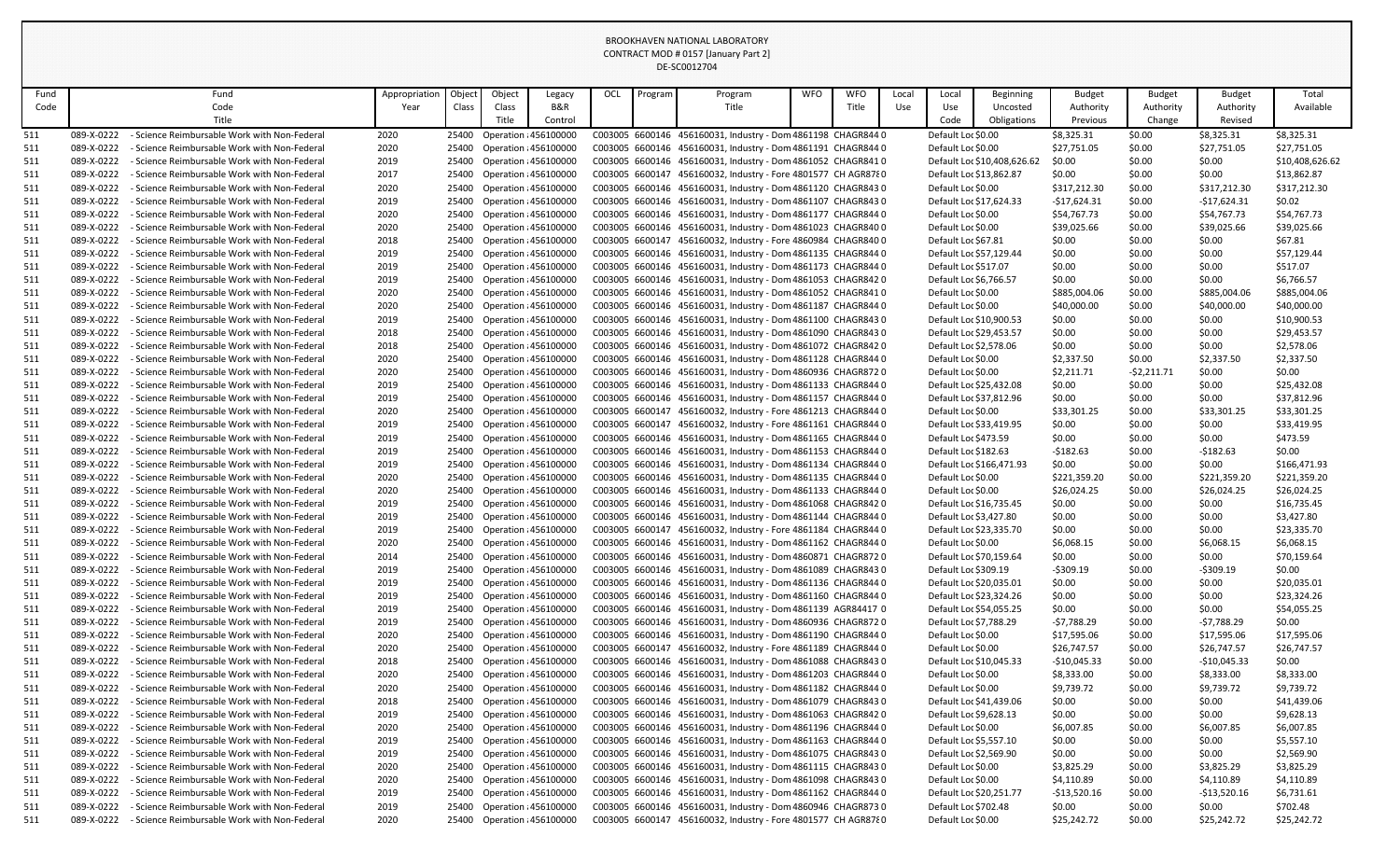| Fund       |                          | Fund                                                                                           | Appropriation | Object | Object                                                     | Legacy  | OCL             | Program | Program                                                                                                                     | <b>WFO</b> | <b>WFO</b> | Local | Local                    | <b>Beginning</b>            | <b>Budget</b>    | <b>Budget</b>    | <b>Budget</b>    | Total                          |
|------------|--------------------------|------------------------------------------------------------------------------------------------|---------------|--------|------------------------------------------------------------|---------|-----------------|---------|-----------------------------------------------------------------------------------------------------------------------------|------------|------------|-------|--------------------------|-----------------------------|------------------|------------------|------------------|--------------------------------|
| Code       |                          | Code                                                                                           | Year          | Class  | Class                                                      | B&R     |                 |         | Title                                                                                                                       |            | Title      | Use   | Use                      | Uncosted                    | Authority        | Authority        | Authority        | Available                      |
|            |                          | Title                                                                                          |               |        | Title                                                      | Control |                 |         |                                                                                                                             |            |            |       | Code                     | Obligations                 | Previous         | Change           | Revised          |                                |
| 511        | 089-X-0222               | - Science Reimbursable Work with Non-Federal                                                   | 2020          |        | 25400 Operation : 456100000                                |         |                 |         | C003005 6600146 456160031, Industry - Dom 4861212 CHAGR844 0                                                                |            |            |       | Default Loc \$0.00       |                             | \$75,000.00      | \$0.00           | \$75,000.00      | \$75,000.00                    |
| 511        | 089-X-0222               | - Science Reimbursable Work with Non-Federal                                                   | 2020          |        | 25400 Operation : 456100000                                |         |                 |         | C003005 6600146 456160031, Industry - Dom 4861193 CHAGR840 0                                                                |            |            |       | Default Loc \$0.00       |                             | \$26,869.78      | \$0.00           | \$26,869.78      | \$26,869.78                    |
| 511        | 089-X-0222               | - Science Reimbursable Work with Non-Federal                                                   | 2019          | 25400  | Operation : 456100000                                      |         |                 |         | C003005 6600146 456160031, Industry - Dom 4861174 CHAGR844 0                                                                |            |            |       | Default Loc \$25,000.00  |                             | \$0.00           | \$0.00           | \$0.00           | \$25,000.00                    |
| 511        | 089-X-0222               | - Science Reimbursable Work with Non-Federal                                                   | 2019          | 25400  | Operation : 456100000                                      |         |                 |         | C003005 6600146 456160031, Industry - Dom 4861145 CHAGR844 0                                                                |            |            |       | Default Loc \$12,149.46  |                             | \$0.00           | \$0.00           | \$0.00           | \$12,149.46                    |
| 511        | 089-X-0222               | - Science Reimbursable Work with Non-Federal                                                   | 2020          |        | 25400 Operation : 456100000                                |         |                 |         | C003005 6600147 456160032, Industry - Fore 4861201 CHAGR844 0                                                               |            |            |       | Default Loc \$0.00       |                             | \$46,601.94      | \$0.00           | \$46,601.94      | \$46,601.94                    |
| 511        | 089-X-0222               | - Science Reimbursable Work with Non-Federal                                                   | 2020          |        | 25400 Operation : 456100000                                |         |                 |         | C003005 6600146 456160031, Industry - Dom 4861159 CHAGR844 0                                                                |            |            |       | Default Loc \$0.00       |                             | \$26,178.58      | \$0.00           | \$26,178.58      | \$26,178.58                    |
| 512        | 089-X-0222               | - Science Reimbursable Work with Other Federa                                                  | 2019          | 25400  | Operation : 456100000                                      |         |                 |         | C003005 6600096 456140371, Nuclear Regula 4861126 CHNRC313 0                                                                |            |            |       | Default Loc \$302,153.89 |                             | \$0.00           | \$0.00           | \$0.00           | \$302,153.89                   |
| 512        | 089-X-0222               | - Science Reimbursable Work with Other Federa                                                  | 2013          |        | 25400 Operation : 456100000                                |         |                 |         | C003005 6600066 456140351, Department of 4860844 CHAGRSIA/0                                                                 |            |            |       | Default Loc \$3,823.49   |                             | \$0.00           | \$0.00           | \$0.00           | \$3,823.49                     |
| 512        | 089-X-0222               | - Science Reimbursable Work with Other Federa                                                  | 2018          | 25400  | Operation : 456100000                                      |         | C003005 6600007 |         | 456140050, Research & De 4860850 CHAGR2010                                                                                  |            |            |       | Default Loc \$193.69     |                             | \$0.00           | \$0.00           | \$0.00           | \$193.69                       |
| 512        | 089-X-0222               | - Science Reimbursable Work with Other Federa                                                  | 2018          | 25400  | Operation : 456100000                                      |         |                 |         | C003005 6600096 456140371, Nuclear Regula 4861126 CHNRC3130                                                                 |            |            |       | Default Loc \$252,639.11 |                             | \$0.00           | \$0.00           | \$0.00           | \$252,639.11                   |
| 512        | 089-X-0222               | - Science Reimbursable Work with Other Federa                                                  | 2020          |        | 25400 Operation : 456100000                                |         |                 |         | C003005 6600069 456140354, U.S. Agency Fo 4860930 CHAGRAID 0                                                                |            |            |       | Default Loc \$0.00       |                             | \$61,056.55      | \$0.00           | \$61,056.55      | \$61,056.55                    |
| 512        | 089-X-0222               | - Science Reimbursable Work with Other Federa                                                  | 2019          | 25400  | <b>Operation : 456100000</b>                               |         |                 |         | C003005 6600050 456140196, NASA Other 4861154 CHAGR80L 0                                                                    |            |            |       | Default Loc \$17,223.11  |                             | \$0.00           | \$0.00           | \$0.00           | \$17,223.11                    |
| 512        | 089-X-0222               | - Science Reimbursable Work with Other Federa                                                  | 2014          | 25400  | Operation : 456100000                                      |         |                 |         | C003005 6600099 456140374, Nuclear Regula 4860697 CH189N67 0                                                                |            |            |       | Default Loc \$67,304.85  |                             | $-$67,304.85$    | \$0.00           | -\$67,304.85     | \$0.00                         |
| 512        | 089-X-0222               | - Science Reimbursable Work with Other Federa                                                  | 2018          |        | 25400 Operation : 456100000                                |         |                 |         | C003005 6600051 456140200, Research & De 4861105 CHAGR1830                                                                  |            |            |       | Default Loc \$10,509.17  |                             | \$0.00           | \$0.00           | \$0.00           | \$10,509.17                    |
| 512        | 089-X-0222               | - Science Reimbursable Work with Other Federa                                                  | 2014          | 25400  | Operation : 456100000                                      |         | C003005 6600007 |         | 456140050, Research & De 4860561 CHAGR9EV 0                                                                                 |            |            |       | Default Loc \$8,737.52   |                             | \$0.00           | \$0.00           | \$0.00           | \$8,737.52                     |
| 512        | 089-X-0222               | - Science Reimbursable Work with Other Federa                                                  | 2016          |        | 25400 Operation : 456100000                                |         |                 |         | C003005 6600099 456140374, Nuclear Regula 4860724 CH189V61!0                                                                |            |            |       | Default Loc \$3,761.11   |                             | \$0.00           | \$0.00           | \$0.00           | \$3,761.11                     |
| 512        | 089-X-0222               | - Science Reimbursable Work with Other Federa                                                  | 2016          |        | 25400 Operation : 456100000                                |         |                 |         | C003005 6600066 456140351, Department of 4860970 CHAGR1930                                                                  |            |            |       | Default Loc \$503,880.42 |                             | \$0.00           | \$0.00           | \$0.00           | \$503,880.42                   |
| 512        | 089-X-0222               | - Science Reimbursable Work with Other Federa                                                  | 2018          | 25400  | Operation : 456100000                                      |         |                 |         | C003005 6600050 456140196, NASA Other 4861069 CHAGR80H0                                                                     |            |            |       | Default Loc \$134,939.61 |                             | \$0.00           | \$0.00           | \$0.00           | \$134,939.61                   |
| 512        | 089-X-0222               | - Science Reimbursable Work with Other Federa                                                  | 2019          | 25400  | Operation : 456100000                                      |         |                 |         | C003005 6600099 456140374, Nuclear Regula 4860894 CHAGRNRCO                                                                 |            |            |       | Default Loc \$1,553.31   |                             | \$0.00           | \$0.00           | \$0.00           | \$1,553.31                     |
| 512        | 089-X-0222               | - Science Reimbursable Work with Other Federa                                                  | 2018          | 25400  | Operation : 456100000                                      |         |                 |         | C003005 6600066 456140351, Department of 4861127 CH1931CP:0                                                                 |            |            |       |                          | Default Loc \$8,220,896.20  | \$0.00           | \$0.00           | \$0.00           | \$8,220,896.20                 |
| 512        | 089-X-0222               | - Science Reimbursable Work with Other Federa                                                  | 2007          | 25400  | Operation : 456100000                                      |         |                 |         | C003005 6600050 456140196, NASA Other 4860316 CHAGRNNJ0                                                                     |            |            |       | Default Loc \$20,870.32  |                             | \$0.00           | \$0.00           | \$0.00           | \$20,870.32                    |
| 512        | 089-X-0222               | - Science Reimbursable Work with Other Federa                                                  | 2017          |        | 25400 Operation : 456100000                                |         |                 |         | C003005 6600007 456140050, Research & De 4861041 CHAGR2010                                                                  |            |            |       | Default Loc \$109.78     |                             | \$0.00           | \$0.00           | \$0.00           | \$109.78                       |
| 512        | 089-X-0222               | - Science Reimbursable Work with Other Federa                                                  | 2014          | 25400  | Operation : 456100000                                      |         |                 |         | C003005 6600073 456140358, Other Federal / 3011110 CRAGRS-OI0                                                               |            |            |       | Default Loc \$121.25     |                             | -\$121.25        | \$0.00           | $-5121.25$       | \$0.00                         |
| 512        | 089-X-0222               | - Science Reimbursable Work with Other Federa                                                  | 2015          | 25400  | Operation : 456100000                                      |         |                 |         | C003005 6600099 456140374, Nuclear Regula 4860657 CH189V61!0                                                                |            |            |       | Default Loc \$9,708.74   |                             | \$0.00           | \$0.00           | \$0.00           | \$9,708.74                     |
| 512        | 089-X-0222               | - Science Reimbursable Work with Other Federa                                                  | 2019          |        | 25400 Operation : 456100000                                |         |                 |         | C003005 6600073 456140358, Other Federal / 3015354 CRAGR084 0                                                               |            |            |       | Default Loc \$194,174.76 |                             | \$0.00           | \$0.00           | \$0.00           | \$194,174.76                   |
| 512        | 089-X-0222               | - Science Reimbursable Work with Other Federa                                                  | 2019          |        | 25400 Operation : 456100000                                |         |                 |         | C003005 6600050 456140196, NASA Other 4861073 CHAGR80H0                                                                     |            |            |       | Default Loc \$144,726.35 |                             | \$0.00           | \$0.00           | \$0.00           | \$144,726.35                   |
| 512        |                          | 089-X-0222 - Science Reimbursable Work with Other Federa                                       | 2015          |        | 25400 Operation : 456100000                                |         |                 |         | C003005 6600053 456140220, Research & De 4860897 CHAGRR210                                                                  |            |            |       | Default Loc \$6,228.29   |                             | \$0.00           | \$0.00           | \$0.00           | \$6,228.29                     |
| 512        | 089-X-0222               | - Science Reimbursable Work with Other Federa<br>- Science Reimbursable Work with Other Federa | 2017          | 25400  | <b>Operation : 456100000</b>                               |         |                 |         | C003005 6600099 456140374, Nuclear Regula 4860947 CHAGRNRCO<br>C003005 6600100 456140375, Nuclear Regula 4860765 CH189N75 0 |            |            |       | Default Loc \$1,430.36   |                             | \$0.00           | \$0.00           | \$0.00           | \$1,430.36                     |
| 512        | 089-X-0222<br>089-X-0222 |                                                                                                | 2017          |        | 25400 Operation : 456100000                                |         |                 |         |                                                                                                                             |            |            |       | Default Loc \$280.57     |                             | \$0.00           | \$0.00           | \$0.00           | \$280.57                       |
| 512        | 089-X-0222               | - Science Reimbursable Work with Other Federa<br>- Science Reimbursable Work with Other Federa | 2019<br>2019  |        | 25400 Operation : 456100000<br>25400 Operation : 456100000 |         |                 |         | C003005 6600007 456140050, Research & De 4861123 CHAGRP180<br>C003005 6600066 456140351, Department of 4861183 CH1931CP:0   |            |            |       | Default Loc \$81,383.58  | Default Loc \$11,000,000.00 | \$0.00<br>\$0.00 | \$0.00<br>\$0.00 | \$0.00<br>\$0.00 | \$81,383.58<br>\$11,000,000.00 |
| 512<br>512 | 089-X-0222               | - Science Reimbursable Work with Other Federa                                                  | 2011          | 25400  | Operation : 456100000                                      |         |                 |         | C003005 6600096 456140371, Nuclear Regula 4860532 CH189J4140                                                                |            |            |       | Default Loc \$3,429.21   |                             | \$0.00           | \$0.00           | \$0.00           | \$3,429.21                     |
| 512        | 089-X-0222               | - Science Reimbursable Work with Other Federa                                                  | 2017          |        | 25400 Operation : 456100000                                |         |                 |         | C003005 6600007 456140050, Research & De 4861037 CHAGR17E 0                                                                 |            |            |       | Default Loc \$3.72       |                             | \$0.00           | \$0.00           | \$0.00           | \$3.72                         |
| 512        | 089-X-0222               | - Science Reimbursable Work with Other Federa                                                  | 2015          | 25400  | Operation : 456100000                                      |         |                 |         | C003005 6600053 456140220, Research & De 4803492 CH AGRNIF 0                                                                |            |            |       | Default Loc \$822,752.00 |                             | \$0.00           | \$0.00           | \$0.00           | \$822,752.00                   |
| 512        | 089-X-0222               | - Science Reimbursable Work with Other Federa                                                  | 2014          |        | 25400 Operation : 456100000                                |         |                 |         | C003005 6600072 456140357, Department of 4860914 CHAGR193 0                                                                 |            |            |       | Default Loc \$6,708.87   |                             | \$0.00           | \$0.00           | \$0.00           | \$6,708.87                     |
| 512        | 089-X-0222               | - Science Reimbursable Work with Other Federa                                                  | 2016          |        | 25400 Operation : 456100000                                |         |                 |         | C003005 6600066 456140351, Department of 4861012 CHAGR193 0                                                                 |            |            |       | Default Loc \$702,340.86 |                             | \$0.00           | \$0.00           | \$0.00           | \$702,340.86                   |
| 512        | 089-X-0222               | - Science Reimbursable Work with Other Federa                                                  | 2014          | 25400  | <b>Operation : 456100000</b>                               |         |                 |         | C003005 6600053 456140220, Research & De 4803492 CH AGRNIF 0                                                                |            |            |       | Default Loc \$731,897.00 |                             | \$0.00           | \$0.00           | \$0.00           | \$731,897.00                   |
| 512        | 089-X-0222               | - Science Reimbursable Work with Other Federa                                                  | 2016          | 25400  | Operation : 456100000                                      |         |                 |         | C003005 6600099 456140374, Nuclear Regula 4860760 CH189N69 0                                                                |            |            |       | Default Loc \$13,279.83  |                             | \$0.00           | \$0.00           | \$0.00           | \$13,279.83                    |
| 512        | 089-X-0222               | - Science Reimbursable Work with Other Federa                                                  | 2019          |        | 25400 Operation : 456100000                                |         |                 |         | C003005 6600050 456140196, NASA Other 4861025 CHAGRNNI0                                                                     |            |            |       | Default Loc \$1,494.72   |                             | \$0.00           | \$0.00           | \$0.00           | \$1,494.72                     |
| 512        | 089-X-0222               | - Science Reimbursable Work with Other Federa                                                  | 2013          | 25400  | Operation : 456100000                                      |         | C003005 6600067 |         | 456140352, Department of 4860796 CHAGRSIA/0                                                                                 |            |            |       | Default Loc \$19.78      |                             | \$0.00           | \$0.00           | \$0.00           | \$19.78                        |
| 512        | 089-X-0222               | - Science Reimbursable Work with Other Federa                                                  | 2014          |        | 25400 Operation : 456100000                                |         |                 |         | C003005 6600073 456140358, Other Federal / 4860852 CHAGR017 0                                                               |            |            |       | Default Loc \$83,084.91  |                             | \$0.00           | \$0.00           | \$0.00           | \$83,084.91                    |
| 512        | 089-X-0222               | - Science Reimbursable Work with Other Federa                                                  | 2019          |        | 25400 Operation : 456100000                                |         |                 |         | C003005 6600050 456140196, NASA Other 4861169 CHAGR80G0                                                                     |            |            |       | Default Loc \$273,330.10 |                             | \$0.00           | \$0.00           | \$0.00           | \$273,330.10                   |
| 512        | 089-X-0222               | - Science Reimbursable Work with Other Federa                                                  | 2015          | 25400  | Operation : 456100000                                      |         |                 |         | C003005 6600007 456140050, Research & De 4860959 CHAGR2010                                                                  |            |            |       | Default Loc \$473.22     |                             | \$0.00           | \$0.00           | \$0.00           | \$473.22                       |
| 512        | 089-X-0222               | - Science Reimbursable Work with Other Federa                                                  | 2017          |        | 25400 Operation : 456100000                                |         | C003005 6600007 |         | 456140050, Research & De 4860843 CHAGR2010                                                                                  |            |            |       | Default Loc \$611.68     |                             | \$0.00           | \$0.00           | \$0.00           | \$611.68                       |
| 512        | 089-X-0222               | - Science Reimbursable Work with Other Federa                                                  | 2015          | 25400  | Operation : 456100000                                      |         |                 |         | C003005 6600050 456140196, NASA Other 4860927 CHARGNNI0                                                                     |            |            |       | Default Loc \$354.45     |                             | \$0.00           | \$0.00           | \$0.00           | \$354.45                       |
| 512        | 089-X-0222               | - Science Reimbursable Work with Other Federa                                                  | 2015          | 25400  | Operation : 456100000                                      |         | C003005 6600007 |         | 456140050, Research & De 4860561 CHAGR9EV 0                                                                                 |            |            |       | Default Loc \$1.29       |                             | \$0.00           | \$0.00           | \$0.00           | \$1.29                         |
| 512        | 089-X-0222               | - Science Reimbursable Work with Other Federa                                                  | 2019          |        | 25400 Operation : 456100000                                |         | C003005 6600007 |         | 456140050, Research & De 4861119 CHAGRP180                                                                                  |            |            |       | Default Loc \$699,896.32 |                             | \$0.00           | \$0.00           | \$0.00           | \$699,896.32                   |
| 512        | 089-X-0222               | - Science Reimbursable Work with Other Federa                                                  | 2013          | 25400  | Operation : 456100000                                      |         |                 |         | C003005 6600053 456140220, Research & De 4860794 CHAGRAGN0                                                                  |            |            |       | Default Loc \$8,934.17   |                             | \$0.00           | \$0.00           | \$0.00           | \$8,934.17                     |
| 512        | 089-X-0222               | - Science Reimbursable Work with Other Federa                                                  | 2019          | 25400  | <b>Operation : 456100000</b>                               |         |                 |         | C003005 6600096 456140371, Nuclear Regula 4861185 CHNRC3130                                                                 |            |            |       | Default Loc \$145,631.07 |                             | \$0.00           | \$0.00           | \$0.00           | \$145,631.07                   |
| 512        | 089-X-0222               | - Science Reimbursable Work with Other Federa                                                  | 2015          |        | 25400 Operation : 456100000                                |         |                 |         | C003005 6600099 456140374, Nuclear Regula 4860913 CHAGRNRCO                                                                 |            |            |       | Default Loc \$151.73     |                             | \$0.00           | \$0.00           | \$0.00           | \$151.73                       |
| 512        | 089-X-0222               | - Science Reimbursable Work with Other Federa                                                  | 2016          |        | 25400 Operation : 456100000                                |         |                 |         | C003005 6600099 456140374, Nuclear Regula 4860948 CHAGRNRCO                                                                 |            |            |       | Default Loc \$93,297.65  |                             | \$0.00           | \$0.00           | \$0.00           | \$93,297.65                    |
| 512        | 089-X-0222               | - Science Reimbursable Work with Other Federa                                                  | 2018          |        | 25400 Operation : 456100000                                |         |                 |         | C003005 6600053 456140220, Research & De 4860902 CHAGRP410                                                                  |            |            |       | Default Loc \$94,589.38  |                             | \$0.00           | \$0.00           | \$0.00           | \$94,589.38                    |
| 512        | 089-X-0222               | - Science Reimbursable Work with Other Federa                                                  | 2012          |        | 25400 Operation : 456100000                                |         |                 |         | C003005 6600053 456140220, Research & De 4804168 CH AGRY1(0                                                                 |            |            |       | Default Loc \$3,309.73   |                             | \$0.00           | \$0.00           | \$0.00           | \$3,309.73                     |
|            |                          |                                                                                                |               |        |                                                            |         |                 |         |                                                                                                                             |            |            |       |                          |                             |                  |                  |                  |                                |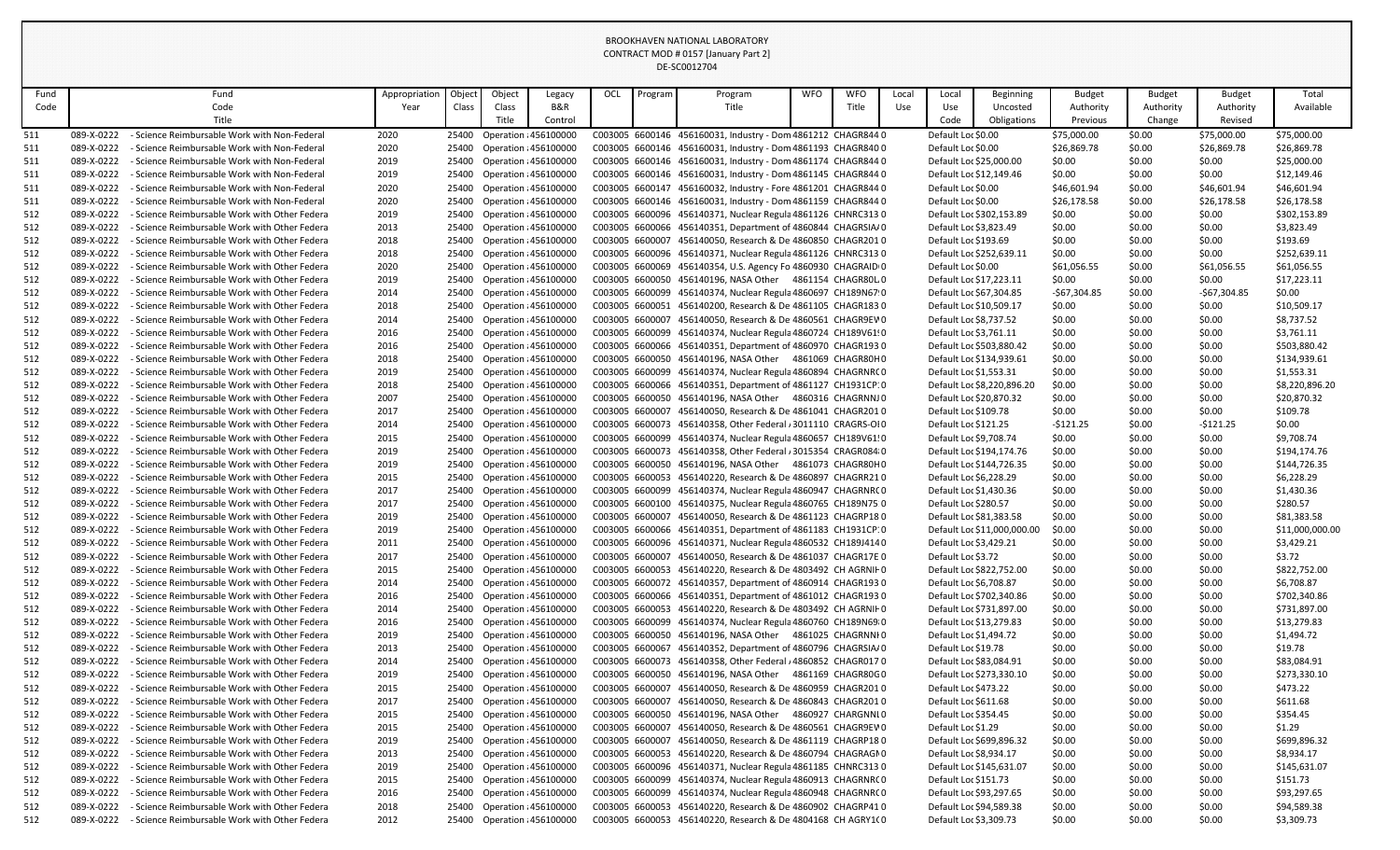| Fund       | Fund                                                                                                                         | Appropriation | Object         | Object                                                | Legacy  | OCL                                | Program | Program                                                                                      | <b>WFO</b> | <b>WFO</b>         | Local | Local                                              | <b>Beginning</b>           | <b>Budget</b>    | <b>Budget</b>    | <b>Budget</b>    | Total                      |
|------------|------------------------------------------------------------------------------------------------------------------------------|---------------|----------------|-------------------------------------------------------|---------|------------------------------------|---------|----------------------------------------------------------------------------------------------|------------|--------------------|-------|----------------------------------------------------|----------------------------|------------------|------------------|------------------|----------------------------|
| Code       | Code                                                                                                                         | Year          | Class          | Class                                                 | B&R     |                                    |         | Title                                                                                        |            | Title              | Use   | Use                                                | Uncosted                   | Authority        | Authority        | Authority        | Available                  |
|            | Title                                                                                                                        |               |                | Title                                                 | Control |                                    |         |                                                                                              |            |                    |       | Code                                               | Obligations                | Previous         | Change           | Revised          |                            |
| 512        | - Science Reimbursable Work with Other Federa<br>089-X-0222                                                                  | 2016          |                | 25400 Operation : 456100000                           |         |                                    |         | C003005 6600053 456140220, Research & De 4803492 CH AGRNIF 0                                 |            |                    |       | Default Loc \$455,077.00                           |                            | \$0.00           | \$0.00           | \$0.00           | \$455,077.00               |
| 512        | - Science Reimbursable Work with Other Federa<br>089-X-0222                                                                  | 2017          |                | 25400 Operation : 456100000                           |         |                                    |         | C003005 6600099 456140374, Nuclear Regula 4860911 CHAGRNRCO                                  |            |                    |       | Default Loc \$72,595.39                            |                            | \$0.00           | \$0.00           | \$0.00           | \$72,595.39                |
| 512        | 089-X-0222<br>- Science Reimbursable Work with Other Federa                                                                  | 2019          | 25400          | Operation : 456100000                                 |         |                                    |         | C003005 6600050 456140196, NASA Other 4860991 CHAGRNNI0                                      |            |                    |       | Default Loc \$112,621.36                           |                            | \$0.00           | \$0.00           | \$0.00           | \$112,621.36               |
| 512        | 089-X-0222<br>- Science Reimbursable Work with Other Federa                                                                  | 2019          | 25400          | <b>Operation : 456100000</b>                          |         |                                    |         | C003005 6600050 456140196, NASA Other                                                        |            | 4860979 CHAGRNNJ0  |       |                                                    | Default Loc \$7,251,862.99 | -\$3,592,233.01  | \$0.00           | -\$3,592,233.01  | \$3,659,629.98             |
| 512        | 089-X-0222<br>- Science Reimbursable Work with Other Federa                                                                  | 2020          |                | 25400 Operation : 456100000                           |         |                                    |         | C003005 6600096 456140371, Nuclear Regula 4860873 CHAGRNRCO                                  |            |                    |       | Default Loc \$0.00                                 |                            | \$29,126.21      | \$0.00           | \$29,126.21      | \$29,126.21                |
| 512        | 089-X-0222<br>- Science Reimbursable Work with Other Federa                                                                  | 2013          | 25400          | <b>Operation : 456100000</b>                          |         | C003005 6600007                    |         | 456140050, Research & De 4860849 CHAGR2010                                                   |            |                    |       | Default Loc \$2,007.03                             |                            | $-52,007.03$     | \$0.00           | $-52,007.03$     | \$0.00                     |
| 512        | 089-X-0222<br>- Science Reimbursable Work with Other Federa                                                                  | 2015          | 25400          | <b>Operation : 456100000</b>                          |         |                                    |         | C003005 6600072 456140357, Department of 4860914 CHAGR1930                                   |            |                    |       | Default Loc \$260.99                               |                            | \$0.00           | \$0.00           | \$0.00           | \$260.99                   |
| 512        | 089-X-0222<br>- Science Reimbursable Work with Other Federa                                                                  | 2019          |                | 25400 Operation : 456100000                           |         |                                    |         | C003005 6600053 456140220, Research & De 4861180 CHAGRP300                                   |            |                    |       |                                                    | Default Loc \$3,600,000.00 | \$0.00           | \$0.00           | \$0.00           | \$3,600,000.00             |
| 512        | - Science Reimbursable Work with Other Federa<br>089-X-0222                                                                  | 2018          | 25400          | <b>Operation : 456100000</b>                          |         | C003005 6600069                    |         | 456140354, U.S. Agency Fo 4860930 CHAGRAID 0                                                 |            |                    |       | Default Loc \$59,493.70                            |                            | \$0.00           | \$0.00           | \$0.00           | \$59,493.70                |
| 512        | 089-X-0222<br>- Science Reimbursable Work with Other Federa                                                                  | 2005          |                | 25400 Operation : 456100000                           |         |                                    |         | C003005 6600053 456140220, Research & De 4803774 CH AGRRW0                                   |            |                    |       | Default Loc \$527,491.57                           |                            | \$0.00           | \$0.00           | \$0.00           | \$527,491.57               |
| 512        | 089-X-0222<br>- Science Reimbursable Work with Other Federa                                                                  | 2017          |                | 25400 Operation : 456100000                           |         |                                    |         | C003005 6600066 456140351, Department of 4861057 CH1931CP:0                                  |            |                    |       |                                                    | Default Loc \$1,583,240.81 | \$0.00           | \$0.00           | \$0.00           | \$1,583,240.81             |
| 512        | 089-X-0222<br>- Science Reimbursable Work with Other Federa                                                                  | 2019          | 25400          | Operation : 456100000                                 |         |                                    |         | C003005 6600069 456140354, U.S. Agency Fo 4860930 CHAGRAID 0                                 |            |                    |       | Default Loc \$359,733.49                           |                            | \$0.00           | \$0.00           | \$0.00           | \$359,733.49               |
| 512        | 089-X-0222<br>- Science Reimbursable Work with Other Federa                                                                  | 2016          | 25400          | Operation : 456100000                                 |         | C003005 6600099                    |         | 456140374, Nuclear Regula 4860817 CH189V64(0                                                 |            |                    |       | Default Loc \$1,784.78                             |                            | \$0.00           | \$0.00           | \$0.00           | \$1,784.78                 |
| 512        | 089-X-0222<br>- Science Reimbursable Work with Other Federa                                                                  | 2013          | 25400          | Operation : 456100000                                 |         | C003005 6600007                    |         | 456140050, Research & De 4860561 CHAGR9EV 0                                                  |            |                    |       | Default Loc \$11,621.01                            |                            | \$0.00           | \$0.00           | \$0.00           | \$11,621.01                |
| 512        | 089-X-0222<br>- Science Reimbursable Work with Other Federa                                                                  | 2016          | 25400          | Operation : 456100000                                 |         |                                    |         | C003005 6600050 456140196, NASA Other 4860745 CHAGRNNJ0                                      |            |                    |       | Default Loc \$6,224.31                             |                            | \$0.00           | \$0.00           | \$0.00           | \$6,224.31                 |
| 512        | 089-X-0222<br>- Science Reimbursable Work with Other Federa                                                                  | 2017          |                | 25400 Operation : 456100000                           |         | C003005 6600007                    |         | 456140050, Research & De 4861054 CHAGRNA10                                                   |            |                    |       | Default Loc \$8,453.63                             |                            | \$0.00           | \$0.00           | \$0.00           | \$8,453.63                 |
| 512        | 089-X-0222<br>- Science Reimbursable Work with Other Federa                                                                  | 2015          | 25400          | Operation : 456100000                                 |         |                                    |         | C003005 6600067 456140352, Department of 4860964 CHAGR193 0                                  |            |                    |       | Default Loc \$68,048.75                            |                            | \$0.00           | \$0.00           | \$0.00           | \$68,048.75                |
| 512        | 089-X-0222<br>- Science Reimbursable Work with Other Federa                                                                  | 2005          | 25400          | Operation : 456100000                                 |         |                                    |         | C003005 6600066 456140351, Department of 4806666 CHAGRRW'0                                   |            |                    |       | Default Loc \$394,234.20                           |                            | \$0.00           | \$0.00           | \$0.00           | \$394,234.20               |
| 512        | 089-X-0222<br>- Science Reimbursable Work with Other Federa                                                                  | 2018          |                | 25400 Operation : 456100000                           |         |                                    |         | C003005 6600050 456140196, NASA Other 4860991 CHAGRNNI0                                      |            |                    |       | Default Loc \$190,814.09                           |                            | \$0.00           | \$0.00           | \$0.00           | \$190,814.09               |
| 512        | 089-X-0222<br>- Science Reimbursable Work with Other Federa                                                                  | 2018          | 25400          | <b>Operation : 456100000</b>                          |         |                                    |         | C003005 6600096 456140371, Nuclear Regula 4860873 CHAGRNRCO                                  |            |                    |       | Default Loc \$129,900.08                           |                            | \$0.00           | \$0.00           | \$0.00           | \$129,900.08               |
| 512        | 089-X-0222<br>- Science Reimbursable Work with Other Federa                                                                  | 2019          | 25400          | Operation : 456100000                                 |         |                                    |         | C003005 6600053 456140220, Research & De 4861118 CHAGR1R20                                   |            |                    |       | Default Loc \$199,458.49                           |                            | \$0.00           | \$0.00           | \$0.00           | \$199,458.49               |
| 512        | 089-X-0222<br>- Science Reimbursable Work with Other Federa                                                                  | 2017          |                | 25400 Operation : 456100000                           |         |                                    |         | C003005 6600099 456140374, Nuclear Regula 4860901 CHAGRNRCO                                  |            |                    |       | Default Loc \$34,547.10                            |                            | \$0.00           | \$0.00           | \$0.00           | \$34,547.10                |
| 512        | 089-X-0222<br>- Science Reimbursable Work with Other Federa                                                                  | 2019          | 25400          | <b>Operation : 456100000</b>                          |         |                                    |         | C003005 6600096 456140371, Nuclear Regula 4861125 CHNRC313 0                                 |            |                    |       | Default Loc \$155,641.60                           |                            | \$0.00           | \$0.00           | \$0.00           | \$155,641.60               |
| 512        | 089-X-0222<br>- Science Reimbursable Work with Other Federa                                                                  | 2014          | 25400          | Operation : 456100000                                 |         | C003005 6600096                    |         | 456140371, Nuclear Regula 4860776 CH189QBV 0                                                 |            |                    |       | Default Loc \$9,993.07                             |                            | \$0.00           | \$0.00           | \$0.00           | \$9,993.07                 |
| 512        | 089-X-0222<br>- Science Reimbursable Work with Other Federa                                                                  | 2019          |                | 25400 Operation : 456100000                           |         |                                    |         | C003005 6600096 456140371, Nuclear Regula 4860873 CHAGRNRCO                                  |            |                    |       | Default Loc \$882,226.04                           |                            | \$0.00           | \$0.00           | \$0.00           | \$882,226.04               |
| 512        | 089-X-0222<br>- Science Reimbursable Work with Other Federa                                                                  | 2019          |                | 25400 Operation : 456100000                           |         |                                    |         | C003005 6600050 456140196, NASA Other 4860942 CHAGRNNJ0                                      |            |                    |       | Default Loc \$181,755.69                           |                            | \$0.00           | \$0.00           | \$0.00           | \$181,755.69               |
| 512        | 089-X-0222<br>- Science Reimbursable Work with Other Federa                                                                  | 2019          |                | 25400 Operation : 456100000                           |         |                                    |         | C003005 6600007 456140050, Research & De 4861131 CHAGRER20                                   |            |                    |       | Default Loc \$12,305.74                            |                            | \$0.00           | \$0.00           | \$0.00           | \$12,305.74                |
| 512        | 089-X-0222<br>- Science Reimbursable Work with Other Federa                                                                  | 2014          | 25400          | Operation : 456100000                                 |         |                                    |         | C003005 6600099 456140374, Nuclear Regula 4860657 CH189V61!0                                 |            |                    |       | Default Loc \$29,137.54                            |                            | \$0.00           | \$0.00           | \$0.00           | \$29,137.54                |
| 512        | - Science Reimbursable Work with Other Federa<br>089-X-0222                                                                  | 2016          |                | 25400 Operation : 456100000                           |         |                                    |         | C003005 6600099 456140374, Nuclear Regula 4860941 CHAGRNRCO                                  |            |                    |       | Default Loc \$26,293.22                            |                            | \$0.00           | \$0.00           | \$0.00           | \$26,293.22                |
| 512        | 089-X-0222 - Science Reimbursable Work with Other Federa                                                                     | 2018          |                | 25400 Operation : 456100000                           |         | C003005 6600207                    |         | C003005 6600050 456140196, NASA Other 4860992 CHAGRNN/0                                      |            |                    |       | Default Loc \$50.71                                |                            | \$0.00           | \$0.00           | \$0.00           | \$50.71                    |
| 517        | 089-X-0222 - Science RW Agreements for Commercializing Techn<br>089-X-0222 - Science RW Agreements for Commercializing Techn | 2019          | 25400          | Operation : 456100000                                 |         |                                    |         | 456167SC0, Office of Scien 4861010 CHAGR8730                                                 |            |                    |       |                                                    | Default Loc \$3,138,491.98 | \$0.00           | \$0.00           | \$0.00           | \$3,138,491.98             |
| 517        |                                                                                                                              | 2019          | 25400          | Operation : 456100000                                 |         | C003005 6600207                    |         | 456167SC0, Office of Scien 4861108 CHAGR8430                                                 |            |                    |       |                                                    | Default Loc \$3,602,103.30 | \$0.00           | \$0.00           | \$0.00           | \$3,602,103.30             |
| 517        | 089-X-0222 - Science RW Agreements for Commercializing Techn<br>089-X-0222 - Science RW Agreements for Commercializing Techn | 2018          | 25400          | Operation : 456100000<br><b>Operation : 456100000</b> |         | C003005 6600207<br>C003005 6600207 |         | 456167SC0, Office of Scien 4860834 CHAGR8720<br>456167SC0, Office of Scien 4860823 CHAGR8720 |            |                    |       | Default Loc \$13,298.02<br>Default Loc \$35,674.26 |                            | \$0.00<br>\$0.00 | \$0.00<br>\$0.00 | \$0.00           | \$13,298.02<br>\$35,674.26 |
| 517<br>517 | 089-X-0222 - Science RW Agreements for Commercializing Techn                                                                 | 2019<br>2020  | 25400<br>25400 | Operation : 456100000                                 |         | C003005 6600207                    |         | 456167SC0, Office of Scien 4860834 CHAGR8720                                                 |            |                    |       | Default Loc \$0.00                                 |                            | \$428,410.68     | $-$428,410.68$   | \$0.00<br>\$0.00 | \$0.00                     |
| 517        | 089-X-0222 - Science RW Agreements for Commercializing Techn                                                                 | 2020          |                | 25400 Operation : 456100000                           |         | C003005 6600207                    |         | 456167SC0, Office of Scien 4861108 CHAGR8430                                                 |            |                    |       | Default Loc \$0.00                                 |                            | \$913,847.57     | \$0.00           | \$913,847.57     | \$913,847.57               |
| 517        | 089-X-0222 - Science RW Agreements for Commercializing Techn                                                                 | 2018          | 25400          | <b>Operation : 456100000</b>                          |         | C003005 6600207                    |         | 456167SC0, Office of Scien 4860826 CHAGR8720                                                 |            |                    |       | Default Loc \$7,745.02                             |                            | \$0.00           | \$0.00           | \$0.00           | \$7,745.02                 |
| 517        | 089-X-0222 - Science RW Agreements for Commercializing Techn                                                                 | 2018          | 25400          | Operation : 456100000                                 |         | C003005 6600207                    |         | 456167SC0, Office of Scien 4861108 CHAGR8430                                                 |            |                    |       |                                                    | Default Loc \$3,060,444.99 | \$0.00           | \$0.00           | \$0.00           | \$3,060,444.99             |
| 525        | 089-20/21-0222 - Science RW with Other Federal Agencies                                                                      | 2020          |                | 25400 Operation : 456100000                           |         |                                    |         | C003005 6600050 456140196, NASA Other                                                        |            | 4861214 CHAGRNNI 0 |       | Default Loc \$0.00                                 |                            | \$110,000.00     | \$0.00           | \$110,000.00     | \$110,000.00               |
| 525        | 089-20/21-0222 - Science RW with Other Federal Agencies                                                                      | 2020          | 25400          | <b>Operation : 456100000</b>                          |         |                                    |         | C003005 6600050 456140196, NASA Other                                                        |            | 4861073 CHAGR80H0  |       | Default Loc \$0.00                                 |                            | \$44,660.19      | \$0.00           | \$44,660.19      | \$44,660.19                |
| 525        | 089-20/21-0222 - Science RW with Other Federal Agencies                                                                      | 2020          | 25400          | Operation : 456100000                                 |         | C003005 6600007                    |         | 456140050, Research & De 4861131 CHAGRER2 0                                                  |            |                    |       | Default Loc \$0.00                                 |                            | \$69,527.18      | \$0.00           | \$69,527.18      | \$69,527.18                |
| 541        | 089-19/20-0222 ? Science Reimbursable Work with Other Federa                                                                 | 2020          | 25400          | <b>Operation : 456100000</b>                          |         |                                    |         | C003005 6600050 456140196, NASA Other                                                        |            | 4861207 CHAGR80J!0 |       | Default Loc \$0.00                                 |                            | \$3,592,233.01   | \$0.00           | \$3,592,233.01   | \$3,592,233.01             |
| 541        | 089-19/20-0222 ? Science Reimbursable Work with Other Federa                                                                 | 2020          | 25400          | <b>Operation : 456100000</b>                          |         |                                    |         | C003005 6600050 456140196, NASA Other                                                        |            | 4861211 CHAGR80G0  |       | Default Loc \$0.00                                 |                            | \$316,019.42     | \$0.00           | \$316,019.42     | \$316,019.42               |
| 541        | 089-19/20-0222 ? Science Reimbursable Work with Other Federa                                                                 | 2020          | 25400          | Operation : 456100000                                 |         |                                    |         | C003005 6600050 456140196, NASA Other                                                        |            | 4860992 CHAGRNN/0  |       | Default Loc \$0.00                                 |                            | \$48,543.69      | \$0.00           | \$48,543.69      | \$48,543.69                |
| 674        | 089-18/19-0228 - DA Primary Fund                                                                                             | 2018          | 25400          | Operation : TT0000000                                 |         |                                    |         | C003093 4500001 TT1020000, Contractual Sup0                                                  |            | Default WF0        |       | Default Loc \$9,923.86                             |                            | \$0.00           | \$0.00           | \$0.00           | \$9,923.86                 |
| 679        | 089-15/16-0228 - DA Transfer from USAID (23 USC 2392)                                                                        | 2015          | 25400          | Operation : WA2200000                                 |         |                                    |         | C001104 2822390 WA2230100, Other Related 0                                                   |            | Default WF 302064  |       | Climate RE \$40,000.00                             |                            | \$0.00           | \$0.00           | \$0.00           | \$40,000.00                |
| 681        | 089-14/15-0228 - DA IA Transfer from USAID (23 USC 2392)                                                                     | 2014          |                | 25400 Operation : WA2200000                           |         |                                    |         | C001104 2822390 WA2230100, Other Related 0                                                   |            | Default WF0        |       | Default Loc \$39,548.18                            |                            | \$0.00           | \$0.00           | \$0.00           | \$39,548.18                |
| 692        | 089-14/15-0228 - DA Primary Fund (P.L. 113-76 FY14)                                                                          | 2014          | 25400          | Operation : WN0000000                                 |         |                                    |         | C001118 1721222 WN0219060, State and Loc 4860825                                             |            | CHAGR8720          |       | Default Loc \$17,728.79                            |                            | \$0.00           | \$0.00           | \$0.00           | \$17,728.79                |
| 900        | 089-X-0240<br>- Weapons Activities (WA) Primary Fund (was T                                                                  | 2019          | 25400          | Operation : DP0909000                                 |         |                                    |         | C002955 2223112 DP0909010, Nuclear Critica 0                                                 |            | Default WF0        |       | Default Loc \$35,687.86                            |                            | \$0.00           | \$0.00           | \$0.00           | \$35,687.86                |
| 900        | 089-X-0240<br>Weapons Activities (WA) Primary Fund (was T                                                                    | 2014          | 25400          | Operation : DP4000000                                 |         |                                    |         | C000925 2222480 DP4011093, Nuclear Count 0                                                   |            | Default WF0        |       | Default Loc \$2,057.91                             |                            | \$0.00           | \$0.00           | \$0.00           | \$2,057.91                 |
| 900        | 089-X-0240<br>- Weapons Activities (WA) Primary Fund (was T                                                                  | 2015          | 25400          | Operation : DP8000000                                 |         |                                    |         | C002982 2222989 DP8000000, Counterterrori 0                                                  |            | Default WF0        |       | Default Loc \$1,260.15                             |                            | \$0.00           | \$0.00           | \$0.00           | \$1,260.15                 |
| 900        | 089-X-0240<br>- Weapons Activities (WA) Primary Fund (was T                                                                  | 2020          |                | 25400 Operation : DP0909000                           |         |                                    |         | C002955 2223112 DP0909010, Nuclear Critica 0                                                 |            | Default WF0        |       | Default Loc \$0.00                                 |                            | \$124,247.00     | \$0.00           | \$124,247.00     | \$124,247.00               |
| 900        | 089-X-0240<br>Weapons Activities (WA) Primary Fund (was T                                                                    | 2014          | 25400          | Operation : DP1204000                                 |         |                                    |         | C000912 2220743 DP1204010, Secondary Ass 0                                                   |            | Default WF0        |       | Default Loc \$836.82                               |                            | \$0.00           | \$0.00           | \$0.00           | \$836.82                   |
|            |                                                                                                                              |               |                |                                                       |         |                                    |         |                                                                                              |            |                    |       |                                                    |                            |                  |                  |                  |                            |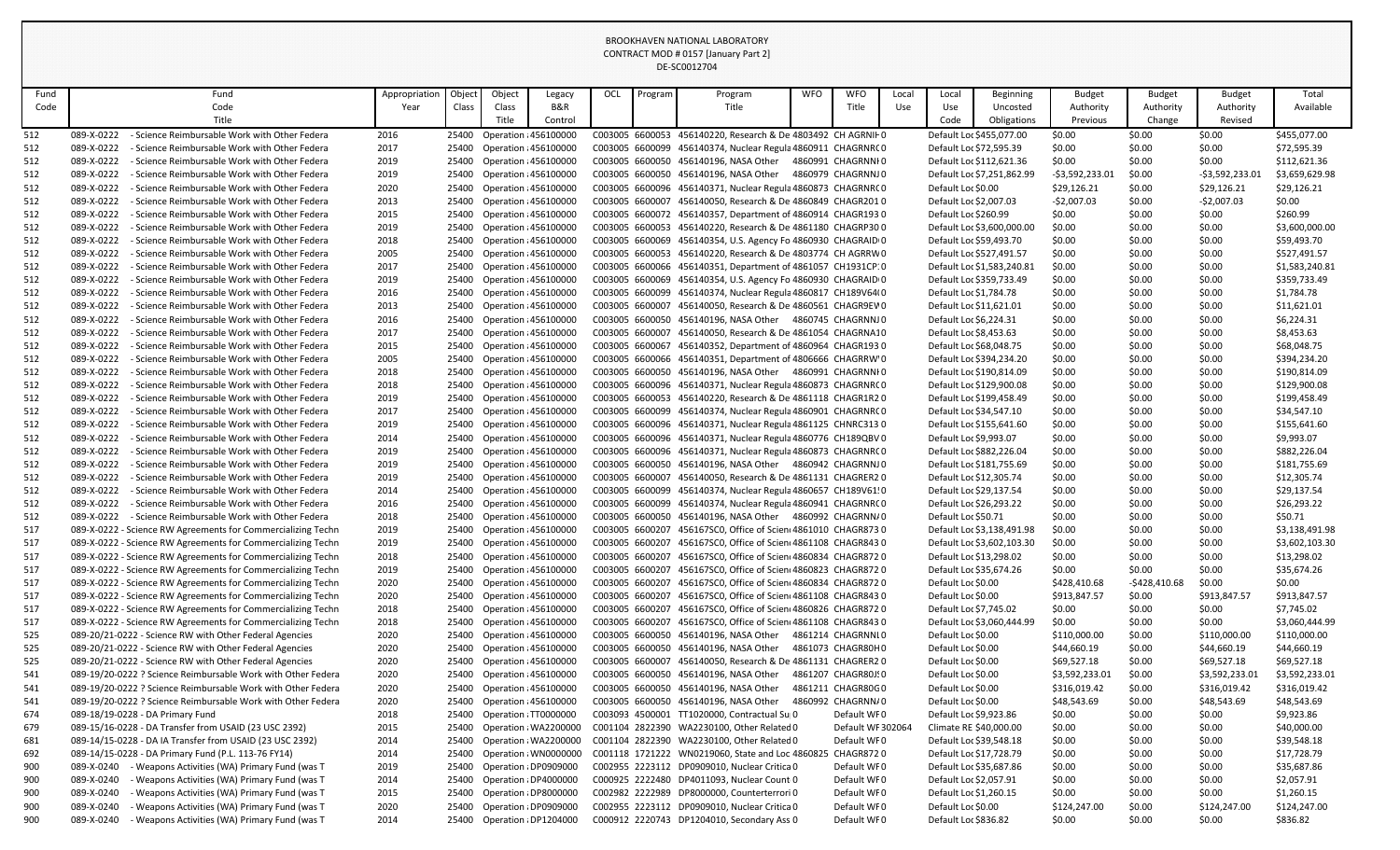| Fund         |                          | Fund                                                                                         | Appropriation | Objec          | Object                                                       | Legacy                | OCL             | Program | Program                                                                                                                    | <b>WFO</b> | <b>WFO</b>  | Local | Local                    | <b>Beginning</b>           | <b>Budget</b>    | <b>Budget</b>    | <b>Budget</b>    | Total                    |
|--------------|--------------------------|----------------------------------------------------------------------------------------------|---------------|----------------|--------------------------------------------------------------|-----------------------|-----------------|---------|----------------------------------------------------------------------------------------------------------------------------|------------|-------------|-------|--------------------------|----------------------------|------------------|------------------|------------------|--------------------------|
| Code         |                          | Code                                                                                         | Year          | Class          | Class                                                        | <b>B&amp;R</b>        |                 |         | Title                                                                                                                      |            | Title       | Use   | Use                      | Uncosted                   | Authority        | Authority        | Authority        | Available                |
|              |                          | Title                                                                                        |               |                | Title                                                        | Control               |                 |         |                                                                                                                            |            |             |       | Code                     | Obligations                | Previous         | Change           | Revised          |                          |
| 910          | 089-X-0240               | - WA Reimbursable Work with Other Federal Age                                                | 2017          | 25400          | Operation : 456100000                                        |                       |                 |         | C003005 6600072 456140357, Department of 4860787 CHAGRSIA/0                                                                |            |             |       | Default Loc \$0.01       |                            | \$0.00           | \$0.00           | \$0.00           | \$0.01                   |
| 910          | 089-X-0240               | - WA Reimbursable Work with Other Federal Age                                                | 2015          |                | 25400 Operation : 456100000                                  |                       |                 |         | C003005 6600084 45614036B, Science and Te 4860847 CHAGRHSF0                                                                |            |             |       | Default Loc \$34,200.86  |                            | \$0.00           | \$0.00           | \$0.00           | \$34,200.86              |
| 910.         | 089-X-0240               | - WA Reimbursable Work with Other Federal Age                                                | 2015          | 25400          | Operation : 456100000                                        |                       |                 |         | C003005 6600014 456140075, Army - Other 4860884 CHAGRW7.0                                                                  |            |             |       | Default Loc \$34,783.01  |                            | \$0.00           | \$0.00           | \$0.00           | \$34,783.01              |
| 910.         | 089-X-0240               | - WA Reimbursable Work with Other Federal Age                                                | 2014          | 25400          | Operation : 456100000                                        |                       |                 |         | C003005 6600084 45614036B, Science and Te 4841247 CHAGRHSF 0                                                               |            |             |       | Default Loc \$4,212.25   |                            | \$0.00           | \$0.00           | \$0.00           | \$4,212.25               |
| 910.         | 089-X-0240               | - WA Reimbursable Work with Other Federal Age                                                | 2014          | 25400          | Operation : 456100000                                        |                       |                 |         | C003005 6600084 45614036B, Science and Te 4860789 CHAGRHSHO                                                                |            |             |       | Default Loc \$4,403.81   |                            | \$0.00           | \$0.00           | \$0.00           | \$4,403.81               |
| 910.         | 089-X-0240               | - WA Reimbursable Work with Other Federal Age                                                | 2014          | 25400          | <b>Operation : 456100000</b>                                 |                       |                 |         | C003005 6600072 456140357, Department of 4860787 CHAGRSIA/0                                                                |            |             |       | Default Loc \$849.00     |                            | \$0.00           | \$0.00           | \$0.00           | \$849.00                 |
| 910.         | 089-X-0240               | - WA Reimbursable Work with Other Federal Age                                                | 2014          | 25400          | Operation : 456100000                                        |                       |                 |         | C003005 6600084 45614036B, Science and Te 4860915 CHAGRHSF 0                                                               |            |             |       | Default Loc \$11,352.52  |                            | \$0.00           | \$0.00           | \$0.00           | \$11,352.52              |
| 1050         | 089-X-0243               | Other Defense Activities (ODA) Primary Fund                                                  | 2019          | 25400          |                                                              | Operation : HQ0000000 |                 |         | C002425 3184701 HQ1001000, Worker Advoc 0                                                                                  |            | Default WF0 |       | Default Loc \$67,876.51  |                            | \$0.00           | \$0.00           | \$0.00           | \$67,876.51              |
| 1050         | 089-X-0243               | - Other Defense Activities (ODA) Primary Fund                                                | 2018          | 25400          | Operation : HU0000000                                        |                       |                 |         | C002426 3184709 HU2006100, Occupational IO                                                                                 |            | Default WF0 |       | Default Loc \$8.89       |                            | \$0.00           | \$0.00           | \$0.00           | \$8.89                   |
| 1055         | 089-X-0243               | - ODA Reimbursable Work with Other Federal Ag                                                | 2016          | 25400          | Operation : 456100000                                        |                       |                 |         | C003005 6600084 45614036B, Science and Te 4861008 CHAGRHSF 0                                                               |            |             |       | Default Loc \$25,000.00  |                            | \$0.00           | \$0.00           | \$0.00           | \$25,000.00              |
| 1055         | 089-X-0243               | ODA Reimbursable Work with Other Federal Ag                                                  | 2018          | 25400          | Operation : 456100000                                        |                       |                 |         | C003005 6600040 456140142, Other DOD Age 4861082 CHAGREAC 0                                                                |            |             |       | Default Loc \$403.92     |                            | \$0.00           | \$0.00           | \$0.00           | \$403.92                 |
| 1055         | 089-X-0243               | - ODA Reimbursable Work with Other Federal Ag                                                | 2018          | 25400          | Operation : 456100000                                        |                       |                 |         | C003005 6600040 456140142, Other DOD Age 4861117 CHAGRNRCO                                                                 |            |             |       | Default Loc \$125,511.81 |                            | \$0.00           | \$0.00           | \$0.00           | \$125,511.81             |
| 1055         | 089-X-0243               | - ODA Reimbursable Work with Other Federal Ag                                                | 2019          | 25400          | Operation : 456100000                                        |                       |                 |         | C003005 6600084 45614036B, Science and Te 4861129 CHAGR70R 0                                                               |            |             |       | Default Loc \$112,112.00 |                            | \$0.00           | \$0.00           | \$0.00           | \$112,112.00             |
| 1055         | 089-X-0243               | - ODA Reimbursable Work with Other Federal Ag                                                | 2016          | 25400          | Operation : 456100000                                        |                       |                 |         | C003005 6600040 456140142, Other DOD Age 4861013 CHAGRNID 0                                                                |            |             |       |                          | Default Loc \$100,000.00   | \$0.00           | \$0.00           | \$0.00           | \$100,000.00             |
| 1055         | 089-X-0243               | - ODA Reimbursable Work with Other Federal Ag                                                | 2017          | 25400          | Operation : 456100000                                        |                       |                 |         | C003005 6600084 45614036B, Science and Te 4861049 CHAGRHSHO                                                                |            |             |       | Default Loc \$1,108.00   |                            | \$0.00           | \$0.00           | \$0.00           | \$1,108.00               |
| 1055         | 089-X-0243               | - ODA Reimbursable Work with Other Federal Ag                                                | 2019          | 25400          | Operation : 456100000                                        |                       |                 |         | C003005 6600084 45614036B, Science and Te 4861140 CHAGR70R 0                                                               |            |             |       | Default Loc \$95,699.66  |                            | \$0.00           | \$0.00           | \$0.00           | \$95,699.66              |
| 1055         | 089-X-0243<br>089-X-0243 | - ODA Reimbursable Work with Other Federal Ag<br>ODA Reimbursable Work with Other Federal Ag | 2018          | 25400<br>25400 | <b>Operation : 456100000</b><br><b>Operation : 456100000</b> |                       |                 |         | C003005 6600084 45614036B, Science and Te 4861129 CHAGR70R 0<br>C003005 6600040 456140142, Other DOD Age 4861166 CHAGRNR70 |            |             |       | Default Loc \$30,529.83  | Default Loc \$123,499.49   | \$0.00           | \$0.00           | \$0.00           | \$30,529.83              |
| 1055<br>1055 | 089-X-0243               | - ODA Reimbursable Work with Other Federal Ag                                                | 2019<br>2019  | 25400          | Operation : 456100000                                        |                       |                 |         | C003005 6600040 456140142, Other DOD Age 4861147 CHAGREAC 0                                                                |            |             |       | Default Loc \$345.96     |                            | \$0.00<br>\$0.00 | \$0.00<br>\$0.00 | \$0.00<br>\$0.00 | \$123,499.49<br>\$345.96 |
| 1055         | 089-X-0243               | - ODA Reimbursable Work with Other Federal Ag                                                | 2018          | 25400          | Operation : 456100000                                        |                       | C003005 6600040 |         | 456140142, Other DOD Age 4861112 CHAGREAC 0                                                                                |            |             |       | Default Loc \$69,446.97  |                            | \$0.00           | \$0.00           | \$0.00           | \$69,446.97              |
| 1055         | 089-X-0243               | - ODA Reimbursable Work with Other Federal Ag                                                | 2016          | 25400          | Operation : 456100000                                        |                       |                 |         | C003005 6600084 45614036B, Science and Te 4860997 CHAGRHSHO                                                                |            |             |       | Default Loc \$17,697.10  |                            | \$0.00           | \$0.00           | \$0.00           | \$17,697.10              |
| 1055         | 089-X-0243               | - ODA Reimbursable Work with Other Federal Ag                                                | 2019          | 25400          | Operation : 456100000                                        |                       |                 |         | C003005 6600040 456140142, Other DOD Age 4861149 CHAGREAC 0                                                                |            |             |       |                          | Default Loc \$119,234.20   | \$0.00           | \$0.00           | \$0.00           | \$119,234.20             |
| 1055         | 089-X-0243               | - ODA Reimbursable Work with Other Federal Ag                                                | 2018          | 25400          | <b>Operation : 456100000</b>                                 |                       |                 |         | C003005 6600040 456140142, Other DOD Age 4861097 CHAGREAC 0                                                                |            |             |       | Default Loc \$3,745.35   |                            | \$0.00           | \$0.00           | \$0.00           | \$3,745.35               |
| 1055         | 089-X-0243               | - ODA Reimbursable Work with Other Federal Ag                                                | 2019          | 25400          | Operation : 456100000                                        |                       |                 |         | C003005 6600038 456140135, DARPA - Other 4861137 CHAGRHRCO                                                                 |            |             |       | Default Loc \$56,714.69  |                            | \$0.00           | \$0.00           | \$0.00           | \$56,714.69              |
| 1055         | 089-X-0243               | ODA Reimbursable Work with Other Federal Ag                                                  | 2018          | 25400          | Operation : 456100000                                        |                       |                 |         | C003005 6600040 456140142, Other DOD Age 4861110 CH16003D 0                                                                |            |             |       | Default Loc \$338.24     |                            | \$0.00           | \$0.00           | \$0.00           | \$338.24                 |
| 1055         | 089-X-0243               | - ODA Reimbursable Work with Other Federal Ag                                                | 2018          | 25400          | Operation : 456100000                                        |                       |                 |         | C003005 6600084 45614036B, Science and Te 4861124 CHAGR70F.0                                                               |            |             |       | Default Loc \$15,635.71  |                            | \$0.00           | \$0.00           | \$0.00           | \$15,635.71              |
| 1055         | 089-X-0243               | - ODA Reimbursable Work with Other Federal Ag                                                | 2016          |                | 25400 Operation : 456100000                                  |                       |                 |         | C003005 6600033 456140124, DNA - Other 4861006 CHAGR100 0                                                                  |            |             |       | Default Loc \$2,259.69   |                            | \$0.00           | \$0.00           | \$0.00           | \$2,259.69               |
| 1055         | 089-X-0243               | - ODA Reimbursable Work with Other Federal Ag                                                | 2017          | 25400          | Operation : 456100000                                        |                       |                 |         | C003005 6600084 45614036B, Science and Te 4861048 CHAGRHSF 0                                                               |            |             |       | Default Loc \$6,585.86   |                            | \$0.00           | \$0.00           | \$0.00           | \$6,585.86               |
| 1055         | 089-X-0243               | - ODA Reimbursable Work with Other Federal Ag                                                | 2019          |                | 25400 Operation : 456100000                                  |                       |                 |         | C003005 6600040 456140142, Other DOD Age 4861155 CHAGREAC 0                                                                |            |             |       |                          | Default Loc \$127,323.50   | \$0.00           | \$0.00           | \$0.00           | \$127,323.50             |
| 1055         | 089-X-0243               | - ODA Reimbursable Work with Other Federal Ag                                                | 2019          |                | 25400 Operation : 456100000                                  |                       |                 |         | C003005 6600040 456140142, Other DOD Age 4861148 CHAGREAC 0                                                                |            |             |       | Default Loc \$98,179.86  |                            | \$0.00           | \$0.00           | \$0.00           | \$98,179.86              |
| 1055         | 089-X-0243               | - ODA Reimbursable Work with Other Federal Ag                                                | 2016          | 25400          | Operation : 456100000                                        |                       |                 |         | C003005 6600084 45614036B, Science and Te 4860994 CHAGRHSF 0                                                               |            |             |       | Default Loc \$2,561.17   |                            | -\$2,561.17      | \$0.00           | $-52,561.17$     | \$0.00                   |
| 1055         | 089-X-0243               | ODA Reimbursable Work with Other Federal Ag                                                  | 2018          | 25400          | Operation : 456100000                                        |                       |                 |         | C003005 6600040 456140142, Other DOD Age 4861095 CHAGREAC 0                                                                |            |             |       | Default Loc \$261.12     |                            | \$0.00           | \$0.00           | \$0.00           | \$261.12                 |
| 1055         | 089-X-0243               | - ODA Reimbursable Work with Other Federal Ag                                                | 2019          | 25400          | Operation : 456100000                                        |                       |                 |         | C003005 6600084 45614036B, Science and Te 4861143 CHAGR70R 0                                                               |            |             |       |                          | Default Loc \$106,799.55   | \$0.00           | \$0.00           | \$0.00           | \$106,799.55             |
| 1055         | 089-X-0243               | - ODA Reimbursable Work with Other Federal Ag                                                | 2018          | 25400          | <b>Operation : 456100000</b>                                 |                       |                 |         | C003005 6600109 456140063, Air Force - Oth 4861078 CHAGRF4FI0                                                              |            |             |       | Default Loc \$332.65     |                            | \$0.00           | \$0.00           | \$0.00           | \$332.65                 |
| 1055         | 089-X-0243               | - ODA Reimbursable Work with Other Federal Ag                                                | 2018          |                | 25400 Operation : 456100000                                  |                       |                 |         | C003005 6600040 456140142, Other DOD Age 4861083 CHAGREAC 0                                                                |            |             |       | Default Loc \$22,941.95  |                            | \$0.00           | \$0.00           | \$0.00           | \$22,941.95              |
| 1055         | 089-X-0243               | - ODA Reimbursable Work with Other Federal Ag                                                | 2018          | 25400          | Operation : 456100000                                        |                       |                 |         | C003005 6600040 456140142, Other DOD Age 4861085 CHAGRNR70                                                                 |            |             |       | Default Loc \$996.57     |                            | \$0.00           | \$0.00           | \$0.00           | \$996.57                 |
| 1055         | 089-X-0243               | - ODA Reimbursable Work with Other Federal Ag                                                | 2019          | 25400          | Operation : 456100000                                        |                       |                 |         | C003005 6600040 456140142, Other DOD Age 4861171 CHAGREAC 0                                                                |            |             |       | Default Loc \$174,182.91 |                            | \$0.00           | \$0.00           | \$0.00           | \$174,182.91             |
| 1055         | 089-X-0243               | - ODA Reimbursable Work with Other Federal Ag                                                | 2018          | 25400          | Operation : 456100000                                        |                       |                 |         | C003005 6600084 45614036B, Science and Te 4861051 CHAGRHSF0                                                                |            |             |       |                          | Default Loc \$149,682.38   | \$0.00           | \$0.00           | \$0.00           | \$149,682.38             |
| 1055         | 089-X-0243               | - ODA Reimbursable Work with Other Federal Ag                                                | 2019          | 25400          | Operation : 456100000                                        |                       |                 |         | C003005 6600084 45614036B, Science and Te 4861172 CHAGRHSF 0                                                               |            |             |       | Default Loc \$5,654.21   |                            | \$0.00           | \$0.00           | \$0.00           | \$5,654.21               |
| 1055         | 089-X-0243               | - ODA Reimbursable Work with Other Federal Ag                                                | 2016          | 25400          | Operation : 456100000                                        |                       |                 |         | C003005 6600084 45614036B, Science and Te 4860960 CHAGRHSHO                                                                |            |             |       | Default Loc \$90,000.00  |                            | \$0.00           | \$0.00           | \$0.00           | \$90,000.00              |
| 1055         | 089-X-0243               | - ODA Reimbursable Work with Other Federal Ag                                                | 2019          |                | 25400 Operation : 456100000                                  |                       |                 |         | C003005 6600040 456140142, Other DOD Age 4861055 CHAGRNCS0                                                                 |            |             |       | Default Loc \$300,000.00 |                            | \$0.00           | \$0.00           | \$0.00           | \$300,000.00             |
| 1055         | 089-X-0243               | - ODA Reimbursable Work with Other Federal Ag                                                | 2019          | 25400          | Operation : 456100000                                        |                       |                 |         | C003005 6600040 456140142, Other DOD Age 4861152 CHAGRHQ(0                                                                 |            |             |       | Default Loc \$172,483.51 |                            | \$0.00           | \$0.00           | \$0.00           | \$172,483.51             |
| 1055         | 089-X-0243               | ODA Reimbursable Work with Other Federal Ag                                                  | 2012          | 25400          | Operation : 456100000                                        |                       |                 |         | C003005 6600084 45614036B, Science and Te 4860789 CHAGRHSF 0                                                               |            |             |       | Default Loc \$1,561.80   |                            | \$0.00           | \$0.00           | \$0.00           | \$1,561.80               |
| 1055         | 089-X-0243               | - ODA Reimbursable Work with Other Federal Ag                                                | 2018          | 25400          | Operation : 456100000                                        |                       |                 |         | C003005 6600038 456140135, DARPA - Other 4861106 CHAGRHRCO                                                                 |            |             |       | Default Loc \$3,607.88   |                            | \$0.00           | \$0.00           | \$0.00           | \$3,607.88               |
| 1055         | 089-X-0243               | - ODA Reimbursable Work with Other Federal Ag                                                | 2019          | 25400          | <b>Operation : 456100000</b>                                 |                       | C003005 6600040 |         | 456140142, Other DOD Age 4861150 CHAGREAC 0                                                                                |            |             |       |                          | Default Loc \$119,804.68   | \$0.00           | \$0.00           | \$0.00           | \$119,804.68             |
| 1055         | 089-X-0243               | - ODA Reimbursable Work with Other Federal Ag                                                | 2018          | 25400          | Operation : 456100000                                        |                       |                 |         | C003005 6600040 456140142, Other DOD Age 4861113 CHAGREAC 0                                                                |            |             |       | Default Loc \$3,776.95   |                            | \$0.00           | \$0.00           | \$0.00           | \$3,776.95               |
| 1055         | 089-X-0243               | - ODA Reimbursable Work with Other Federal Ag                                                | 2017          |                | 25400 Operation : 456100000                                  |                       |                 |         | C003005 6600084 45614036B, Science and Te 4861005 CHAGRHSHO                                                                |            |             |       |                          | Default Loc \$1,122,345.17 | \$0.00           | \$0.00           | \$0.00           | \$1,122,345.17           |
| 1055         | 089-X-0243               | - ODA Reimbursable Work with Other Federal Ag                                                | 2018          | 25400          | Operation : 456100000                                        |                       |                 |         | C003005 6600084 45614036B, Science and Te 4861024 CHAGRHSHO                                                                |            |             |       | Default Loc \$3,598.73   |                            | \$0.00           | \$0.00           | \$0.00           | \$3,598.73               |
| 1055         | 089-X-0243               | - ODA Reimbursable Work with Other Federal Ag                                                | 2015          | 25400          | Operation : 456100000                                        |                       |                 |         | C003005 6600084 45614036B, Science and Te 4860923 CHARGHSF 0                                                               |            |             |       | Default Loc \$696.09     |                            | \$0.00           | \$0.00           | \$0.00           | \$696.09                 |
| 1055         | 089-X-0243               | ODA Reimbursable Work with Other Federal Ag                                                  | 2020          | 25400          | Operation : 456100000                                        |                       |                 |         | C003005 6600084 45614036B, Science and Te 3015399 CRAGR70R 0                                                               |            |             |       | Default Loc \$0.00       |                            | \$30,000.00      | \$0.00           | \$30,000.00      | \$30,000.00              |
| 1055         | 089-X-0243               | - ODA Reimbursable Work with Other Federal Ag                                                | 2015          | 25400          | Operation : 456100000                                        |                       |                 |         | C003005 6600084 45614036B, Science and Te 4860933 CHAGRHSHO                                                                |            |             |       | Default Loc \$2,147.71   |                            | \$0.00           | \$0.00           | \$0.00           | \$2,147.71               |
| 1055         | 089-X-0243               | - ODA Reimbursable Work with Other Federal Ag                                                | 2018          |                | 25400 Operation : 456100000                                  |                       |                 |         | C003005 6600040 456140142, Other DOD Age 4861055 CHAGRNCS 0                                                                |            |             |       |                          | Default Loc \$299,732.80   | \$0.00           | \$0.00           | \$0.00           | \$299,732.80             |
| 1055         | 089-X-0243               | - ODA Reimbursable Work with Other Federal Ag                                                | 2018          | 25400          | Operation : 456100000                                        |                       |                 |         | C003005 6600040 456140142, Other DOD Age 4861094 CHAGREAC 0                                                                |            |             |       | Default Loc \$9,985.94   |                            | \$0.00           | \$0.00           | \$0.00           | \$9,985.94               |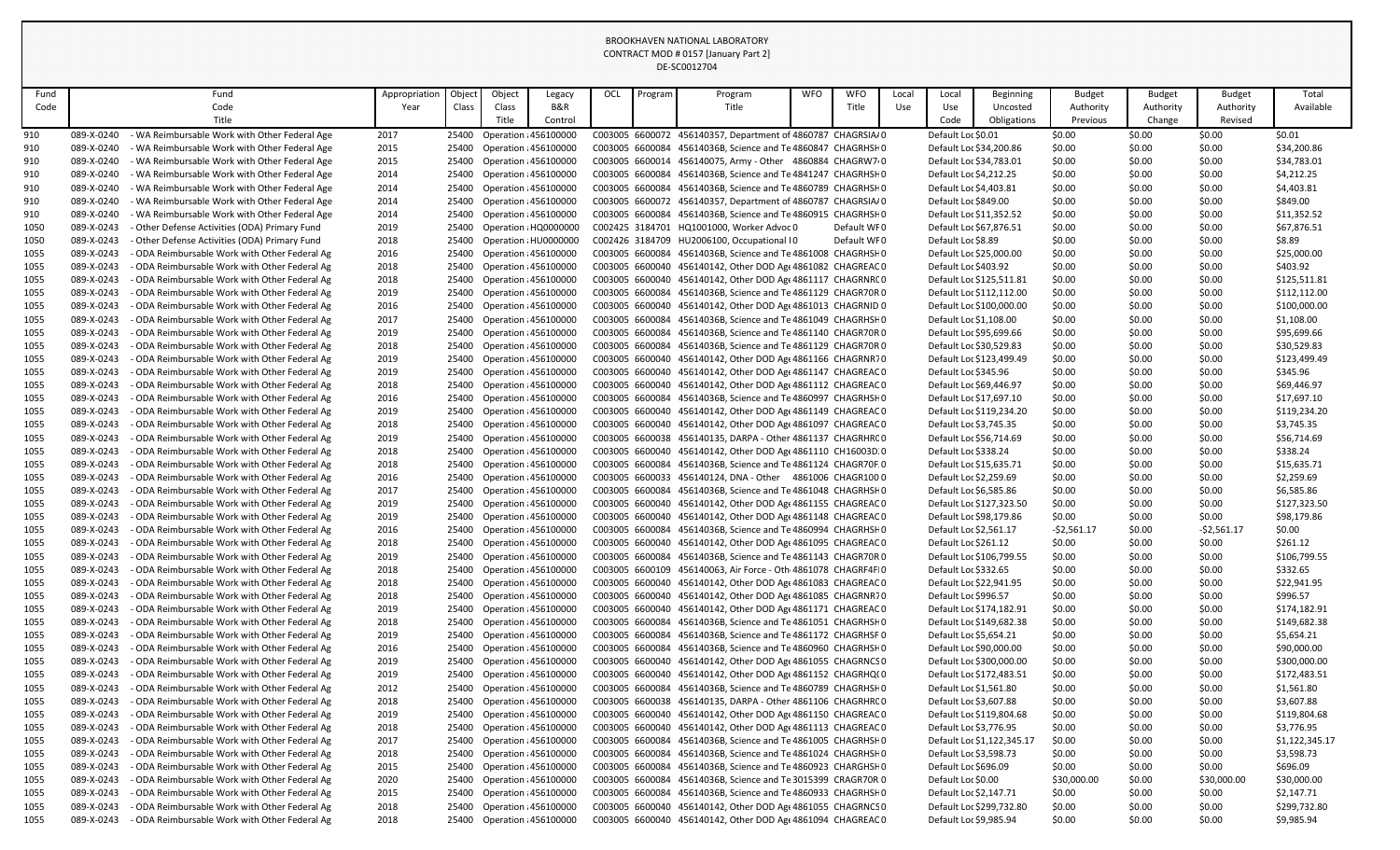| Fund         | Fund                                                                                                                     | Appropriation | Object         | Object                       | Legacy                | OCL             | Program | Program                                                                                      | <b>WFO</b> | <b>WFO</b>                 | Local | Local                                                | <b>Beginning</b>         | <b>Budget</b>          | <b>Budget</b>    | <b>Budget</b>          | Total                        |
|--------------|--------------------------------------------------------------------------------------------------------------------------|---------------|----------------|------------------------------|-----------------------|-----------------|---------|----------------------------------------------------------------------------------------------|------------|----------------------------|-------|------------------------------------------------------|--------------------------|------------------------|------------------|------------------------|------------------------------|
| Code         | Code                                                                                                                     | Year          | Class          | Class                        | <b>B&amp;R</b>        |                 |         | Title                                                                                        |            | Title                      | Use   | Use                                                  | Uncosted                 | Authority              | Authority        | Authority              | Available                    |
|              | Title                                                                                                                    |               |                | Title                        | Control               |                 |         |                                                                                              |            |                            |       | Code                                                 | Obligations              | Previous               | Change           | Revised                |                              |
| 1055         | 089-X-0243<br>- ODA Reimbursable Work with Other Federal Ag                                                              | 2015          |                | 25400 Operation : 456100000  |                       |                 |         | C003005 6600084 45614036B, Science and Te 4860960 CHAGRHSF 0                                 |            |                            |       | Default Loc \$120,639.12                             |                          | \$0.00                 | \$0.00           | \$0.00                 | \$120,639.12                 |
| 1055         | 089-X-0243<br>ODA Reimbursable Work with Other Federal Ag                                                                | 2016          | 25400          | Operation : 456100000        |                       | C003005 6600084 |         | 45614036B, Science and Te 4842534 CHAGRHSHO                                                  |            |                            |       | Default Loc \$21,555.93                              |                          | \$0.00                 | \$0.00           | \$0.00                 | \$21,555.93                  |
| 1060         | 089-X-0243<br>ODA Specialized Security Activities Non-Pro                                                                | 2017          | 25400          | Operation : GD6000000        |                       |                 |         | C002970 3203779 GD6050100, CYBER & OPEF0                                                     |            | Default WF0                |       | Default Loc \$864.41                                 |                          | $-5864.41$             | \$0.00           | $-$ \$864.41           | \$0.00                       |
| 1060         | 089-X-0243<br>- ODA Specialized Security Activities Non-Pro                                                              | 2020          | 25400          |                              | Operation (GD6000000  |                 |         | C002970 3203763 GD6020300, Investigations 0                                                  |            | Default WF0                |       | Default Loc \$0.00                                   |                          | \$1,035,440.00         | \$0.00           | \$1,035,440.00         | \$1,035,440.00               |
| 1060         | 089-X-0243<br>ODA Specialized Security Activities Non-Pro                                                                | 2018          | 25400          |                              | Operation : GD6000000 |                 |         | C002970 3203764 GD6020400, CI Training                                                       |            | Default WF0                |       | Default Loc \$44,205.46                              |                          | \$0.00                 | \$0.00           | \$0.00                 | \$44,205.46                  |
| 1060         | 089-X-0243<br>ODA Specialized Security Activities Non-Pro                                                                | 2019          | 25400          |                              | Operation (GD6000000  |                 |         | C002970 3203762 GD6020200, Security                                                          |            | Default WF0                |       | Default Loc \$31,594.63                              |                          | \$0.00                 | \$0.00           | \$0.00                 | \$31,594.63                  |
| 1060         | 089-X-0243<br>ODA Specialized Security Activities Non-Pro                                                                | 2019          | 25400          |                              | Operation (GD6000000  |                 |         | C002970 3203763 GD6020300, Investigations 0                                                  |            | Default WF0                |       | Default Loc \$506,503.22                             |                          | \$0.00                 | \$0.00           | \$0.00                 | \$506,503.22                 |
| 1060         | 089-X-0243<br>ODA Specialized Security Activities Non-Pro                                                                | 2019          | 25400          | Operation : GD6000000        |                       |                 |         | C002970 3203761 GD6020100, Analysis                                                          | 0          | Default WF0                |       |                                                      | Default Loc \$178,271.45 | \$0.00                 | \$0.00           | \$0.00                 | \$178,271.45                 |
| 1060         | 089-X-0243<br>ODA Specialized Security Activities Non-Pro                                                                | 2018          | 25400          |                              | Operation (GD6000000  | C002970 3203761 |         | C002970 3203780 GD6050200, Technical Serv 0<br>GD6020100, Analysis                           | - 0        | Default WF0                |       | Default Loc \$147.49                                 |                          | \$0.00                 | \$0.00           | \$0.00                 | \$147.49                     |
| 1060<br>1060 | 089-X-0243<br>ODA Specialized Security Activities Non-Pro<br>089-X-0243<br>- ODA Specialized Security Activities Non-Pro | 2020          | 25400<br>25400 | Operation : GD6000000        | Operation (GD6000000  |                 |         | C002970 3203769 GD6020900, Office of The SO                                                  |            | Default WF0<br>Default WF0 |       | Default Loc \$0.00                                   | Default Loc \$159,749.68 | \$274,610.00<br>\$0.00 | \$0.00<br>\$0.00 | \$274,610.00<br>\$0.00 | \$274,610.00<br>\$159,749.68 |
| 1071         | 089-19/20-0243 - ODA Reimbursable Work with Other Federal Ag                                                             | 2019<br>2020  | 25400          | <b>Operation : 456100000</b> |                       |                 |         | C003005 6600040 456140142, Other DOD Age 4861194 CHAGRHQ(0                                   |            |                            |       | Default Loc \$0.00                                   |                          | \$250,000.00           | \$0.00           | \$250,000.00           | \$250,000.00                 |
| 1071         | 089-19/20-0243 - ODA Reimbursable Work with Other Federal Ag                                                             | 2020          | 25400          | Operation : 456100000        |                       |                 |         | C003005 6600109 456140063, Air Force - Oth 4861188 CHAGRF4FI0                                |            |                            |       | Default Loc \$0.00                                   |                          | \$14,563.11            | \$0.00           | \$14,563.11            | \$14,563.11                  |
| 1551         | 089-X-0309<br>Defense Nuclear Nonproliferation (DNN) Prim                                                                | 2019          | 25400          |                              | Operation : DN2010000 |                 |         | C003118 2223180 DN2010000, Proliferation CO                                                  |            | Default WF0                |       |                                                      | Default Loc \$326,796.72 | \$0.00                 | \$0.00           | \$0.00                 | \$326,796.72                 |
| 1551         | Defense Nuclear Nonproliferation (DNN) Prim<br>089-X-0309                                                                | 2019          | 25400          | Operation : CT0000000        |                       |                 |         | C003007 2223014 CT8101000, Nuclear Incider 0                                                 |            | Default WF0                |       | Default Loc \$15,000.00                              |                          | \$0.00                 | \$0.00           | \$0.00                 | \$15,000.00                  |
| 1551         | 089-X-0309<br>Defense Nuclear Nonproliferation (DNN) Prim                                                                | 2020          | 25400          |                              | Operation : DN1006000 |                 |         | C003089 2223153 DN1006010, International F0                                                  |            | Default WF0                |       | Default Loc \$0.00                                   |                          | \$74,765.10            | \$0.00           | \$74,765.10            | \$74,765.10                  |
| 1551         | 089-X-0309<br>Defense Nuclear Nonproliferation (DNN) Prim                                                                | 2017          | 25400          |                              | Operation : DN1001000 |                 |         | C003034 2223049 DN1001011, U.S. Costs for 10                                                 |            | Default WF0                |       | Default Loc \$139,186.91                             |                          | \$0.00                 | \$0.00           | \$0.00                 | \$139,186.91                 |
| 1551         | 089-X-0309<br>Defense Nuclear Nonproliferation (DNN) Prim                                                                | 2016          | 25400          |                              | Operation : DN1001000 |                 |         | C003034 2223053 DN1001021, U.S. Costs for 10                                                 |            | Default WF0                |       | Default Loc \$288,345.44                             |                          | \$0.00                 | \$0.00           | \$0.00                 | \$288,345.44                 |
| 1551         | 089-X-0309<br>Defense Nuclear Nonproliferation (DNN) Prim                                                                | 2019          | 25400          | Operation ¿CT0000000         |                       |                 |         | C003007 2223144 CT8000000, NA-80 CTCP 0                                                      |            | Default WF0                |       | Default Loc \$56,005.95                              |                          | \$0.00                 | \$0.00           | \$0.00                 | \$56,005.95                  |
| 1551         | 089-X-0309<br>Defense Nuclear Nonproliferation (DNN) Prim                                                                | 2020          | 25400          |                              | Operation : DN2012000 |                 |         | C003120 2223182 DN2012010, U.S. High Perf(0                                                  |            | Default WF0                |       | Default Loc \$0.00                                   |                          | \$75,000.00            | \$0.00           | \$75,000.00            | \$75,000.00                  |
| 1551         | 089-X-0309<br>Defense Nuclear Nonproliferation (DNN) Prim                                                                | 2020          | 25400          |                              | Operation : DN4000000 |                 |         | C003042 2223105 DN4004030, Multilateral Su0                                                  |            | Default WF0                |       | Default Loc \$0.00                                   |                          | \$14,560.00            | \$0.00           | \$14,560.00            | \$14,560.00                  |
| 1551         | 089-X-0309<br>Defense Nuclear Nonproliferation (DNN) Prim                                                                | 2016          | 25400          |                              | Operation : DN4000000 |                 |         | C003042 2223105 DN4004030, Multilateral Su0                                                  |            | Default WF0                |       | Default Loc \$68,067.39                              |                          | \$0.00                 | \$0.00           | \$0.00                 | \$68,067.39                  |
| 1551         | 089-X-0309<br>Defense Nuclear Nonproliferation (DNN) Prim                                                                | 2018          | 25400          | Operation : CT0000000        |                       |                 |         | C003007 2223014 CT8101000, Nuclear Incider 0                                                 |            | Default WF0                |       | Default Loc \$41,561.96                              |                          | \$0.00                 | \$0.00           | \$0.00                 | \$41,561.96                  |
| 1551         | 089-X-0309<br>Defense Nuclear Nonproliferation (DNN) Prim                                                                | 2020          | 25400          |                              | Operation : DN1001000 |                 |         | C003034 2223053 DN1001021, U.S. Costs for IO                                                 |            | Default WF0                |       | Default Loc \$0.00                                   |                          | \$47,937.77            | \$0.00           | \$47,937.77            | \$47,937.77                  |
| 1551         | 089-X-0309<br>Defense Nuclear Nonproliferation (DNN) Prim                                                                | 2020          | 25400          |                              | Operation : DN4000000 |                 |         | C003042 2223096 DN4001030, Safeguards Te <sub>1</sub> 0                                      |            | Default WF0                |       | Default Loc \$0.00                                   |                          | \$123,760.00           | \$0.00           | \$123,760.00           | \$123,760.00                 |
| 1551         | Defense Nuclear Nonproliferation (DNN) Prim<br>089-X-0309                                                                | 2017          | 25400          | Operation : DN2000000        |                       |                 |         | C003038 2223076 DN2001000, Proliferation CO                                                  |            | Default WF0                |       | Default Loc \$2,727.18                               |                          | \$0.00                 | \$0.00           | \$0.00                 | \$2,727.18                   |
| 1551         | 089-X-0309<br>- Defense Nuclear Nonproliferation (DNN) Prim                                                              | 2020          |                | 25400 Operation ¿CT0000000   |                       |                 |         | C003007 2223020 CT8401000, Radiological As 0                                                 |            | Default WF0                |       | Default Loc \$0.00                                   |                          | \$515,885.71           | \$0.00           | \$515,885.71           | \$515,885.71                 |
| 1551         | 089-X-0309<br>Defense Nuclear Nonproliferation (DNN) Prim                                                                | 2019          | 25400          |                              | Operation : DN4000000 |                 |         | C003042 2223094 DN4001010, Safeguards Po 0                                                   |            | Default WF0                |       | Default Loc \$300,960.59                             |                          | \$0.00                 | \$0.00           | \$0.00                 | \$300,960.59                 |
| 1551         | 089-X-0309<br>Defense Nuclear Nonproliferation (DNN) Prim                                                                | 2018          | 25400          |                              | Operation : DN4000000 |                 |         | C003042 2223103 DN4004010, Civil Nuclear CO                                                  |            | Default WF0                |       | Default Loc \$752.78                                 |                          | \$0.00                 | \$0.00           | \$0.00                 | \$752.78                     |
| 1551         | 089-X-0309<br>Defense Nuclear Nonproliferation (DNN) Prim                                                                | 2019          | 25400          |                              | Operation : DN1006000 |                 |         | C003089 2223153 DN1006010, International F0                                                  |            | Default WF0                |       | Default Loc \$24,365.89                              |                          | \$0.00                 | \$0.00           | \$0.00                 | \$24,365.89                  |
| 1551         | 089-X-0309<br>Defense Nuclear Nonproliferation (DNN) Prim                                                                | 2020          | 25400          |                              | Operation : DN4000000 |                 |         | C003042 2223094 DN4001010, Safeguards Po 0                                                   |            | Default WF0                |       | Default Loc \$0.00                                   |                          | \$223,450.00           | \$0.00           | \$223,450.00           | \$223,450.00                 |
| 1551         | 089-X-0309<br>Defense Nuclear Nonproliferation (DNN) Prim                                                                | 2019          | 25400          |                              | Operation : DN4000000 |                 |         | C003042 2223106 DN4004040, Policy Studies 0                                                  |            | Default WF0                |       | Default Loc \$56,502.85                              |                          | \$0.00                 | \$0.00           | \$0.00                 | \$56,502.85                  |
| 1551<br>1551 | 089-X-0309<br>Defense Nuclear Nonproliferation (DNN) Prim<br>089-X-0309<br>Defense Nuclear Nonproliferation (DNN) Prim   | 2019<br>2019  | 25400<br>25400 | Operation : CT0000000        | Operation : DN1003000 |                 |         | C003036 2223063 DN1003011, U.S. Costs for 10<br>C003007 2223020 CT8401000, Radiological As 0 |            | Default WF0<br>Default WF0 |       | Default Loc \$300,411.24<br>Default Loc \$415,188.51 |                          | \$0.00<br>\$0.00       | \$0.00<br>\$0.00 | \$0.00<br>\$0.00       | \$300,411.24<br>\$415,188.51 |
| 1551         | 089-X-0309<br>Defense Nuclear Nonproliferation (DNN) Prim                                                                | 2020          | 25400          | Operation : CT0000000        |                       |                 |         | C003007 2223023 CT8404010, Evaluation, Exe 0                                                 |            | Default WF0                |       | Default Loc \$0.00                                   |                          | \$9,000.00             | \$0.00           | \$9,000.00             | \$9,000.00                   |
| 1551         | 089-X-0309<br>Defense Nuclear Nonproliferation (DNN) Prim                                                                | 2019          | 25400          |                              | Operation : DN1005000 |                 |         | C003088 2223152 DN1005010, Domestic Radi 0                                                   |            | Default WF0                |       |                                                      | Default Loc \$185,729.08 | \$0.00                 | \$0.00           | \$0.00                 | \$185,729.08                 |
| 1551         | 089-X-0309<br>Defense Nuclear Nonproliferation (DNN) Prim                                                                | 2019          | 25400          |                              | Operation : DN4000000 |                 |         | C003042 2223102 DN4003020, Nuclear Comp 0                                                    |            | Default WF0                |       | Default Loc \$140,079.81                             |                          | \$0.00                 | \$0.00           | \$0.00                 | \$140,079.81                 |
| 1551         | 089-X-0309<br>Defense Nuclear Nonproliferation (DNN) Prim                                                                | 2020          | 25400          |                              | Operation : DN3001000 |                 |         | C003039 2223079 DN3001010, Highly Enriche 0                                                  |            | Default WF0                |       | Default Loc \$0.00                                   |                          | \$20,788.39            | \$0.00           | \$20,788.39            | \$20,788.39                  |
| 1551         | 089-X-0309<br>Defense Nuclear Nonproliferation (DNN) Prim                                                                | 2015          | 25400          |                              | Operation : NN5000000 |                 |         | C001058 2221234 NN5002010, U.S. Costs for 10                                                 |            | Default WF0                |       | Default Loc \$18,170.30                              |                          | \$0.00                 | \$0.00           | \$0.00                 | \$18,170.30                  |
| 1551         | 089-X-0309<br>Defense Nuclear Nonproliferation (DNN) Prim                                                                | 2018          | 25400          |                              | Operation : DN1003000 |                 |         | C003036 2223063 DN1003011, U.S. Costs for 10                                                 |            | Default WF0                |       | Default Loc \$77,831.19                              |                          | \$0.00                 | \$0.00           | \$0.00                 | \$77,831.19                  |
| 1551         | 089-X-0309<br>Defense Nuclear Nonproliferation (DNN) Prim                                                                | 2015          | 25400          |                              | Operation : NN4000000 |                 |         | C001056 2222717 NN4009010, Safeguards Po 0                                                   |            | Default WF0                |       | Default Loc \$0.89                                   |                          | $-50.89$               | \$0.00           | $-50.89$               | \$0.00                       |
| 1551         | Defense Nuclear Nonproliferation (DNN) Prim<br>089-X-0309                                                                | 2020          | 25400          |                              | Operation : DN4000000 |                 |         | C003042 2223210 DN4001050, Safeguards Cro                                                    |            | Default WF0                |       | Default Loc \$0.00                                   |                          | \$83,720.00            | \$0.00           | \$83,720.00            | \$83,720.00                  |
| 1551         | 089-X-0309<br>Defense Nuclear Nonproliferation (DNN) Prim                                                                | 2020          | 25400          |                              | Operation : DN1003000 |                 |         | C003036 2223063 DN1003011, U.S. Costs for 10                                                 |            | Default WF0                |       | Default Loc \$0.00                                   |                          | \$291,989.54           | \$0.00           | \$291,989.54           | \$291,989.54                 |
| 1551         | 089-X-0309<br>Defense Nuclear Nonproliferation (DNN) Prim                                                                | 2020          | 25400          |                              | Operation : DN2010000 |                 |         | C003118 2223180 DN2010000, Proliferation CO                                                  |            | Default WF0                |       | Default Loc \$0.00                                   |                          | \$1,123,480.00         | \$0.00           | \$1,123,480.00         | \$1,123,480.00               |
| 1551         | 089-X-0309<br>Defense Nuclear Nonproliferation (DNN) Prim                                                                | 2015          | 25400          |                              | Operation : NN5000000 |                 |         | C001058 2221240 NN5004010, U.S. Costs for 10                                                 |            | Default WF0                |       | Default Loc \$2,916.33                               |                          | \$0.00                 | \$0.00           | \$0.00                 | \$2,916.33                   |
| 1551         | 089-X-0309<br>Defense Nuclear Nonproliferation (DNN) Prim                                                                | 2015          | 25400          |                              | Operation : NN4000000 |                 |         | C001056 2222733 NN4012040, Policy Studies 0                                                  |            | Default WF0                |       | Default Loc \$1.95                                   |                          | $-51.95$               | \$0.00           | $-51.95$               | \$0.00                       |
| 1551         | 089-X-0309<br>Defense Nuclear Nonproliferation (DNN) Prim                                                                | 2019          | 25400          |                              | Operation : DN4000000 |                 |         | C003042 2223103 DN4004010, Civil Nuclear CO                                                  |            | Default WF0                |       |                                                      | Default Loc \$179,045.00 | \$0.00                 | \$0.00           | \$0.00                 | \$179,045.00                 |
| 1551         | 089-X-0309<br>Defense Nuclear Nonproliferation (DNN) Prim                                                                | 2020          | 25400          |                              | Operation : DN4000000 |                 |         | C003042 2223095 DN4001020, Safeguards En 0                                                   |            | Default WF0                |       | Default Loc \$0.00                                   |                          | \$236,309.00           | \$0.00           | \$236,309.00           | \$236,309.00                 |
| 1551         | Defense Nuclear Nonproliferation (DNN) Prim<br>089-X-0309                                                                | 2019          | 25400          |                              | Operation : DN4000000 |                 |         | C003042 2223101 DN4003010, Warhead Veril0                                                    |            | Default WF0                |       | Default Loc \$9,981.33                               |                          | \$0.00                 | \$0.00           | \$0.00                 | \$9,981.33                   |
| 1551         | 089-X-0309<br>Defense Nuclear Nonproliferation (DNN) Prim                                                                | 2017          | 25400          |                              | Operation : DN2000000 |                 |         | C003038 2223154 DN2006000, USHPRR                                                            | - 0        | Default WF0                |       | Default Loc \$2.37                                   |                          | \$0.00                 | \$0.00           | \$0.00                 | \$2.37                       |
| 1551         | 089-X-0309<br>- Defense Nuclear Nonproliferation (DNN) Prim                                                              | 2015          | 25400          |                              | Operation : NN2000000 |                 |         | C001052 2221132 NN2001000, Nonproliferati 0                                                  |            | Default WF0                |       | Default Loc \$1.79                                   |                          | \$0.00                 | \$0.00           | \$0.00                 | \$1.79                       |
| 1551         | 089-X-0309<br>Defense Nuclear Nonproliferation (DNN) Prim                                                                | 2019          | 25400          |                              | Operation : DN4000000 |                 |         | C003042 2223096 DN4001030, Safeguards Te 0                                                   |            | Default WF0                |       |                                                      | Default Loc \$540,094.18 | \$0.00                 | \$0.00           | \$0.00                 | \$540,094.18                 |
| 1551         | 089-X-0309<br>- Defense Nuclear Nonproliferation (DNN) Prim                                                              | 2020          | 25400          |                              | Operation : DN4000000 |                 |         | C003042 2223102 DN4003020, Nuclear Comp 0                                                    |            | Default WF0                |       | Default Loc \$0.00                                   |                          | \$169,201.00           | \$0.00           | \$169,201.00           | \$169,201.00                 |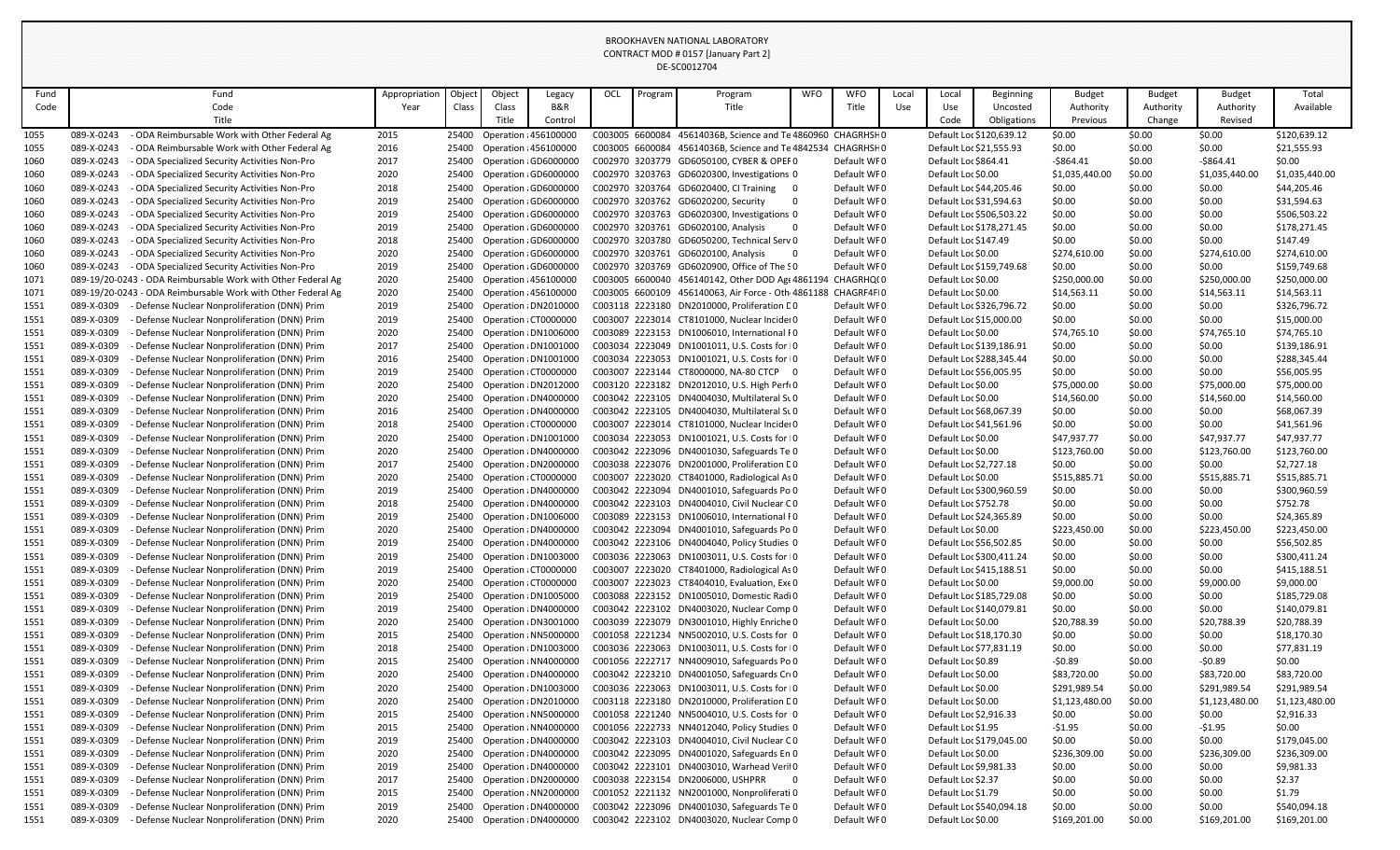| Fund         | Fund                                                                   | Appropriation | Object | Object                                                   | Legacy                | OCL | Program | Program                                                                                    | WFO | <b>WFO</b>                 | Local | Local                                           | <b>Beginning</b>           | <b>Budget</b>    | <b>Budget</b>    | <b>Budget</b>    | Total                   |
|--------------|------------------------------------------------------------------------|---------------|--------|----------------------------------------------------------|-----------------------|-----|---------|--------------------------------------------------------------------------------------------|-----|----------------------------|-------|-------------------------------------------------|----------------------------|------------------|------------------|------------------|-------------------------|
| Code         | Code                                                                   | Year          | Class  | Class                                                    | <b>B&amp;R</b>        |     |         | Title                                                                                      |     | Title                      | Use   | Use                                             | Uncosted                   | Authority        | Authority        | Authority        | Available               |
|              | Title                                                                  |               |        | Title                                                    | Control               |     |         |                                                                                            |     |                            |       | Code                                            | Obligations                | Previous         | Change           | Revised          |                         |
| 1551         | Defense Nuclear Nonproliferation (DNN) Prim<br>089-X-0309              | 2019          |        | 25400 Operation : DN4000000                              |                       |     |         | C003042 2223095 DN4001020, Safeguards En 0                                                 |     | Default WF0                |       |                                                 | Default Loc \$264,643.88   | \$0.00           | \$0.00           | \$0.00           | \$264,643.88            |
| 1551         | 089-X-0309<br>Defense Nuclear Nonproliferation (DNN) Prim              | 2019          | 25400  |                                                          | Operation : DN2012000 |     |         | C003120 2223182 DN2012010, U.S. High Perf(0                                                |     | Default WF0                |       | Default Loc \$10,019.78                         |                            | \$0.00           | \$0.00           | \$0.00           | \$10,019.78             |
| 1551         | 089-X-0309<br>Defense Nuclear Nonproliferation (DNN) Prim              | 2015          | 25400  |                                                          | Operation : NN5000000 |     |         | C001058 2221235 NN5002020, In-Country Co: 0                                                |     | Default WF0                |       |                                                 | Default Loc \$728,917.12   | \$0.00           | \$0.00           | \$0.00           | \$728,917.12            |
| 1551         | Defense Nuclear Nonproliferation (DNN) Prim<br>089-X-0309              | 2019          | 25400  | Operation : CT0000000                                    |                       |     |         | C003007 2223023 CT8404010, Evaluation, Exe 0                                               |     | Default WF0                |       | Default Loc \$2,159.62                          |                            | \$0.00           | \$0.00           | \$0.00           | \$2,159.62              |
| 1557         | 089-X-0309<br>- DNN Second Line of Defense International Co            | 2012          | 25400  |                                                          | Operation : NN5000000 |     |         | C001058 2222290 NN5010000, International (0                                                |     | Default WF0                |       | Default Loc \$39,192.22                         |                            | \$0.00           | \$0.00           | \$0.00           | \$39,192.22             |
| 1650         | 089-X-0313 - Federal Salaries and Expenses (OA) (was AD)               | 2010          | 25400  | Operation : PS0000000                                    |                       |     |         | C001075 2221514 PS0202132, Advisory and A0                                                 |     | Default WF0                |       | Default Loc \$31,245.57                         |                            | \$0.00           | \$0.00           | \$0.00           | \$31,245.57             |
| 1689         | 089-14/15-0313 - Federal Salaries and Expenses (P.L. 113-76            | 2014          | 25400  | Operation : PS0000000                                    |                       |     |         | C001075 2222565 PS0202200, A&A, Countert 0                                                 |     | Default WF0                |       | Default Loc \$2,021.13                          |                            | \$0.00           | \$0.00           | \$0.00           | \$2,021.13              |
| 1751         | Non-Defense Environmental Cleanup (NDEC) Pr<br>089-X-0315              | 2018          | 25400  | Operation ¿EZ5000000                                     |                       |     |         | C002226 1110983 EZ5012410 - BRNL-0041 Nu0                                                  |     | Default WF0                |       |                                                 | Default Loc \$197,200.35   | \$0.00           | \$0.00           | \$0.00           | \$197,200.35            |
| 1751         | 089-X-0315<br>Non-Defense Environmental Cleanup (NDEC) Pr              | 2013          | 25400  | Operation : EZ5000000                                    |                       |     |         | C002226 1110981 EZ5012300 - BRNL-0030 So 0                                                 |     | Default WF0                |       |                                                 | Default Loc \$108,184.59   | \$0.00           | \$0.00           | \$0.00           | \$108,184.59            |
| 1751         | Non-Defense Environmental Cleanup (NDEC) Pr<br>089-X-0315              | 2015          | 25400  | Operation : EZ5000000                                    |                       |     |         | C002226 1110981 EZ5012300 - BRNL-0030 So 0                                                 |     | Default WF0                |       | Default Loc \$47.62                             |                            | \$0.00           | \$0.00           | \$0.00           | \$47.62                 |
| 2300         | 089-X-4180<br>Isotope Production and Distribution Fund (P              | 2020          |        | 25400 Operation : ST0000000                              |                       |     |         | C001087 2720715 ST5001030, Other National 0                                                |     | Default WF0                |       | Default Loc \$0.00                              |                            | \$340,000.00     | \$0.00           | \$340,000.00     | \$340,000.00            |
| 2300         | 089-X-4180<br>Isotope Production and Distribution Fund (P              | 2019          | 25400  | Operation : ST0000000                                    |                       |     |         | C001087 2924280 ST6001032, Hot Cell and Ot 0                                               |     | Default WF0                |       |                                                 | Default Loc \$1,104,187.68 | \$1,040,000.00   | \$0.00           | \$1,040,000.00   | \$2,144,187.68          |
| 2300         | 089-X-4180<br>Isotope Production and Distribution Fund (P              | 2018          | 25400  | Operation : ST0000000                                    |                       |     |         | C001087 2924424 ST5001040, Actinium-225 T0                                                 |     | Default WF0                |       |                                                 | Default Loc \$795,949.65   | \$0.00           | \$0.00           | \$0.00           | \$795,949.65            |
| 2300         | 089-X-4180<br>Isotope Production and Distribution Fund (P              | 2019          | 25400  | Operation : ST0000000                                    |                       |     |         | C001087 2720718 ST6001020, Brookhaven Lir 0                                                |     | Default WF0                |       | Default Loc \$569,438.47                        |                            | \$458,000.00     | \$0.00           | \$458,000.00     | \$1,027,438.47          |
| 2300         | 089-X-4180<br>Isotope Production and Distribution Fund (P              | 2019          | 25400  | Operation ¿ST0000000                                     |                       |     |         | C001087 2924424 ST5001040, Actinium-225 T0                                                 |     | Default WF0                |       |                                                 | Default Loc \$323,000.00   | \$0.00           | \$0.00           | \$0.00           | \$323,000.00            |
| 2300         | 089-X-4180<br>Isotope Production and Distribution Fund (P              | 2019          | 25400  | Operation : ST0000000                                    |                       |     |         | C001087 2924306 ST6001031, Production 0                                                    |     | Default WF0                |       |                                                 | Default Loc \$5,447,419.38 | \$0.00           | \$0.00           | \$0.00           | \$5,447,419.38          |
| 2300         | 089-X-4180<br>Isotope Production and Distribution Fund (P)             | 2020          |        | 25400 Operation : ST0000000                              |                       |     |         | C001087 2924280 ST6001032, Hot Cell and Ot 0                                               |     | Default WF0                |       | Default Loc \$0.00                              |                            | \$300,000.00     | \$0.00           | \$300,000.00     | \$300,000.00            |
| 2300         | 089-X-4180<br>Isotope Production and Distribution Fund (P              | 2018          | 32003  | Accelerator ST0000000                                    |                       |     |         | C001087 2924281 ST6001034, Facility Upgrad 0                                               |     | Default WF485395           |       | CHAIP                                           | \$1,466,518.90             | \$0.00           | \$0.00           | \$0.00           | \$1,466,518.90          |
| 2300         | 089-X-4180<br>Isotope Production and Distribution Fund (P              | 2016          | 25400  | Operation : ST0000000                                    |                       |     |         | C001087 2924282 ST6001036, Technical Servi 0                                               |     | Default WF0                |       | Default Loc \$18,396.78                         |                            | \$0.00           | \$0.00           | \$0.00           | \$18,396.78             |
| 2300         | 089-X-4180<br>Isotope Production and Distribution Fund (P)             | 2020          | 25400  | Operation : ST0000000                                    |                       |     |         | C001087 2720718 ST6001020, Brookhaven Lir 0                                                |     | Default WF0                |       | Default Loc \$0.00                              |                            | \$100,000.00     | \$0.00           | \$100,000.00     | \$100,000.00            |
| 2300         | Isotope Production and Distribution Fund (P<br>089-X-4180              | 2020          | 25400  | Operation : ST0000000                                    |                       |     |         | C001087 2720716 ST5002000, University Rese 0                                               |     | Default WF0                |       | Default Loc \$0.00                              |                            | \$30,000.00      | \$0.00           | \$30,000.00      | \$30,000.00             |
| 2300         | 089-X-4180<br>Isotope Production and Distribution Fund (P              | 2019          |        | 25400 Operation : ST0000000                              |                       |     |         | C001087 2720714 ST5001020, Brookhaven Lir 0                                                |     | Default WF0                |       |                                                 | Default Loc \$350,000.00   | \$0.00           | \$0.00           | \$0.00           | \$350,000.00            |
| 2300         | 089-X-4180<br>Isotope Production and Distribution Fund (P              | 2018          | 25400  | Operation : ST0000000                                    |                       |     |         | C001087 2720716 ST5002000, University Rese 0                                               |     | Default WF0                |       | Default Loc \$10,768.67                         |                            | \$0.00           | \$0.00           | \$0.00           | \$10,768.67             |
| 2300         | 089-X-4180<br>Isotope Production and Distribution Fund (P              | 2018          | 25400  | Operation : ST0000000                                    |                       |     |         | C001087 2924281 ST6001034, Facility Upgrad 0                                               |     | Default WF0                |       |                                                 | Default Loc \$201,258.53   | \$0.00           | \$0.00           | \$0.00           | \$201,258.53            |
| 2300         | 089-X-4180<br>Isotope Production and Distribution Fund (P)             | 2019          | 25400  | Operation : ST0000000                                    |                       |     |         | C001087 2720715 ST5001030, Other National 0                                                |     | Default WF0                |       |                                                 | Default Loc \$387,993.08   | \$400,000.00     | \$0.00           | \$400,000.00     | \$787,993.08            |
| 2300         | 089-X-4180<br>Isotope Production and Distribution Fund (P              | 2018          | 25400  | Operation : ST0000000                                    |                       |     |         | C001087 2720714 ST5001020, Brookhaven Lir 0                                                |     | Default WF0                |       |                                                 | Default Loc \$259,374.42   | \$0.00           | \$0.00           | \$0.00           | \$259,374.42            |
| 5300<br>5300 | 089-X-0318 - Electricity Delivery                                      | 2017<br>2017  |        | 25400 Operation ¿TE1100000<br>25400 Operation ¿TE1300000 |                       |     |         | C002798 3123816 TE1104010, Monitoring and 0<br>C002800 3123803 TE1301000, Cyber for Energ0 |     | Default WF0<br>Default WF0 |       | Default Loc \$12,301.98<br>Default Loc \$356.54 |                            | \$0.00<br>\$0.00 | \$0.00<br>\$0.00 | \$0.00<br>\$0.00 | \$12,301.98<br>\$356.54 |
| 5300         | 089-X-0318 - Electricity Delivery<br>089-X-0318 - Electricity Delivery | 2016          |        | 25400 Operation : TE1200000                              |                       |     |         | C002799 3123812 TE1206000, Advanced Secu0                                                  |     | Default WF0                |       | Default Loc \$22.70                             |                            | \$0.00           | \$0.00           | \$0.00           | \$22.70                 |
| 5300         | 089-X-0318 - Electricity Delivery                                      | 2016          |        | 25400 Operation : TE1100000                              |                       |     |         | C002798 3123789 TE1101000, Transmission R0                                                 |     | Default WF0                |       | Default Loc \$136.88                            |                            | \$0.00           | \$0.00           | \$0.00           | \$136.88                |
| 5300         | 089-X-0318 - Electricity Delivery                                      | 2018          |        | 25400 Operation : TE1100000                              |                       |     |         | C002798 3123785 TE1103000, Advanced Mod0                                                   |     | Default WF0                |       |                                                 | Default Loc \$264,522.58   | \$0.00           | \$0.00           | \$0.00           | \$264,522.58            |
| 5300         | 089-X-0318 - Electricity Delivery                                      | 2017          |        | 25400 Operation : TE1200000                              |                       |     |         | C002799 3123809 TE1203000, Advance Distril 0                                               |     | Default WF0                |       | Default Loc \$621.94                            |                            | \$0.00           | \$0.00           | \$0.00           | \$621.94                |
| 5300         | 089-X-0318 - Electricity Delivery                                      | 2018          | 25400  | Operation (TE1200000                                     |                       |     |         | C002799 3123811 TE1205000, Resilient Electr 0                                              |     | Default WF0                |       | Default Loc \$41,767.81                         |                            | \$0.00           | \$0.00           | \$0.00           | \$41,767.81             |
| 5300         | 089-X-0318 - Electricity Delivery                                      | 2016          |        | 25400 Operation : TE1200000                              |                       |     |         | C002799 3123792 TE1201000, Smart Grid                                                      |     | Default WF0                |       | Default Loc \$2,262.82                          |                            | \$0.00           | \$0.00           | \$0.00           | \$2,262.82              |
| 5300         | 089-X-0318 - Electricity Delivery                                      | 2016          |        | 25400 Operation : TF0000000                              |                       |     |         | C002802 3123796 TF0000000, Transmission P 0                                                |     | Default WF0                |       | Default Loc \$121.66                            |                            | \$0.00           | \$0.00           | \$0.00           | \$121.66                |
| 5300         | 089-X-0318 - Electricity Delivery                                      | 2017          |        | 25400 Operation : TE1400000                              |                       |     |         | C002801 3123795 TE1400000, Energy Storage 0                                                |     | Default WF0                |       | Default Loc \$260.97                            |                            | \$0.00           | \$0.00           | \$0.00           | \$260.97                |
| 5300         | 089-X-0318 - Electricity Delivery                                      | 2016          |        | 25400 Operation : TE1100000                              |                       |     |         | C002798 3123802 TE1104000, Energy System: 0                                                |     | Default WF0                |       |                                                 | Default Loc \$128,941.30   | \$0.00           | \$0.00           | \$0.00           | \$128,941.30            |
| 5300         | 089-X-0318 - Electricity Delivery                                      | 2016          |        | 25400 Operation : TE1300000                              |                       |     |         | C002800 3123804 TE1302000, Cyber for EnergO                                                |     | Default WF0                |       | Default Loc \$200.26                            |                            | \$0.00           | \$0.00           | \$0.00           | \$200.26                |
| 5300         | 089-X-0318 - Electricity Delivery                                      | 2019          |        | 25400 Operation : TE1100000                              |                       |     |         | C002798 3123785 TE1103000, Advanced Mod0                                                   |     | Default WF0                |       |                                                 | Default Loc \$1,400,000.00 | \$0.00           | \$0.00           | \$0.00           | \$1,400,000.00          |
| 5300         | 089-X-0318 - Electricity Delivery                                      | 2016          |        | 25400 Operation : TE1300000                              |                       |     |         | C002800 3123815 TE1305000, Virtual Energy 10                                               |     | Default WF0                |       | Default Loc \$117.37                            |                            | \$0.00           | \$0.00           | \$0.00           | \$117.37                |
| 5300         | 089-X-0318 - Electricity Delivery                                      | 2016          | 25400  | Operation (TE1200000                                     |                       |     |         | C002799 3123810 TE1204000, Dynamic Contr 0                                                 |     | Default WF0                |       | Default Loc \$205.91                            |                            | \$0.00           | \$0.00           | \$0.00           | \$205.91                |
| 5350         | 089-X-0319<br>- Nuclear Energy (NE) Primary Fund (P.L. 110-            | 2020          |        | 25400 Operation : RC0000000                              |                       |     |         | C003241 2720978 RC0504000, Program Asses 0                                                 |     | Default WF0                |       | Default Loc \$0.00                              |                            | \$50,000.00      | \$0.00           | \$50,000.00      | \$50,000.00             |
| 5350         | 089-X-0319<br>- Nuclear Energy (NE) Primary Fund (P.L. 110-            | 2019          |        | 25400 Operation : AF5800000                              |                       |     |         | C000822 2720667 AF5810000, Advanced Fuel 0                                                 |     | Default WF0                |       | Default Loc \$69,520.80                         |                            | \$0.00           | \$0.00           | \$0.00           | \$69,520.80             |
| 5350         | 089-X-0319<br>- Nuclear Energy (NE) Primary Fund (P.L. 110-            | 2019          | 25400  | Operation : AF5800000                                    |                       |     |         | C000822 2720875 AF5832030, Program Asses 0                                                 |     | Default WF0                |       | Default Loc \$51,000.00                         |                            | \$0.00           | \$0.00           | \$0.00           | \$51,000.00             |
| 5350         | 089-X-0319<br>Nuclear Energy (NE) Primary Fund (P.L. 110-              | 2018          |        | 25400 Operation : NT0000000                              |                       |     |         | C003240 2720928 NT0503000, Reactor Physic 0                                                |     | Default WF0                |       |                                                 | Default Loc \$129,028.00   | \$0.00           | \$0.00           | \$0.00           | \$129,028.00            |
| 5350         | 089-X-0319<br>Nuclear Energy (NE) Primary Fund (P.L. 110-              | 2017          |        | 25400 Operation : AF5800000                              |                       |     |         | C000822 2720965 AF5861010, Spent Fuel and 0                                                |     | Default WF0                |       | Default Loc \$740.20                            |                            | \$0.00           | \$0.00           | \$0.00           | \$740.20                |
| 5350         | 089-X-0319<br>- Nuclear Energy (NE) Primary Fund (P.L. 110-            | 2017          |        | 25400 Operation : RC0000000                              |                       |     |         | C003241 2720918 RC0424000, ARC Internatio 0                                                |     | Default WF0                |       | Default Loc \$368.50                            |                            | \$0.00           | \$0.00           | \$0.00           | \$368.50                |
| 5350         | 089-X-0319<br>Nuclear Energy (NE) Primary Fund (P.L. 110-              | 2020          |        | 25400 Operation : FT0000000                              |                       |     |         | C003123 2721023 FT0404000, Systems Analys 0                                                |     | Default WF0                |       | Default Loc \$0.00                              |                            | \$118,280.00     | \$0.00           | \$118,280.00     | \$118,280.00            |
| 5350         | 089-X-0319<br>- Nuclear Energy (NE) Primary Fund (P.L. 110-            | 2017          | 25400  | Operation : AF5800000                                    |                       |     |         | C000822 2720625 AF5855000, Fuel Resources 0                                                |     | Default WF0                |       | Default Loc \$349.62                            |                            | \$0.00           | \$0.00           | \$0.00           | \$349.62                |
| 5350         | 089-X-0319<br>Nuclear Energy (NE) Primary Fund (P.L. 110-              | 2018          | 25400  | Operation : AF5800000                                    |                       |     |         | C000822 2720875 AF5832030, Program Asses 0                                                 |     | Default WF0                |       | Default Loc \$352,232.57                        |                            | \$0.00           | \$0.00           | \$0.00           | \$352,232.57            |
| 5350         | 089-X-0319<br>Nuclear Energy (NE) Primary Fund (P.L. 110-              | 2019          | 25400  | Operation : NT0000000                                    |                       |     |         | C003240 2720882 NT0402000, National Scient0                                                |     | Default WF0                |       | Default Loc \$465,962.87                        |                            | \$0.00           | \$0.00           | \$0.00           | \$465,962.87            |
| 5350         | 089-X-0319<br>- Nuclear Energy (NE) Primary Fund (P.L. 110-            | 2018          | 25400  | Operation : AF5800000                                    |                       |     |         | C000822 2720955 AF5832040, Management {0                                                   |     | Default WF0                |       |                                                 | Default Loc \$480,756.06   | \$0.00           | \$0.00           | \$0.00           | \$480,756.06            |
| 5350         | 089-X-0319<br>- Nuclear Energy (NE) Primary Fund (P.L. 110-            | 2020          |        | 25400 Operation : FT0000000                              |                       |     |         | C003123 2721015 FT0204000, Advanced Fuel: 0                                                |     | Default WF0                |       | Default Loc \$0.00                              |                            | \$176,000.00     | \$0.00           | \$176,000.00     | \$176,000.00            |
|              |                                                                        |               |        |                                                          |                       |     |         |                                                                                            |     |                            |       |                                                 |                            |                  |                  |                  |                         |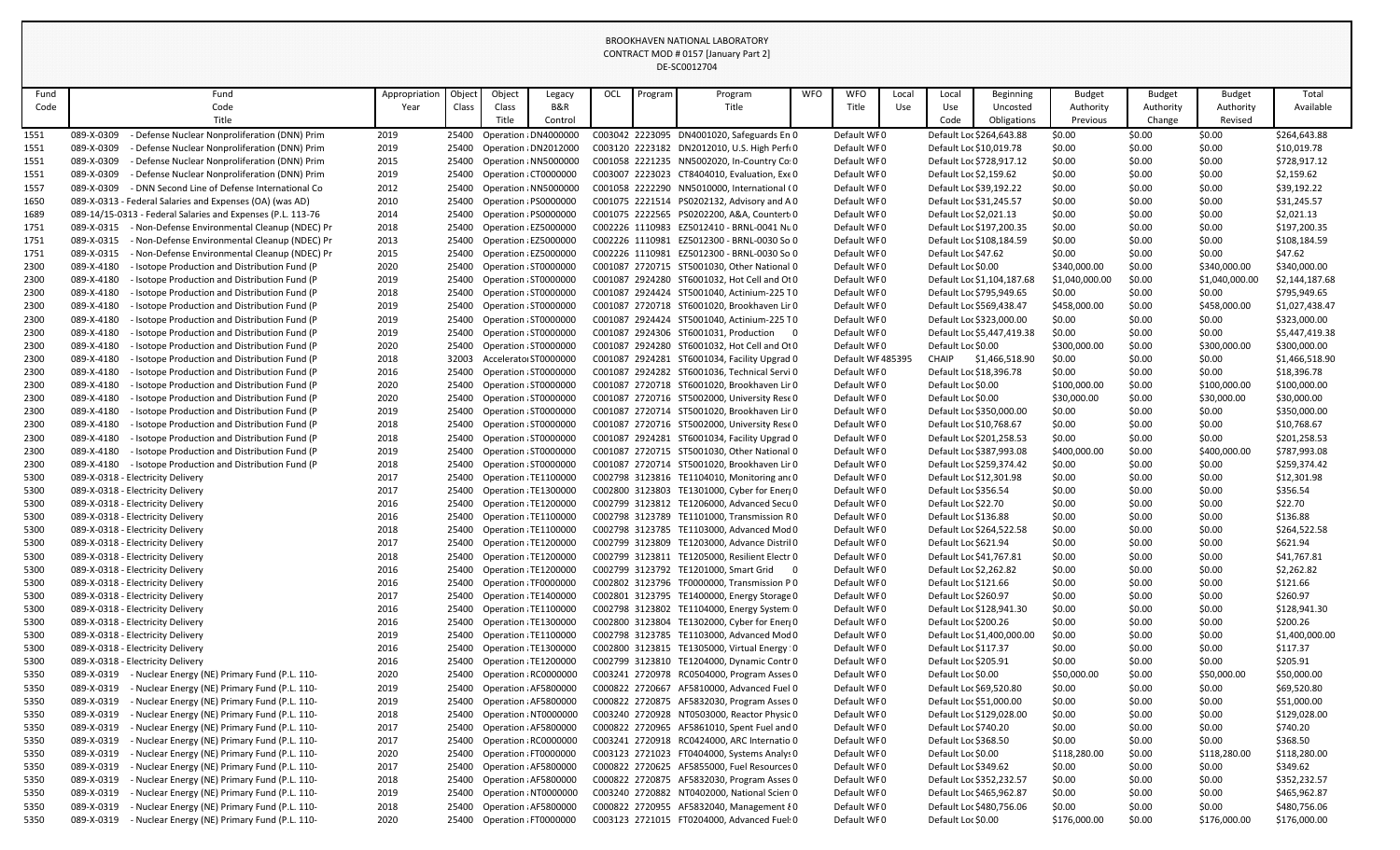| Fund         | Fund                                                                                                                            | Appropriation | Object         | Object                                         | Legacy                     | OCL | Program | Program                                                                                                                   | <b>WFO</b> | <b>WFO</b>                 | Local | Local                                              | <b>Beginning</b>               | <b>Budget</b>                                       | <b>Budget</b>           | Budget                                              | Total                         |
|--------------|---------------------------------------------------------------------------------------------------------------------------------|---------------|----------------|------------------------------------------------|----------------------------|-----|---------|---------------------------------------------------------------------------------------------------------------------------|------------|----------------------------|-------|----------------------------------------------------|--------------------------------|-----------------------------------------------------|-------------------------|-----------------------------------------------------|-------------------------------|
| Code         | Code                                                                                                                            | Year          | Class          | Class                                          | B&R                        |     |         | Title                                                                                                                     |            | Title                      | Use   | Use                                                | Uncosted                       | Authority                                           | Authority               | Authority                                           | Available                     |
|              | Title                                                                                                                           |               |                | Title                                          | Control                    |     |         |                                                                                                                           |            |                            |       | Code                                               | Obligations                    | Previous                                            | Change                  | Revised                                             |                               |
| 5350         | - Nuclear Energy (NE) Primary Fund (P.L. 110-<br>089-X-0319                                                                     | 2019          | 25400          | Operation : AF5800000                          |                            |     |         | C000822 2720703 AF5835000, Safeguards                                                                                     |            | Default WF0                |       | Default Loc \$77,737.45                            |                                | \$0.00                                              | \$0.00                  | \$0.00                                              | \$77,737.45                   |
| 5350         | 089-X-0319<br>- Nuclear Energy (NE) Primary Fund (P.L. 110-                                                                     | 2020          | 25400          | Operation : FT0000000                          |                            |     |         | C003123 2721024 FT0405000, Program Asses: 0                                                                               |            | Default WF0                |       | Default Loc \$0.00                                 |                                | \$8,400.00                                          | \$0.00                  | \$8,400.00                                          | \$8,400.00                    |
| 5350         | 089-X-0319<br>Nuclear Energy (NE) Primary Fund (P.L. 110-                                                                       | 2019          | 25400          | Operation : RC0000000                          |                            |     |         | C003241 2720992 RC0603000, Management a0                                                                                  |            | Default WF0                |       | Default Loc \$8,463.14                             |                                | \$0.00                                              | \$0.00                  | \$0.00                                              | \$8,463.14                    |
| 5350         | 089-X-0319<br>Nuclear Energy (NE) Primary Fund (P.L. 110-                                                                       | 2019          | 25400          | Operation : RC0000000                          |                            |     |         | C003241 2720978 RC0504000, Program Asses 0                                                                                |            | Default WFO                |       | Default Loc \$21,031.64                            |                                | \$0.00                                              | \$0.00                  | \$0.00                                              | \$21,031.64                   |
| 5350         | 089-X-0319<br>Nuclear Energy (NE) Primary Fund (P.L. 110-                                                                       | 2019          | 25400          | Operation : AF5800000                          |                            |     |         | C000822 2720874 AF5832020, Systems Analy: 0                                                                               |            | Default WF0                |       | Default Loc \$43,775.94                            |                                | \$0.00                                              | \$0.00                  | \$0.00                                              | \$43,775.94                   |
| 5450         | 089-X-0321<br>- Energy Efficiency and Renewable Energy (EER                                                                     | 2016          | 25400          | Operation : VT0000000                          |                            |     |         | C001096 1005556 VT1301000, Vehicle and Sy 0                                                                               |            | Default WF0                |       | Default Loc \$5,774.29                             |                                | \$0.00                                              | \$0.00                  | \$0.00                                              | \$5,774.29                    |
| 5450         | 089-X-0321<br>- Energy Efficiency and Renewable Energy (EER                                                                     | 2018          | 25400          | Operation ¿SL0000000                           |                            |     |         | C002911 1005616 SL0300000, Systems Integra0                                                                               |            | Default WF0                |       | Default Loc \$226,224.00                           |                                | \$0.00                                              | \$0.00                  | \$0.00                                              | \$226,224.00                  |
| 5450         | 089-X-0321<br>- Energy Efficiency and Renewable Energy (EER                                                                     | 2018          | 25400          | Operation : BT0000000                          |                            |     |         | C000848 1004210 BT0101000, Research and IO                                                                                |            | Default WF0                |       | Default Loc \$24,055.38                            |                                | \$0.00                                              | \$0.00                  | \$0.00                                              | \$24,055.38                   |
| 5450         | 089-X-0321<br>- Energy Efficiency and Renewable Energy (EER                                                                     | 2016          | 25400          | Operation : ED0000000                          |                            |     |         | C000949 1009209 ED2701000, Next Generatic 0                                                                               |            | Default WFO                |       | Default Loc \$276,958.14                           |                                | \$0.00                                              | \$0.00                  | \$0.00                                              | \$276,958.14                  |
| 5450         | 089-X-0321<br>- Energy Efficiency and Renewable Energy (EER                                                                     | 2019          | 25400          | Operation : VT0000000                          |                            |     |         | C001096 1005554 VT1201000, Batteries & Ele 0                                                                              |            | Default WF0                |       |                                                    | Default Loc \$2,180,240.94     | \$0.00                                              | \$0.00                  | \$0.00                                              | \$2,180,240.94                |
| 5450         | 089-X-0321<br>- Energy Efficiency and Renewable Energy (EER                                                                     | 2017          | 25400          | Operation : HT0000000                          |                            |     |         | C002796 2223156 HT1100000, Technology Ac 0                                                                                |            | Default WF0                |       | Default Loc \$2,577.39                             |                                | \$0.00                                              | \$0.00                  | \$0.00                                              | \$2,577.39                    |
| 5450         | 089-X-0321<br><b>Energy Efficiency and Renewable Energy (EER</b>                                                                | 2017          | 25400          | Operation : VT0000000<br>Operation : HT0000000 |                            |     |         | C001096 1005556 VT1301000, Vehicle and Sy 0                                                                               |            | Default WF0                |       | Default Loc \$7,401.00                             |                                | \$0.00                                              | \$0.00                  | \$0.00                                              | \$7,401.00                    |
| 5450         | 089-X-0321<br>- Energy Efficiency and Renewable Energy (EER<br>089-X-0321<br><b>Energy Efficiency and Renewable Energy (EER</b> | 2018          | 25400          | Operation : PG0000000                          |                            |     |         | C002796 1009190 HT0100000, Fuel Cell Syster0<br>C002840 1005604 PG0400000, Innovation & LO                                |            | Default WF0<br>Default WF0 |       | Default Loc \$93,487.86<br>Default Loc \$40,972.14 |                                | \$0.00<br>\$0.00                                    | \$0.00                  | \$0.00<br>\$0.00                                    | \$93,487.86                   |
| 5450         | - Energy Efficiency and Renewable Energy (EER<br>089-X-0321                                                                     | 2016          | 25400<br>25400 |                                                | Operation : BM0000000      |     |         | C002732 1004173 BM0102060, Integration of 0                                                                               |            | Default WF0                |       | Default Loc \$0.00                                 |                                | \$1,095,692.00                                      | \$0.00<br>\$0.00        | \$1,095,692.00                                      | \$40,972.14<br>\$1,095,692.00 |
| 5450<br>5450 | 089-X-0321<br>- Energy Efficiency and Renewable Energy (EER                                                                     | 2019<br>2018  | 25400          | Operation (GT0000000                           |                            |     |         | C002910 1005623 GT0200000, Low Temperat 0                                                                                 |            | Default WF0                |       | Default Loc \$4,819.47                             |                                | \$0.00                                              | \$0.00                  | \$0.00                                              | \$4,819.47                    |
| 5450         | 089-X-0321<br>- Energy Efficiency and Renewable Energy (EER                                                                     | 2019          | 25400          | Operation : HT0000000                          |                            |     |         | C002796 1009190 HT0100000, Fuel Cell Syster0                                                                              |            | Default WF0                |       | Default Loc \$300,000.00                           |                                | \$0.00                                              | \$0.00                  | \$0.00                                              | \$300,000.00                  |
| 5450         | 089-X-0321<br>- Energy Efficiency and Renewable Energy (EER                                                                     | 2018          | 25400          | Operation : BT0000000                          |                            |     |         | C000848 1004219 BT0304030, Buildings-to-Gr 0                                                                              |            | Default WF0                |       | Default Loc \$355,633.31                           |                                | \$0.00                                              | \$0.00                  | \$0.00                                              | \$355,633.31                  |
| 5450         | 089-X-0321<br>- Energy Efficiency and Renewable Energy (EER                                                                     | 2020          | 25400          | Operation : VT0000000                          |                            |     |         | C001096 1005554 VT1201000, Batteries & Ele 0                                                                              |            | Default WF0                |       | Default Loc \$0.00                                 |                                | \$915,000.00                                        | \$0.00                  | \$915,000.00                                        | \$915,000.00                  |
| 5450         | 089-X-0321<br>- Energy Efficiency and Renewable Energy (EER                                                                     | 2016          | 25400          | Operation : HT0000000                          |                            |     |         | C002796 1009190 HT0100000, Fuel Cell Syster0                                                                              |            | Default WF 302017          |       | <b>TCF Fundin \$294.34</b>                         |                                | \$0.00                                              | \$0.00                  | \$0.00                                              | \$294.34                      |
| 5450         | 089-X-0321<br>- Energy Efficiency and Renewable Energy (EER                                                                     | 2018          | 25400          | Operation GT0000000                            |                            |     |         | C002910 1005613 GT0300000, Hydrothermal 0                                                                                 |            | Default WF0                |       | Default Loc \$10,301.60                            |                                | \$0.00                                              | \$0.00                  | \$0.00                                              | \$10,301.60                   |
| 5450         | 089-X-0321<br>- Energy Efficiency and Renewable Energy (EER                                                                     | 2017          | 25400          | Operation ¿SL0000000                           |                            |     |         | C002911 1005616 SL0300000, Systems Integra0                                                                               |            | Default WF0                |       | Default Loc \$665,015.61                           |                                | \$0.00                                              | \$0.00                  | \$0.00                                              | \$665,015.61                  |
| 5450         | 089-X-0321<br>- Energy Efficiency and Renewable Energy (EER                                                                     | 2014          | 25400          | Operation GT0000000                            |                            |     |         | C002910 1005612 GT0100000, Enhanced Geo 0                                                                                 |            | Default WF0                |       | Default Loc \$6,283.33                             |                                | \$0.00                                              | \$0.00                  | \$0.00                                              | \$6,283.33                    |
| 5450         | 089-X-0321<br>- Energy Efficiency and Renewable Energy (EER                                                                     | 2019          | 25400          | Operation : GT000000C                          |                            |     |         | C002910 1005623 GT0200000, Low Temperat 0                                                                                 |            | Default WF0                |       | Default Loc \$950,000.00                           |                                | \$0.00                                              | \$0.00                  | \$0.00                                              | \$950,000.00                  |
| 5450         | 089-X-0321<br>- Energy Efficiency and Renewable Energy (EER                                                                     | 2019          | 25400          | Operation ¿SL0000000                           |                            |     |         | C002911 1005616 SL0300000, Systems Integra0                                                                               |            | Default WFO                |       | Default Loc \$123,776.00                           |                                | \$0.00                                              | \$0.00                  | \$0.00                                              | \$123,776.00                  |
| 5450         | - Energy Efficiency and Renewable Energy (EER<br>089-X-0321                                                                     | 2018          | 25400          | Operation ¿SL0000000                           |                            |     |         | C002911 1005622 SL0200000, Photovoltaic R{0                                                                               |            | Default WFO                |       | Default Loc \$268.16                               |                                | \$0.00                                              | \$0.00                  | \$0.00                                              | \$268.16                      |
| 5450         | 089-X-0321<br>- Energy Efficiency and Renewable Energy (EER                                                                     | 2019          | 25400          |                                                |                            |     |         | Operation : WW0000000 C002917 1005682 WW0800000, Mitigate Mar 0                                                           |            | Default WFO                |       | Default Loc \$0.00                                 |                                | \$13,837.00                                         | \$0.00                  | \$13,837.00                                         | \$13,837.00                   |
| 5450         | 089-X-0321 - Energy Efficiency and Renewable Energy (EER                                                                        | 2014          |                |                                                | 25400 Operation ¿BM0000000 |     |         | C002732 1009218 BM0107000, Biopower                                                                                       |            | Default WF0                |       | Default Loc \$1,252.09                             |                                | \$0.00                                              | \$0.00                  | \$0.00                                              | \$1,252.09                    |
| 5489         | 089-16/17-0321 - EERE Reimbursable Work with Other Federal A                                                                    | 2016          |                | 25400 Operation : 456100000                    |                            |     |         | C003005 6600073 456140358, Other Federal / 4861011 CHAGRGXC 302027                                                        |            |                            |       | OTT 16-17 \$32,628.12                              |                                | \$0.00                                              | \$0.00                  | \$0.00                                              | \$32,628.12                   |
| 5498         | - EERE Reimbursable Work with Non-Federal Ent<br>089-X-0321                                                                     | 2017          |                | 25400 Operation : 456100000                    |                            |     |         | C003005 6600146 456160031, Industry - Dom 4860966 CHAGR8730                                                               |            |                            |       | Default Loc \$11,618.24                            |                                | \$0.00                                              | \$0.00                  | \$0.00                                              | \$11,618.24                   |
| 5499         | - EERE Reimbursable Work with Other Federal A<br>089-X-0321                                                                     | 2014          |                | 25400 Operation : 456100000                    |                            |     |         | C003005 6600072 456140357, Department of 3012882 CRAGR 1930                                                               |            |                            |       | Default Loc \$638.50                               |                                | $-5638.50$                                          | \$0.00                  | -\$638.50                                           | \$0.00                        |
| 5499         | 089-X-0321<br>- EERE Reimbursable Work with Other Federal A                                                                     | 2014          |                | 25400 Operation : 456100000                    |                            |     |         | C003005 6600072 456140357, Department of 3011110 CRAGRS-OI0                                                               |            |                            |       | Default Loc \$45.77                                |                                | $-545.77$                                           | \$0.00                  | $-545.77$                                           | \$0.00                        |
| 5499         | - EERE Reimbursable Work with Other Federal A<br>089-X-0321                                                                     | 2016          | 25400          | Operation : 456100000                          |                            |     |         | C003005 6600072 456140357, Department of 3012199 CRAGR-S-CO                                                               |            |                            |       | Default Loc \$25,808.25                            |                                | \$0.00                                              | \$0.00                  | \$0.00                                              | \$25,808.25                   |
| 5900         | 089X2250 Cybersecurity, Energy Security and Emergency Respo                                                                     | 2019          |                | 25400 Operation : TG0000000                    |                            |     |         | C003224 4219019 TG0104020, Crosscut ? Ene 0                                                                               |            | Default WF0                |       | Default Loc \$56,506.00                            |                                | \$0.00                                              | \$0.00                  | \$0.00                                              | \$56,506.00                   |
| 6600         | 089X0337<br>- Energy Transformation Acceleration Fund - A                                                                       | 2016          | 25400          | Operation : CJ0100000                          |                            |     |         | C002599 3166012 CJ0100000, ARPA-E Project 0                                                                               |            | Default WF 1314            |       | ARPA-E Lat \$90,742.79                             |                                | \$0.00                                              | \$0.00                  | \$0.00                                              | \$90,742.79                   |
| 6600         | 089X0337<br>- Energy Transformation Acceleration Fund - A                                                                       | 2014          |                | 25400 Operation ¿CJ0100000                     |                            |     |         | C002599 3166012 CJ0100000, ARPA-E Project 0                                                                               |            | Default WF0                |       | Default Loc \$1,823.77                             |                                | \$0.00                                              | \$0.00                  | \$0.00                                              | \$1,823.77                    |
| 6600         | 089X0337<br>- Energy Transformation Acceleration Fund - A                                                                       | 2017          |                | 25400 Operation ¿CJ0100000                     |                            |     |         | C002599 3166012 CJ0100000, ARPA-E Project 0                                                                               |            | Default WF 1352            |       |                                                    | ARPA-E Lat \$142,701.78        | \$0.00                                              | \$0.00                  | \$0.00                                              | \$142,701.78                  |
| 6600         | 089X0337<br>- Energy Transformation Acceleration Fund - A                                                                       | 2014          | 25400          | Operation : CJ0100000                          |                            |     |         | C002599 3166012 CJ0100000, ARPA-E Project 0                                                                               |            | Default WF 1249            |       | CHARPA-0(\$1,392.09                                |                                | \$0.00                                              | \$0.00                  | \$0.00                                              | \$1,392.09                    |
| 6600         | 089X0337<br>- Energy Transformation Acceleration Fund - A                                                                       | 2014          |                | 25400 Operation ¿CJ0100000                     |                            |     |         | C002599 3166012 CJ0100000, ARPA-E Project 0                                                                               |            | Default WF 1250            |       | CHARPA-0(\$207.88                                  |                                | \$0.00                                              | \$0.00                  | \$0.00                                              | \$207.88                      |
| 6632         | 089-19/20-0337 - ARPA-E Program Direction                                                                                       | 2019          |                | 25400 Operation ¿CJ0200000                     |                            |     |         | C002600 3166013 CJ0200000, Program Direct 0                                                                               |            | Default WF0                |       | Default Loc \$5,000.00                             |                                | \$0.00                                              | \$0.00                  | \$0.00                                              | \$5,000.00                    |
| 7060         | 089-19/20-0228 - DA Primary Fund                                                                                                | 2019          |                | 25400 Operation : TT0000000                    |                            |     |         | C003093 4500005 TT1030030, Other                                                                                          | $\Omega$   | Default WF0                |       | Default Loc \$0.00                                 |                                | \$50,000.00                                         | \$0.00                  | \$50,000.00                                         | \$50,000.00                   |
| 7500         | 089-20/21-0243 - ODA RW with Other Federal Agencies                                                                             | 2020          |                | 25400 Operation : 456100000                    |                            |     |         | C003005 6600038 456140135, DARPA - Other 4861199 CHAGRHRCO<br>C003005 6600040 456140142, Other DOD Age 4861215 CHAGREAC 0 |            |                            |       | Default Loc \$0.00                                 |                                | \$72,524.27                                         | \$0.00                  | \$72,524.27                                         | \$72,524.27                   |
| 7500         | 089-20/21-0243 - ODA RW with Other Federal Agencies                                                                             | 2020          |                | 25400 Operation : 456100000                    |                            |     |         |                                                                                                                           |            |                            |       | Default Loc \$0.00                                 |                                | \$150,000.00                                        | \$0.00                  | \$150,000.00                                        | \$150,000.00                  |
| 7500         | 089-20/21-0243 - ODA RW with Other Federal Agencies                                                                             | 2020          | 25400          | <b>Operation : 456100000</b>                   |                            |     |         | C003005 6600040 456140142, Other DOD Age 4861205 CHAGRHQ(0                                                                |            |                            |       | Default Loc \$0.00                                 |                                | \$750,000.00                                        | \$0.00                  | \$750,000.00                                        | \$750,000.00                  |
| 7500         | 089-20/21-0243 - ODA RW with Other Federal Agencies                                                                             | 2020          |                | 25400 Operation : 456100000                    |                            |     |         | C003005 6600040 456140142, Other DOD Age 4861209 CHAGRHQ(0                                                                |            |                            |       | Default Loc \$0.00                                 |                                | \$1,000,000.00<br>\$389,020,436.03 \$183,274,051.70 | \$0.00<br>-\$430,622.39 | \$1,000,000.00<br>\$182,843,429.31 \$571,863,865.34 | \$1,000,000.00                |
|              |                                                                                                                                 |               |                |                                                |                            |     |         |                                                                                                                           |            |                            |       |                                                    |                                |                                                     |                         |                                                     |                               |
|              | <b>Non-Appropriated Total</b>                                                                                                   |               |                |                                                |                            |     |         |                                                                                                                           |            |                            |       |                                                    | \$35,144,833.92 \$6,383,971.74 |                                                     | -\$430,622.39           | \$5,953,349.35                                      | \$41,098,183.27               |
|              | <b>Other Federal Agency Total</b>                                                                                               |               |                |                                                |                            |     |         |                                                                                                                           |            |                            |       |                                                    | \$45,028,950.06 \$2,873,342.05 |                                                     | \$0.00                  | \$2,873,342.05                                      | \$47,902,292.11               |
|              | <b>DOE Appropriated Total</b>                                                                                                   |               |                |                                                |                            |     |         |                                                                                                                           |            |                            |       |                                                    |                                | \$308,846,652.05 \$174,016,737.91 \$0.00            |                         | \$174,016,737.91 \$482,863,389.96                   |                               |
|              |                                                                                                                                 |               |                |                                                |                            |     |         |                                                                                                                           |            |                            |       |                                                    |                                |                                                     |                         |                                                     |                               |

**SF-30 Total \$389,020,436.03 \$183,274,051.70 -\$430,622.39 \$182,843,429.31 \$571,863,865.34**